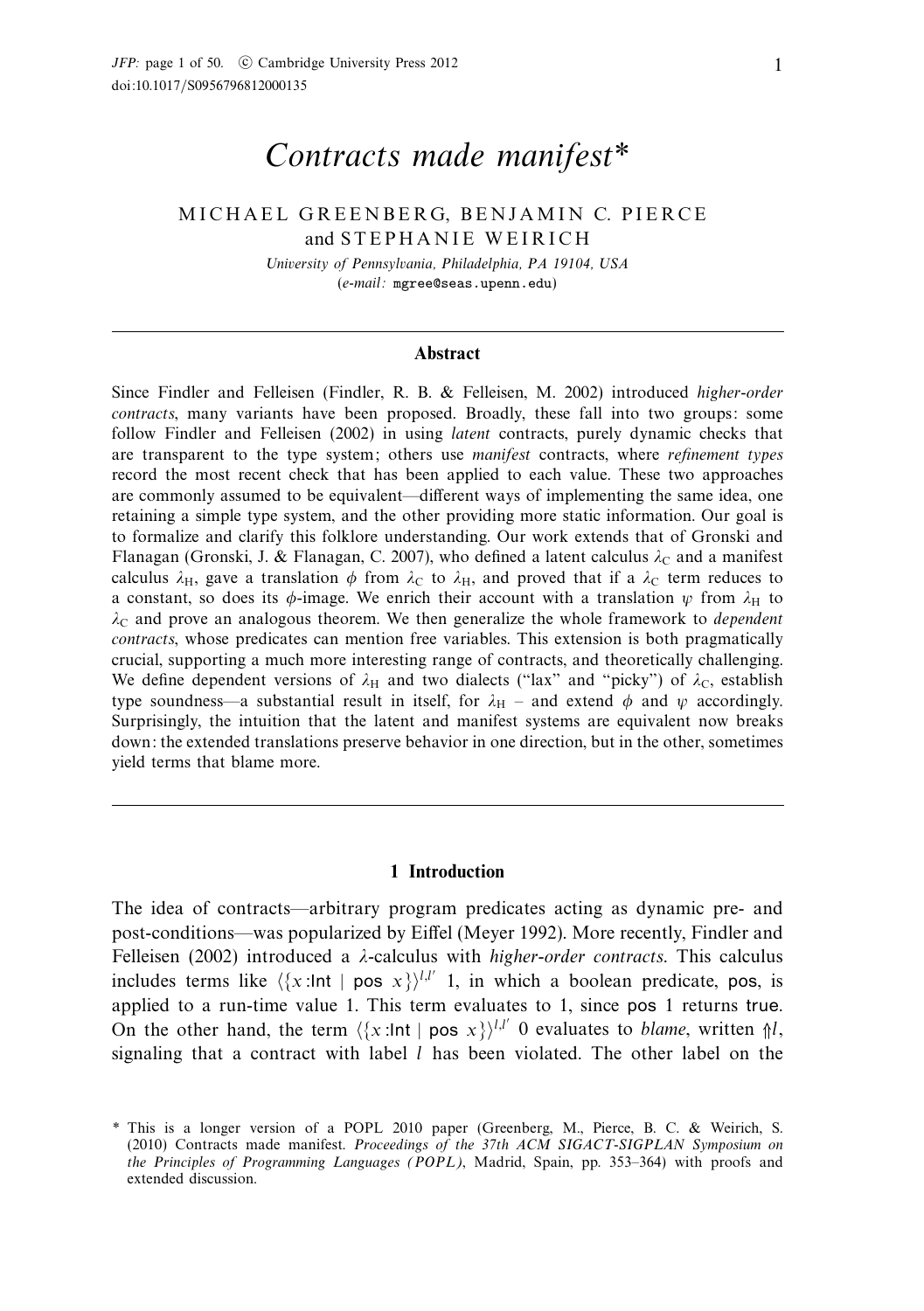contract, l', comes into play with *function contracts*,  $c_1 \mapsto c_2$ . For example, the term

$$
\langle \{x : \text{Int} \mid \text{nonzero } x \} \mapsto \{x : \text{Int} \mid \text{pos } x \} \rangle^{l,l'} \; (\lambda x : \text{Int. } x - 1)
$$

"wraps" the function  $\lambda x$ :Int.  $x - 1$  in a pair of checks: whenever the wrapped function is called, the argument is checked to see whether it is nonzero; if not, the blame term  $\frac{1}{l}$  is produced, signaling that the *context* of the contracted term violated the expectations of the contract. If the argument check succeeds, then the function is run and its result is checked against the contract pos  $x$ , raising  $\frac{1}{n}$  if this fails (e.g., if the wrapped function is applied to 1).

Findler and Felleisen's work (2002) sparked a resurgence of interest in contracts, and in the intervening years a bewildering variety of related systems has been studied. Broadly, these come in two different sorts. In systems with latent contracts, types and contracts are orthogonal features. Examples of this style include Findler and Felleisen's original system (2002), Blume and McAllester (2006), Hinze *et al.* (2006), Chitil and Huch (2007), Guha et al. (2007), and Tobin-Hochstadt and Felleisen (2008). By contrast, manifest contracts are integrated into the type system, which tracks, for each value, the most recently checked contract. Hybrid types (Flanagan 2006) are a well-known example in this style; others include the works of Ou *et al.* (2004), Knowles et al. (2006), and Wadler and Findler (2009).

A key feature of manifest systems is that descriptions like  $\{x:\mathsf{Int}\mid \mathsf{nonzero}\ x\}$ are incorporated into the type system as refinement types. Values of refinement type are introduced via casts like  $\langle x: \text{Int} | \text{true} \rangle \Rightarrow \{x: \text{Int} | \text{nonzero } x\} \rangle^l$  *n*, which has static type  $\{x:\mathsf{Int} \mid \mathsf{nonzero} \ x\}$  and checks, dynamically, that *n* really is nonzero, raising  $\mathcal{N}$  otherwise. Similarly,  $\langle \{x: \text{Int} \mid \text{nonzero } x \} \rangle = \{x: \text{Int} \mid \text{pos } x \}$  *n* casts an integer that is statically known to be nonzero to one that is statically known to be positive.

The manifest analogue of function contracts is casts between function types. For example, consider

$$
f = \langle \lceil \ln t \rceil \to \lceil \ln t \rceil \Rightarrow \{x : \ln t \mid \text{pos } x\} \to \{x : \ln t \mid \text{pos } x\} \rangle^l \ (\lambda x : \lceil \ln t \rceil, x - 1),
$$

where  $\lceil \ln t \rceil = \{x : \ln t \mid \text{true}\}.$  The sequence of events when f is applied to some argument  $n$  (of type  $P$ ) is similar to what we saw before:

$$
f\ n \longrightarrow_h \langle \lceil \ln t \rceil \Rightarrow \{x : \ln t \mid \text{pos } x\} \rangle^l \ ((\lambda x : \lceil \ln t \rceil, x - 1) \ ((\{x : \ln t \mid \text{pos } x\} \Rightarrow \lceil \ln t \rceil)^l \ n))
$$

First, *n* is cast from  $\{x : \text{Int} \mid \text{pos } x\}$  to  $\lceil \text{Int} \rceil$  (it happens that in this case the cast cannot fail, since the target predicate is just true, but if it did, it would raise  $\frac{\hbar}{\hbar}}$ ; then the function body is evaluated; and finally its result is cast from  $[Int]$  to  $\{x:\mathsf{Int} \mid \mathsf{pos}\ x\}$ , raising  $\mathsf{M}$  if this fails. The domain cast is contravariant and the codomain cast is covariant.

One point to note here is that casts in the manifest system have just one label, while contract checks in the latent system have two. This difference is not fundamental to the latent/manifest distinction—both latent and manifest systems can be given more or less rich algebras of blame—but rather a question of the pragmatics of assigning responsibility: contract checks (called obligations in Findler & Felleisen 2002) use two labels, while casts use one. Informally, a function contract check  $\langle c_1 \mapsto c_2 \rangle^{l,l'}$  f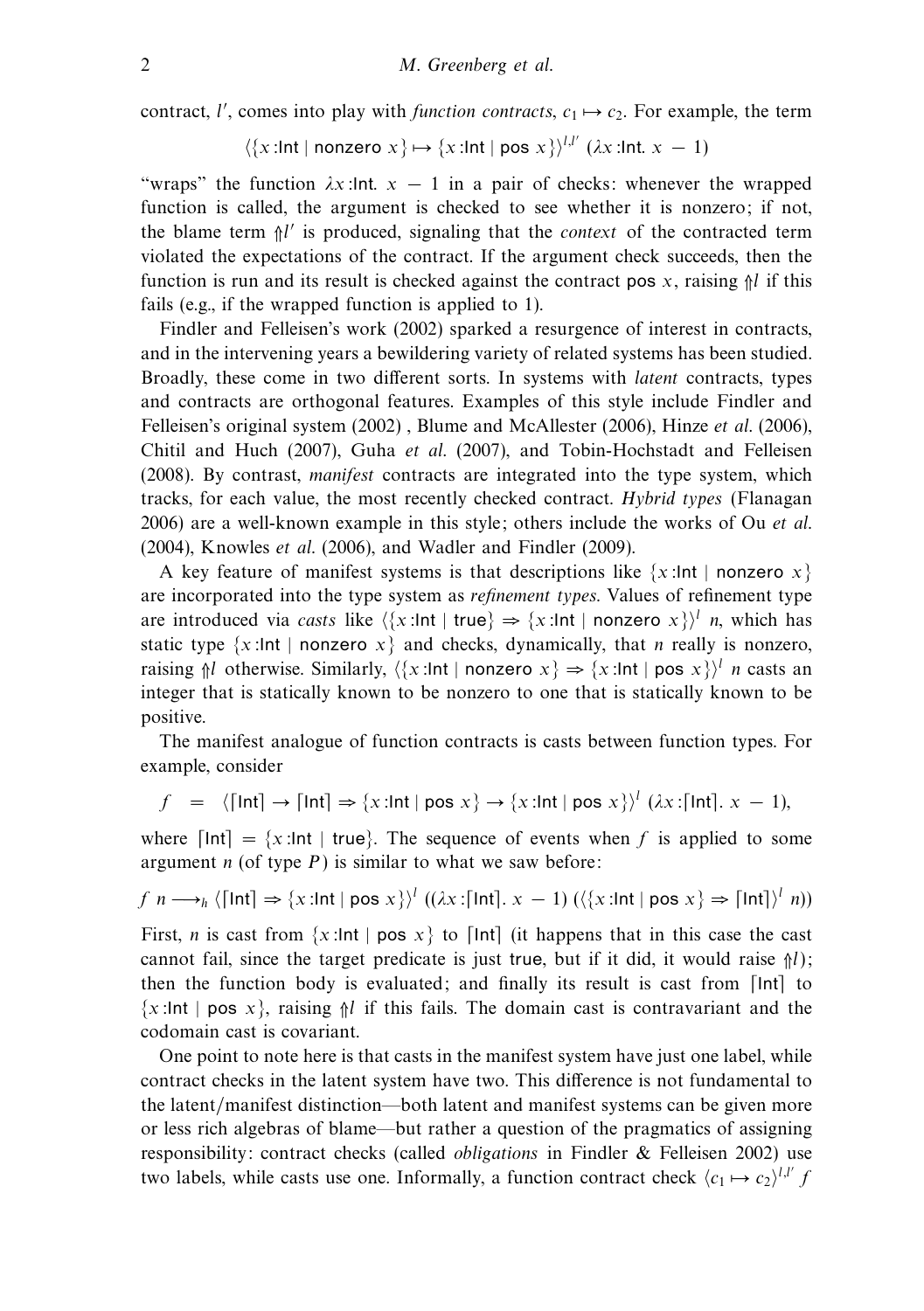divides responsibility for  $f$ 's behavior between its body and its environment: the programmer is saying "If f is ever applied to an argument that does not pass  $c_1$ , I refuse responsibility  $(\frac{1}{1})$ , whereas if f's result for good arguments does not satisfy  $c_2$ , I accept responsibility ( $\Uparrow l$ )." In a system with casts, the programmer who writes  $\langle R_1 \rightarrow R_2 \Rightarrow S_1 \rightarrow S_2 \rangle^l f$  is saying, "Although all I know statically about f is that its results satisfy  $R_2$  when it is applied to arguments satisfying  $R_1$ , I assert that it's okay to use it on arguments satisfying  $S_1$  (because I believe that  $S_1$  implies  $R_1$ ) and that its results will always satisfy  $S_2$  (because  $R_2$  implies  $S_2$ )." In the latter case, the programmer is taking responsibility for *both* assertions (so  $\frac{1}{n}$  makes sense in both cases), while the additional responsibility for checking that arguments satisfy  $S_1$  will be discharged elsewhere (by another cast, with a different label).

While contract checks in latent systems may seem intuitively to be much the same thing as casts in manifest systems, the formal correspondence is not immediate. How do the contravariant function casts of  $\lambda_H$  relate to the invariant checks of  $\lambda_C$ ? How does  $\lambda_H$  model  $\lambda_C$ 's pair of polarized blame labels? These questions have led to some confusion in the community about the nature of contracts. Indeed, as we will see, matters become yet murkier in richer languages with features such as dependency.

Gronski and Flanagan (2007) initiated a formal investigation of the connection between the latent and manifest worlds. They defined a core calculus,  $\lambda_c$ , capturing the essence of latent contracts in a simply typed *λ*-calculus, and an analogous manifest calculus  $\lambda_{\rm H}$ . To compare these systems, they introduced a type-preserving translation  $\phi$  from  $\lambda_C$  to  $\lambda_H$ . What makes  $\phi$  interesting is that it relates the languages feature for feature: contracts over base types are mapped to casts at base type, and function contracts are mapped to function casts. The main result is that  $\phi$  preserves behavior, in the sense that if a term t in  $\lambda_c$  evaluates to a constant k or blame  $\Uparrow l$ , then its translation  $\phi(t)$  evaluates similarly.

Our work extends their work in two directions. First, we strengthen their main result by introducing a new feature-for-feature translation  $\psi$  from  $\lambda_H$  to  $\lambda_C$  and proving a similar correspondence theorem for *ψ*. (We also give a new, more detailed proof of the correspondence theorem for  $\phi$ .) These correspondences show that the manifest and latent approaches are effectively equivalent in the non-dependent case.

Second, and more significantly, we extend the whole story to allow dependent function contracts in  $\lambda_C$  and dependent arrow types in  $\lambda_H$ . Dependency is extremely handy in contracts, as it allows for precise specifications of how the results of functions depend on their arguments. For example, here is a contract that we might use with an implementation of vector concatenation:

$$
z_1:\text{Vec}\mapsto z_2:\text{Vec}\mapsto \{z_3:\text{Vec}\mid \text{vlen } z_3\,=\,\text{vlen } z_1\,+\,\text{vlen } z_2\}
$$

Adding dependent contracts to  $\lambda_C$  is easy: the dependency is all in the contracts and the types stay simple. We have just one significant design choice: Should domain contracts be rechecked when the bound variable appears the codomain contract? This choice leads to two dialects of  $\lambda_C$ , one that does recheck (*picky*  $\lambda_C$ ) and another that does not ( $lax \lambda_c$ ). The choice is not clear, so we consider both. The question of which blame labels belong on this extra check is discussed at length in Dimoulas et al. (2011), which introduces indy blame. Indy blame is a variant of picky. We do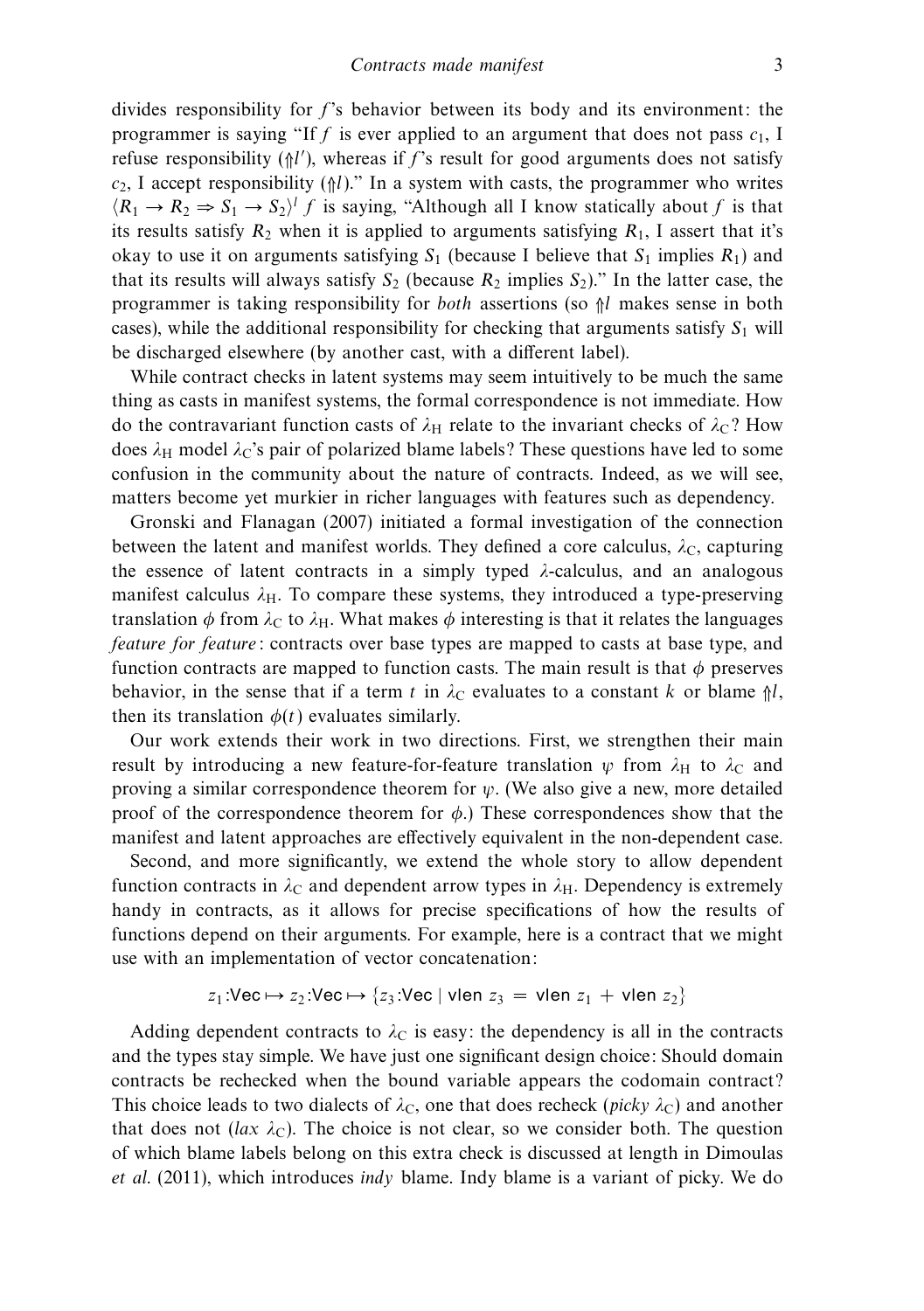

Fig. 1. The axis of blame.

not consider it in depth here, since it does not affect whether or not blame is raised, only which blame. We discuss this point more in Section 7.3. In  $\lambda_H$ , on the other hand, dependency significantly complicates the metatheory, requiring the addition of a denotational semantics for types and kinds to break a potential circularity in definitions, plus an intricate sequence of technical lemmas involving parallel reduction to establish type soundness.

Surprisingly, the tight correspondence between  $\lambda_C$  and  $\lambda_H$  breaks down in the dependent case: the natural generalization of translations does not preserve behavior exactly. Indeed, we can place  $\lambda_H$  between the two variants of  $\lambda_C$  on an "axis of blame" (Figure 1), where evaluation behavior is preserved exactly when moving left on the axis (from picky  $\lambda_C$  to  $\lambda_H$  to lax  $\lambda_C$ ), but translated terms can blame more than their pre-images when moving right.<sup>1</sup> It is still the case that when a pre-image raises blame, its translation blames as well—though not necessarily the same label. The discrepancy arises in the case of "abusive" contracts, such as

$$
f:(\{x:\mathsf{Int}\mid\mathsf{nonzero}\;x\}\mapsto\{y:\mathsf{Int}\mid\mathsf{true}\})\mapsto\{z:\mathsf{Int}\mid f\;0=0\}
$$

This rather strange contract has the form  $f: c_1 \mapsto c_2$ , where  $c_2$  uses f in a way that violates c<sub>1</sub>! In particular, if we apply it (in lax  $\lambda_C$ ) to  $\lambda f$ :Int  $\rightarrow$  Int. 0 and then apply the result to  $\lambda x$ :Int*.* x and 5, the final result will be 5, since  $\lambda x$ :Int*.* x does satisfy the contract  $\{x:\text{Int} \mid \text{nonzero } x\} \mapsto \{y:\text{Int} \mid \text{true}\}\$  and 5 satisfies the contract  $\{z:\text{Int }|\ (\lambda x:\text{Int } x) = 0\}$ . However, running the translation of f in  $\lambda_H$  yields an extra check, wrapping the occurrence of  $f$  in the codomain contract with a cast from  $\{x:\text{Int }| \text{ nonzero } x\} \to \{y:\text{Int }| \text{ true}\}\$  to  $\{x:\text{Int }| \text{ true}\} \to \{y:\text{Int }| \text{ true}\}\$ , which fails when the wrapped function is applied to 0. We discuss this phenomenon in greater detail in Section 4.

We should note at the outset that, like Gronski and Flanagan (2007), we are interested in translations that relate  $\lambda_C$  and  $\lambda_H$  feature for feature, i.e., mapping base contracts to base contracts and function contracts to function contracts. Translations that do not map feature for feature can give an exact treatment of blame. Consider the following dependent version of the wrap operator from Findler and Felleisen  $(2002)$ . There are two cases: one for refinements of base types  $B$ , another for

<sup>&</sup>lt;sup>1</sup> There might, in principle, be some other way of defining  $\phi$  and  $\psi$  that (a) preserves types, (b) maps feature for feature, and (c) induces an exact behavioral equivalence. After considering a number of alternatives, we conjecture that no such *φ* and *ψ* exist.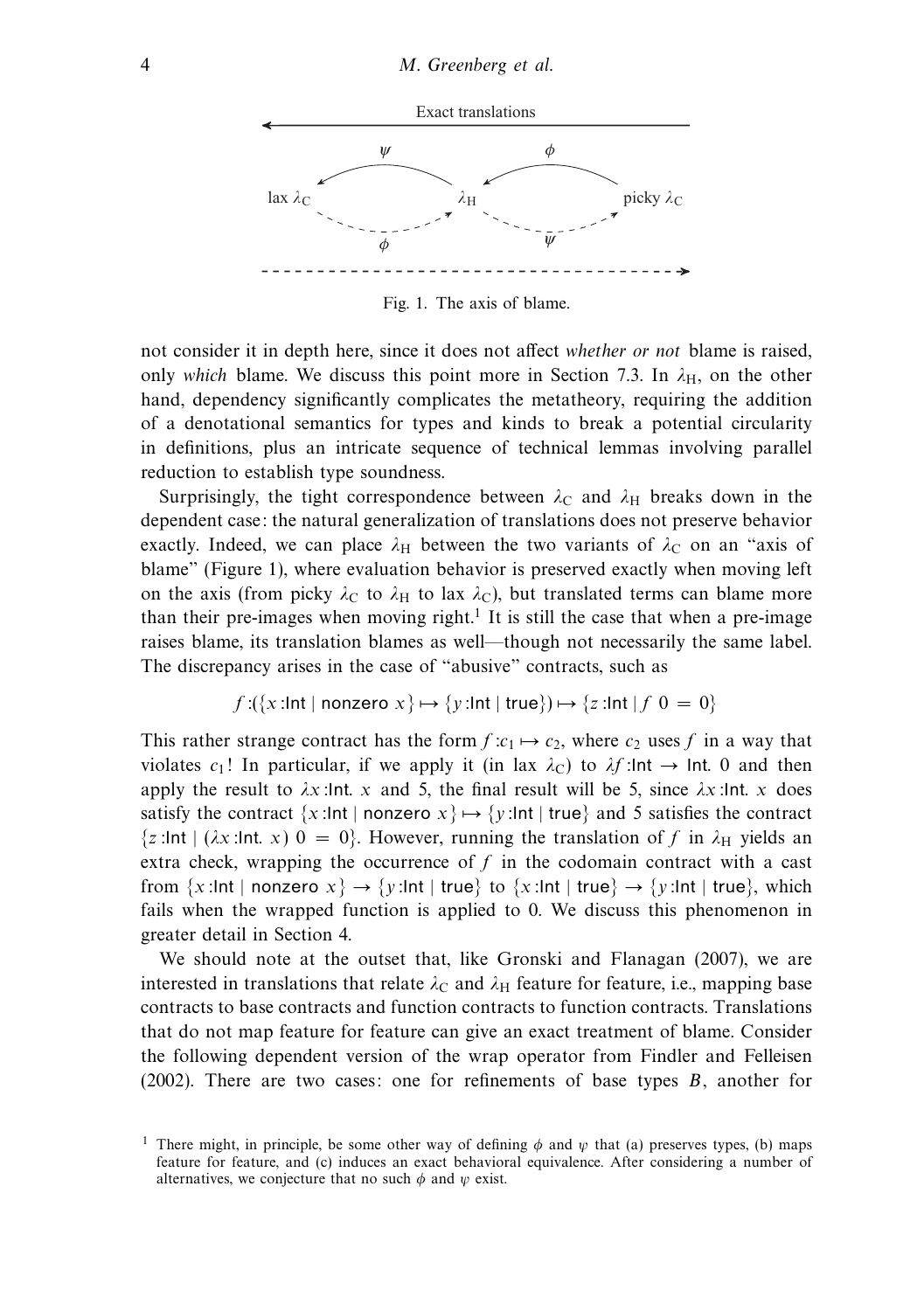| $B ::=$ Bool $  \dots$        |  | base types            |
|-------------------------------|--|-----------------------|
| $k ::= true \mid false \mid $ |  | first-order constants |

Fig. 2. Base types and constants for  $\lambda_C$  and  $\lambda_H$ .

dependent function contracts

$$
\phi(\langle \{x : B | t\} \rangle^{l,l'}) = \langle [B] \Rightarrow \{x : B | \phi(t)\} \rangle^l
$$
  

$$
\phi(\langle x : c_1 \mapsto c_2 \rangle^{l,l'}) = \lambda f : [x : c_1 \mapsto c_2].
$$
  

$$
\lambda x : [c_1].
$$
  

$$
\phi(\langle c_2 \rangle^{l,l'}) \ (f \ (\phi(\langle c_1 \rangle^{l',l}) \ x))
$$

We can define a similar mapping function that implements  $\lambda_H$ 's semantics as basetype contracts in lax or picky  $\lambda_C$ . It is unsurprising that an exact mapping exists:  $\lambda_C$ and  $\lambda_H$  are lambda calculi that feature, among other things, a way to conditionally raise exceptions. That these languages are inter-encodable is completely unsurprising. But translations like these do not relate function contracts to function casts at all, so they do not do much to tell us about how semantics of contracts and that of casts relate.

In summary, our main contributions are (a) the translation  $\psi$  and a symmetric version of Gronski and Flanagan's behavioral correspondence theorem (2007), (b) the basic metatheory of (call-by-value (CBV), blame-sensitive) dependent  $\lambda_H$ , (c) dependent versions of  $\phi$  and  $\psi$ , and their properties with regard to  $\lambda_H$  and both dialects of  $\lambda_c$ , and (d) a weaker behavioral correspondence in the dependent case. We restrict ourselves to strongly normalizing programs, though we believe the results should generalize readily to programs with recursion and nontermination. This paper extends the discussion of Greenberg et al. (2010), giving more interesting proofs.

#### **2 The non-dependent languages**

We begin in this section by defining the non-dependent versions of  $\lambda_C$  and  $\lambda_H$  and continue in Section 3 with the translations between them. The dependent languages, dependent translations, and their properties are developed in Sections 4, 6, and 7. Throughout the paper, rules prefixed with an E or an F are operational rules for  $\lambda_c$ and  $\lambda_H$ , respectively. An initial T is used for  $\lambda_C$  typing rules; typing rules beginning with an S belong to  $\lambda_{\text{H}}$ .

All of our languages will share a set of base types and first-order constants, given in Figure 2. Let the set  $\mathcal{K}_B$  contain constants of base type B. We assume that Bool is among the base types, with  $\mathcal{K}_{\text{Bool}} = \{ \text{true}, \text{false} \}.$ 

# 2.1 The language  $\lambda_C$

The language  $\lambda_c$  is the simply typed  $\lambda$ -calculus straightforwardly augmented with contracts. Contracts c come in two forms: base contracts  $\{x:B | t\}$  over a base type B, and higher-order contracts  $c_1 \mapsto c_2$ , which check the arguments and results of functions. We can use contracts in terms with the *contract obligation*  $\langle c \rangle^{l,l'}$ . Applying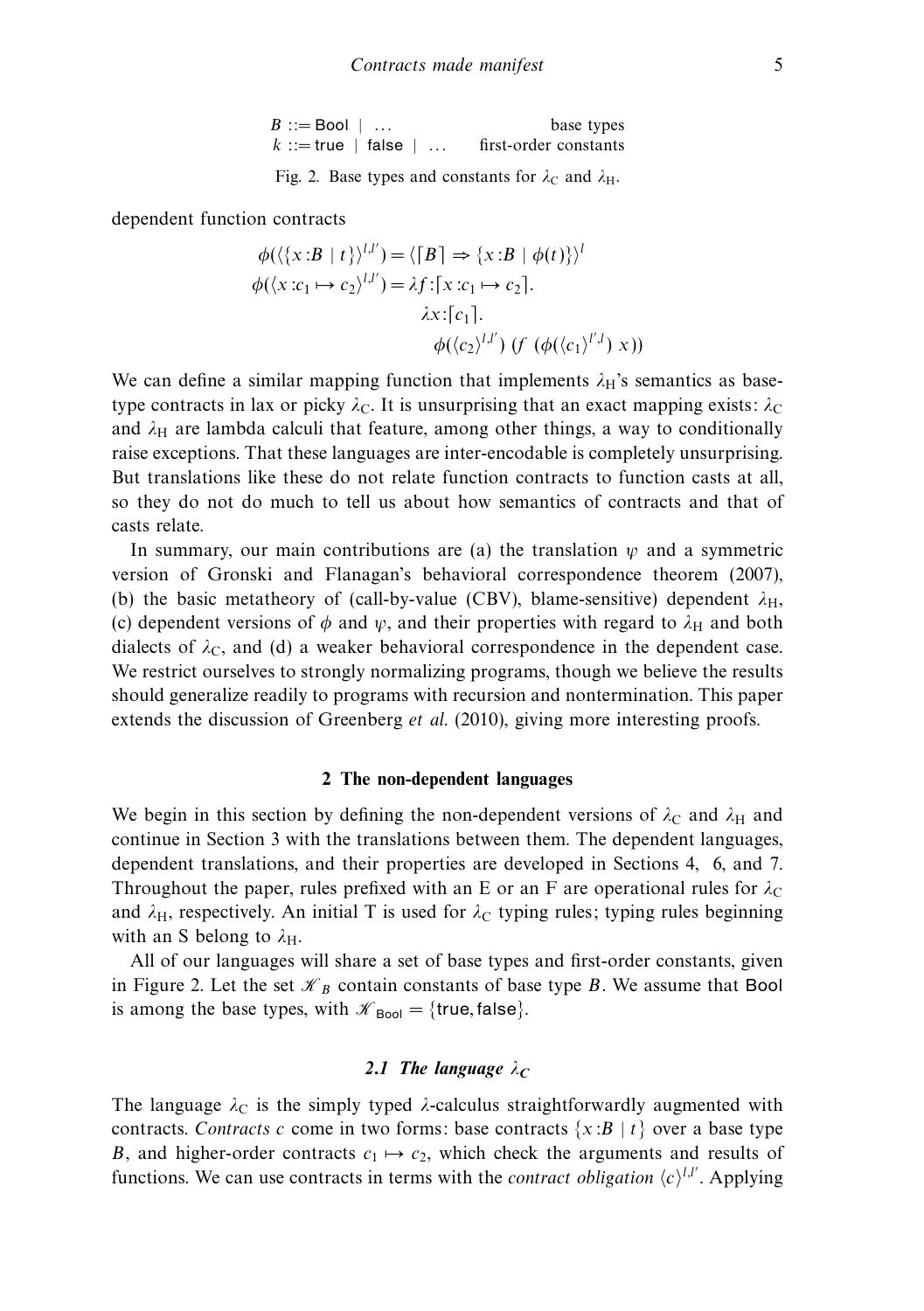**Syntax for**  $\lambda_c$ 

| $T ::= B \mid T_1 \rightarrow T_2$                                                                                                                      | types               |
|---------------------------------------------------------------------------------------------------------------------------------------------------------|---------------------|
| $c ::= \{x : B   t\}   c_1 \mapsto c_2$                                                                                                                 | contracts           |
| $t ::= x \mid k \mid \lambda x : T_1, t_2 \mid t_1 t_2 \mid \Uparrow l \mid \langle c \rangle^{l,l'} \mid \langle \{x : B \mid t_1\}, t_2, k \rangle^l$ | terms               |
| $v ::= k \mid \lambda x : T_1, t_2 \mid \langle c \rangle^{l,l'} \mid \langle c_1 \mapsto c_2 \rangle^{l,l'} v$                                         | values              |
| $r ::= v \;   \; \Uparrow l$                                                                                                                            | results             |
| $E := [\;] t \;   \; v \; [ \;] \;   \; \langle \{x : B \;   \; t\}, [ \;] \; , k \rangle^t$                                                            | evaluation contexts |

**Operational semantics for**  $\lambda_c$ 

$$
(2x : T_1. t_2) v \longrightarrow_c t_2\{x := v\} \qquad \text{E-BETA}
$$
\n
$$
\langle x : B | t \rangle\}^{lJ'} k \longrightarrow_c \langle \{x : B | t \}, t \{x := k \}, k \rangle^l \qquad \text{E-CORST}
$$
\n
$$
\langle \{x : B | t \}, \text{true}, k \rangle^l \longrightarrow_c k \qquad \text{E-OK}
$$
\n
$$
\langle \{x : B | t \}, \text{false}, k \rangle^l \longrightarrow_c \{h\} \qquad \text{E-EAIL}
$$
\n
$$
\langle (c_1 \mapsto c_2)^{lJ'} v) v' \longrightarrow_c \langle c_2 \rangle^{lJ'} (v \langle (c_1)^{l'J} v') ) \qquad \text{E-CDECOMP}
$$
\n
$$
E [t_1] \longrightarrow_c E [t_2] \qquad \text{when } t_1 \longrightarrow_c t_2 \qquad \text{E-COMPAT}
$$
\n
$$
\text{Typing rules for } \lambda_C
$$
\n
$$
\frac{x : T \in \Gamma}{\Gamma \vdash x : T} \qquad \text{T-VAR} \qquad \frac{\Gamma \vdash t_1 : T_1 \rightarrow T_2 \quad \Gamma \vdash t_2 : T_1 \rightarrow \Gamma \vdash T_1 \rightarrow \Gamma \vdash t_2 : T_1 \rightarrow \Gamma \vdash T_1 \rightarrow \Gamma \vdash t_1 : T_1 \rightarrow T_2 \qquad \Gamma \vdash t_1 : T_1 \rightarrow T_2 \qquad \Gamma \vdash t_1 : T_1 \rightarrow T_2 \qquad \Gamma \vdash t_1 : T_1 \rightarrow T_2 \qquad \Gamma \vdash t_1 : T_1 \rightarrow T_2 \qquad \Gamma \vdash t_1 : T_1 \rightarrow T_2 \qquad \Gamma \vdash t_1 : T_1 \rightarrow T_2 \qquad \Gamma \vdash t_1 : T_1 \rightarrow T_2 \qquad \Gamma \vdash t_1 : T_1 \rightarrow T_2 \qquad \Gamma \vdash t_1 : T_1 \rightarrow T_2 \qquad \Gamma \vdash t_1 : T_1 \rightarrow T_2 \qquad \Gamma \vdash t_1 : T_1 \rightarrow T_2 \qquad \Gamma \vdash t_1 : T_1 \rightarrow T_2 \qquad \Gamma \vdash t_1 : T_1 \rightarrow T_2 \qquad \Gamma \vdash t_1 : T_1 \rightarrow T_2 \qquad \Gamma \vdash t_1 : T_1 \rightarrow T_2 \qquad \
$$

a contract obligation  $\langle c \rangle^{l,l'}$  to a term t dynamically ensures that t and its surrounding context satisfy  $c$ . If  $t$  does not satisfy  $c$ , then the *positive* label  $l$  will be blamed and the whole term will reduce to  $\frac{1}{1}$ ; on the other hand, if the context does not treat  $\langle c \rangle^{l,l'}$  t as c demands, then the negative label l' will be blamed and the term will reduce to  $\frac{1}{n}l'$ . In contexts where it is unambiguous, we refer to contract obligations simply as contracts.

The syntax and semantics of  $\lambda_c$  appears in Figure 3, with some common definitions (shared with  $\lambda_H$ ) in Figure 2. Besides the contract term  $\langle c \rangle^{l,l'}$ ,  $\lambda_C$  includes first-order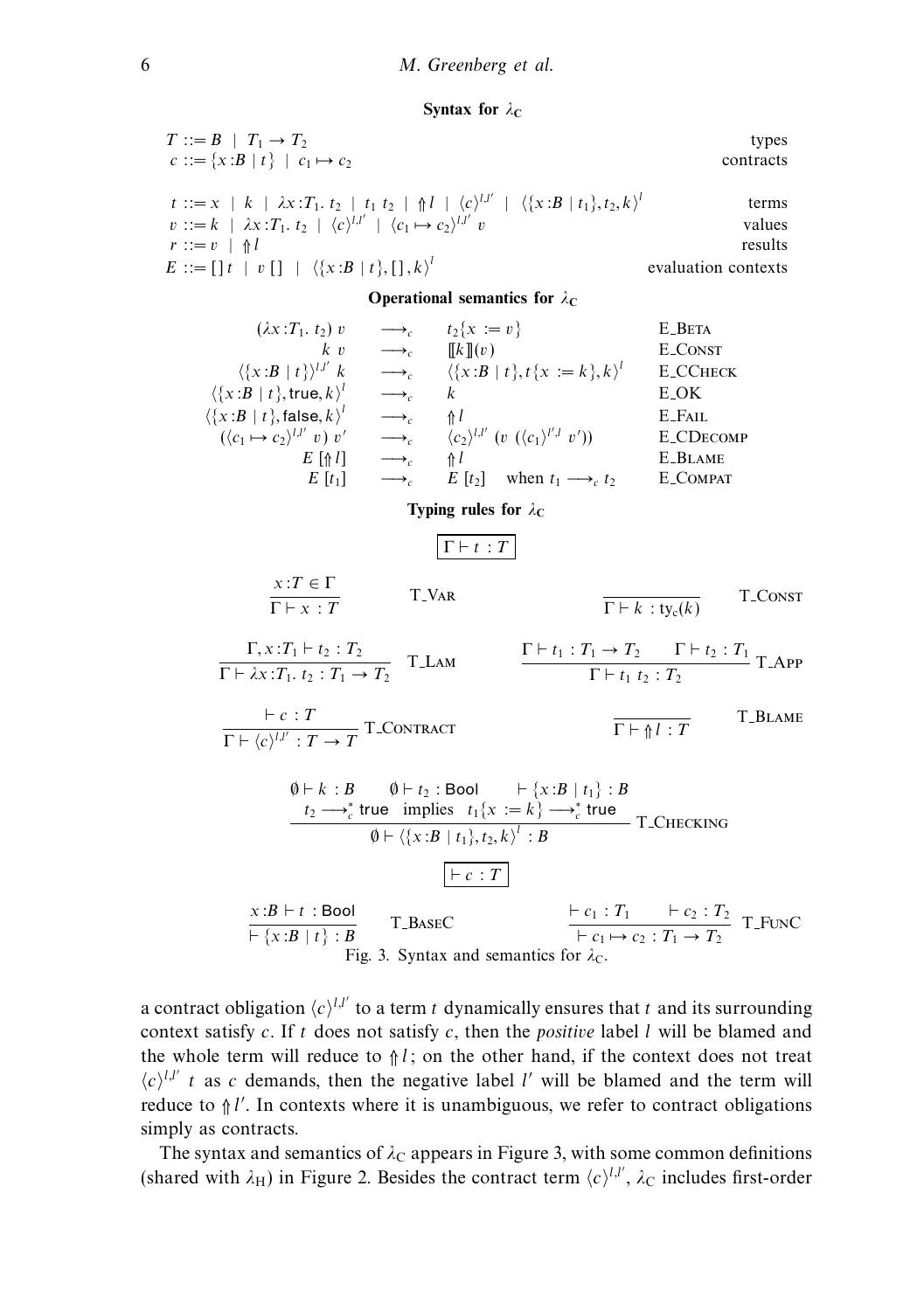constants k, blame, and *active checks*  $\langle \{x : B | t_1\}, t_2, k \rangle^l$ . Active checks do not appear in source programs; they are a technical artifact of the small-step operational semantics, as we explain below. Also, note that we only allow contracts over base types B: we have function contracts, like  $\{x:\text{Int }|$  pos  $x\} \mapsto \{x:\text{Int }|$  nonzero  $x\}$ , but not base contracts over functions themselves, like  $\{f:\text{Bool}\to\text{Bool}\mid f\}$  true  $=$ f false $\}$ .

Values  $v$  include constants, abstractions, contracts, and function contracts applied to values (more on these later); a result r is either a value or  $\frac{1}{n}$  for some l. We interpret constants using two constructions: the type-assignment function ty<sub>c</sub>, which maps constants to first-order types of the form  $B_1 \rightarrow B_2 \rightarrow \dots \rightarrow B_n$  (and which is assumed to agree with  $\mathcal{K}_B$ ); and the denotation function  $[-\mathbb{I}]$ , which maps constants to functions from constants to constants (or blame, to allow for partiality). Denotations must agree with ty<sub>c</sub>, i.e., if ty<sub>c</sub>(k) =  $B_1 \rightarrow B_2$ , then  $[[k]](k_1) \in \mathcal{K}_{B_2}$  if  $k_1 \in \mathcal{K}_{B_1}$ .

The operational semantics is given in Figure 3. It includes six rules for basic (small-step, CBV) reductions, plus two rules that involve evaluation contexts  $E$ (Figure 3). The evaluation contexts implement left-to-right evaluation for function application. If  $\mathcal{N}$  appears in the active position of an evaluation context, it is propagated to the top level, like an uncatchable exception. As usual, values (and results) do not step.

The first two basic rules are standard, implementing primitive reductions and  $\beta$ -reductions for abstractions. In these rules, arguments must be values v. Since constants are of first order, we know that when E Const reduces a well-typed application, the argument is not just a value but a constant.

The rules E CCheck, E OK, E Fail, and E CDecomp describe the semantics of contracts. In E CCheck, base-type contracts applied to constants step to an active check. Active checks include the original contract, the current state of the check, the constant being checked, and a label to blame if necessary. We hold on to the original contract as a technical device for the translation  $\phi$  from  $\lambda_C$  to  $\lambda_H$ , since  $\lambda_H$  needs to know the target type of an active check. If the check evaluates to true, then E OK returns the initial constant. If false, the check has failed and a contract has been violated, so E\_FAIL steps the term to  $\frac{\triangle}{\triangle}l$ . Higher-order contracts on a value v wait to be applied to an additional argument. That is why function contracts applied to values are values. There is no substantial difference between this approach and expanding function contracts into new lambdas. When that argument has also been reduced to a value v', E\_CDECOMP decomposes the function cast: The argument value is checked with the argument part of the contract (switching positive and negative blame, since the context is responsible for the argument), and the result of the application is checked with the result contract.

The typing rules for  $\lambda_c$  (Figure 3) are mostly standard. We give types to constants using the type-assignment function  $t<sub>y</sub>$ . Blame expressions have all types. Contracts are checked for well-formedness using the judgment  $\vdash c : T$ , comprising the rules T BaseC, which require that the checking term in a base contract returns a boolean value when supplied with a term of the right type, and T FunC. Note that the predicate t in a contract  $\{x : B | t\}$  can contain at most x free, since we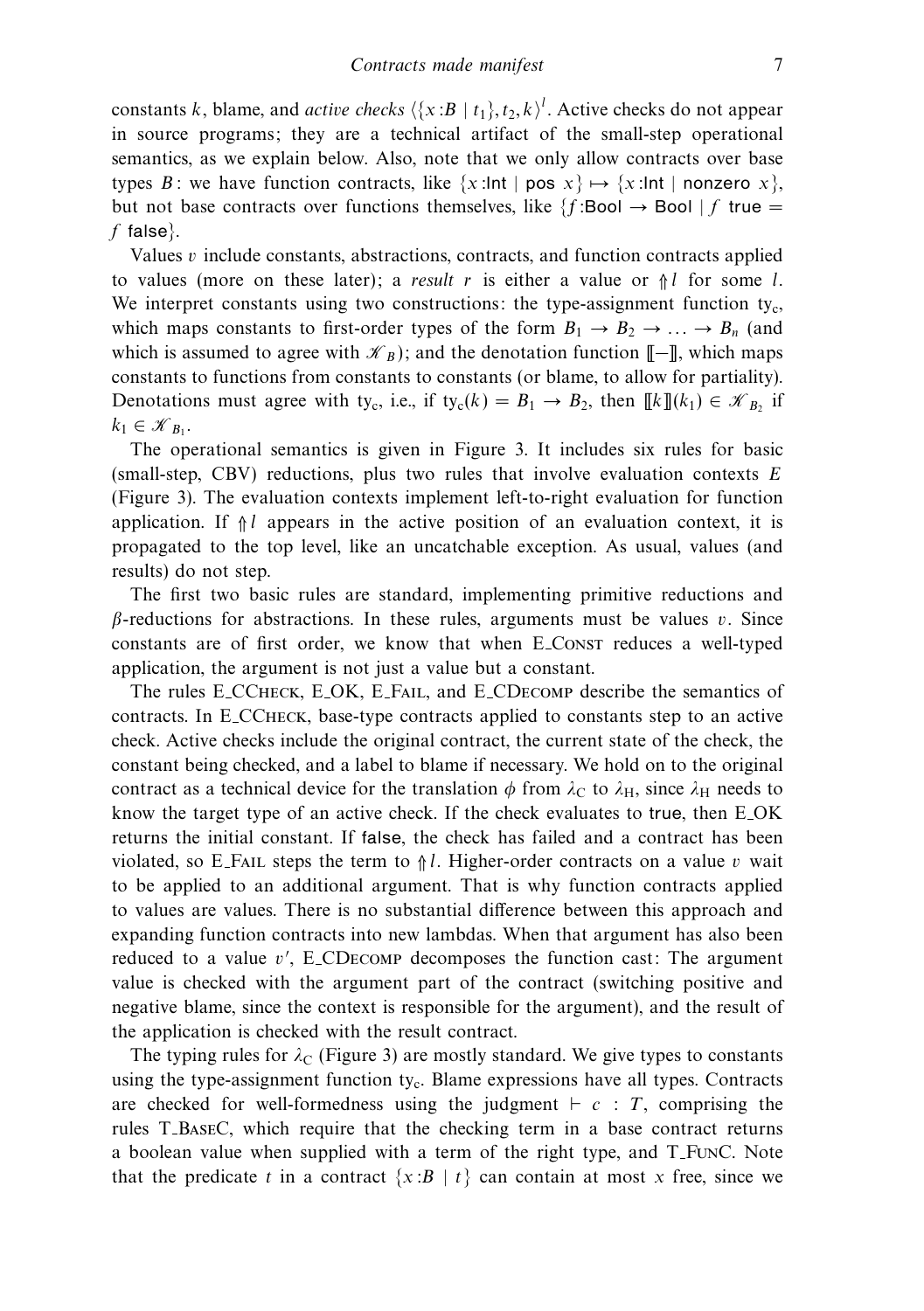are considering only non-dependent contracts for now. Contract application, like function application, is checked using T App.

The T<sub>-Checking</sub> rule only applies in the empty context (active checks are only created at the top level during evaluation). The rule ensures that the contract  $\{x:B \mid t_1\}$  has the right base type for the constant k, the check expression  $t_2$  has a boolean type, and the check is actually checking the right contract. The latter condition is formalized by the implication:  $t_2 \rightarrow_c^*$  true implies  $t_1\{x := k\} \rightarrow_c^*$ true asserts that if  $t_2$  evaluates to true, then the original check  $t_1\{x := k\}$  must also evaluate to true. This requirement is needed for two reasons: first, nonsensical terms like  $\langle \{x : \text{Int} \mid \text{pos } x\}, \text{true}, 0 \rangle^l$  should not be well typed; and second, we use this property in showing that the translations are type-preserving (see Section 6). This rule obviously makes type checking for the full "internal language" with checks undecidable, but excluding checks decidability. We could give a more precise condition—for example, that  $t_1\{x := k\} \longrightarrow_c^* t_2$ —but there is no need.

The language enjoys standard preservation and progress theorems. Together, these ensure that evaluating a well-typed term to a normal form always yields a result  $r$ , which is either blame or a value.

## 2.2 The language  $\lambda_H$

Our second core calculus, non-dependent  $λ$ <sub>H</sub>, extends the simply typed  $λ$ -calculus with refinement types and cast expressions. The definitions appear in Figure 4. Unlike  $\lambda_c$ , which separates contracts from types,  $\lambda_H$  combines them into refined base types  $\{x : B | s_1\}$  and function types  $S_1 \rightarrow S_2$ . As for  $\lambda_C$ , we do not allow refinement types over functions, nor do we allow refinements of refinements. (Belo *et al.*, 2011) add these features to a dependent  $\lambda_{\text{H}}$ .) Unrefined base types B are not valid types; they must be wrapped in a trivial refinement, as the raw type  $\{x : B | true\}$ . The terms of the language are mostly standard, including variables, the same first-order constants as  $\lambda_C$ , blame, abstractions, and applications. The cast expression  $\langle S_1 \Rightarrow S_2 \rangle^{\dagger}$ dynamically checks that a term of type  $S_1$  can be given type  $S_2$ . Like  $\lambda_c$ , active checks are used to give a small-step semantics to cast expressions.

The values of  $\lambda_H$  include constants, abstractions, casts, and function casts applied to values. Results are either values or blame. We give meaning to constants as we did in  $\lambda_c$ , reusing  $\llbracket - \rrbracket$ . Type assignment is via ty<sub>h</sub>, which we assume produces well-formed types (defined in Figure 4). To keep the languages in sync, we require that ty<sub>h</sub> and ty<sub>c</sub> agree on "type skeletons": if ty<sub>c</sub>(k) =  $B_1 \rightarrow B_2$ , then ty<sub>h</sub>(k) =  $\{x:B_1 \mid s_1\} \rightarrow \{x:B_2 \mid s_2\}.$ 

The small-step, CBV semantics in Figure 4 comprises six basic rules and two rules involving evaluation contexts F. Each rule corresponds closely to its  $\lambda_c$  counterpart.

Notice how the decomposition rules compare. In  $\lambda_C$ , the term  $(\langle c_1 \mapsto c_2 \rangle^{l,l'} v) v'$ decomposes into two contract checks:  $c_1$  checks the argument  $v'$ , and  $c_2$  checks the result of the application. In  $\lambda_H$  the term  $(\langle S_{11} \to S_{12} \Rightarrow S_{21} \to S_{22} \rangle^l$  w) w' decomposes into two casts: a contravariant cast on the argument and a covariant cast on the result. The contravariant cast  $(S_{21} \Rightarrow S_{11})^l$  w' makes w' a suitable input for w, while  $\langle S_{12} \Rightarrow S_{22} \rangle^l$  casts the result from w applied to (the cast) w'. Suppose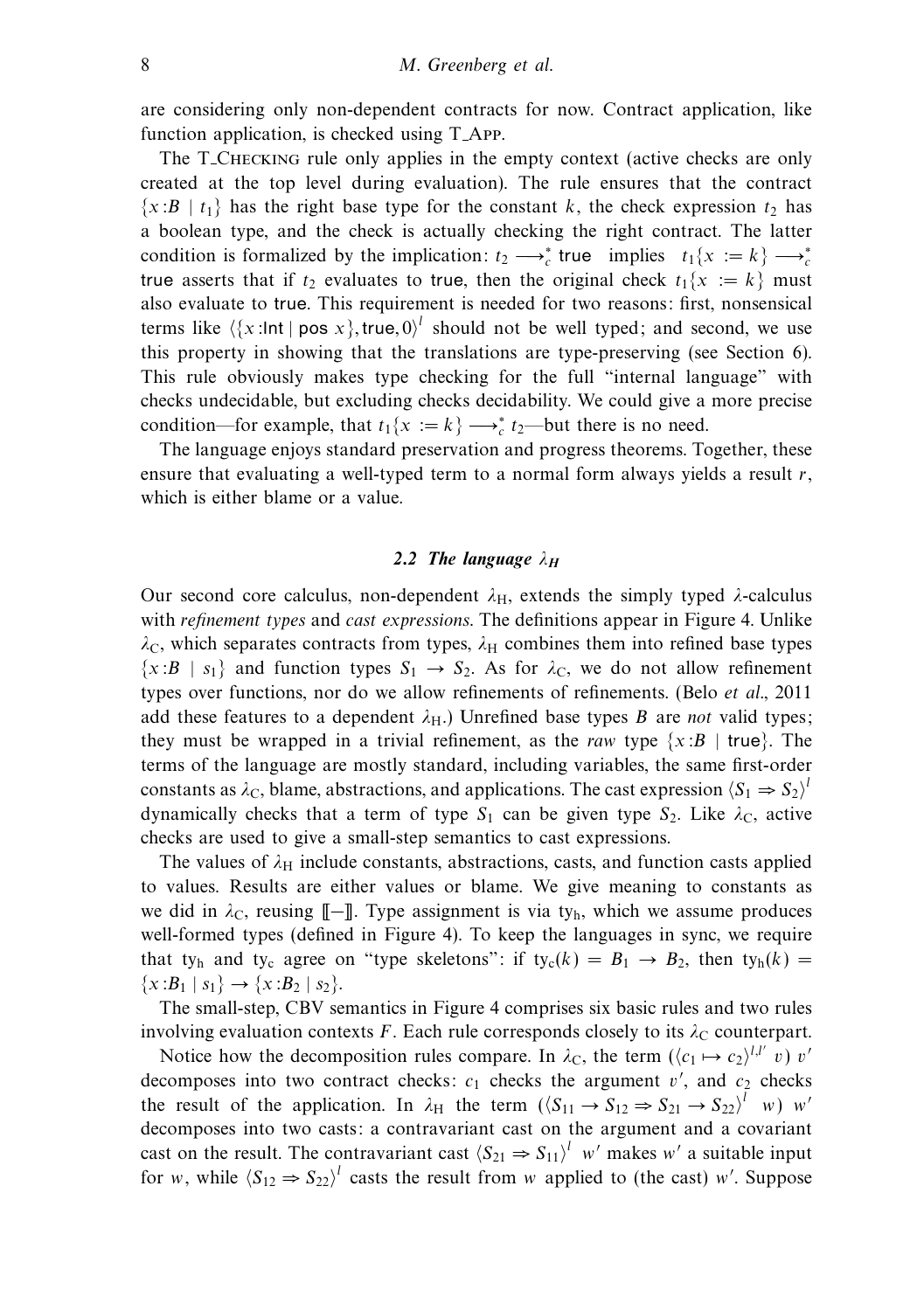**Syntax for** *λ***<sup>H</sup>**

S := {x:B | s<sub>1</sub>} | S<sub>1</sub> - S<sub>2</sub>  
\nS := x | k | xx:S<sub>1</sub>, s<sub>2</sub> | s<sub>1</sub> s<sub>2</sub> | 
$$
\frac{4}{5}
$$
 |  $\frac{1}{5}$  (x:B | s<sub>1</sub>, s<sub>2</sub>, s<sub>1</sub><sup>2</sup>)  
\n
$$
x := k | xS1, s2 | (S1 - S2)' | (S1 - S1 - S2)' | (x:B | s1), s21 terms\n
$$
q := w | \eta |
$$
\n
$$
y_{12} \rightarrow w_{21} s2 | x = w2 \dots w2
$$
\n
$$
y_{21} \rightarrow w_{22} \rightarrow w_{22} | x = w2 \dots w2
$$
\n
$$
y_{22} \rightarrow w_{22} | x = w2 \dots w2
$$
\n
$$
y_{21} \rightarrow w_{21} | y_{21} | y_{21} | y_{21} | y_{21} | y_{21} | y_{21} | y_{21} | y_{21} | y_{21} | y_{21} | y_{21} | y_{21} | y_{21} | y_{21} | y_{21} | y_{21} | y_{21} | y_{21} | y_{21} | y_{21} | y_{21} | y_{21} | y_{21} | y_{21} | y_{21} | y_{21} | y_{21} | y_{21} | y_{21} | y_{21} | y_{21} | y_{21} | y_{21} | y_{21} | y_{21} | y_{21} | y_{21} | y_{21} | y_{21} | y_{21} | y_{21} | y_{21} | y_{21} | y_{21} | y_{21} | y_{21} | y_{21} | y_{21} | y_{21} | y_{21} | y_{21} | y_{21} | y_{21} | y_{21} | y_{21} | y_{21} | y_{21} |
$$
$$

Fig. 4. Syntax and semantics for  $λ$ H .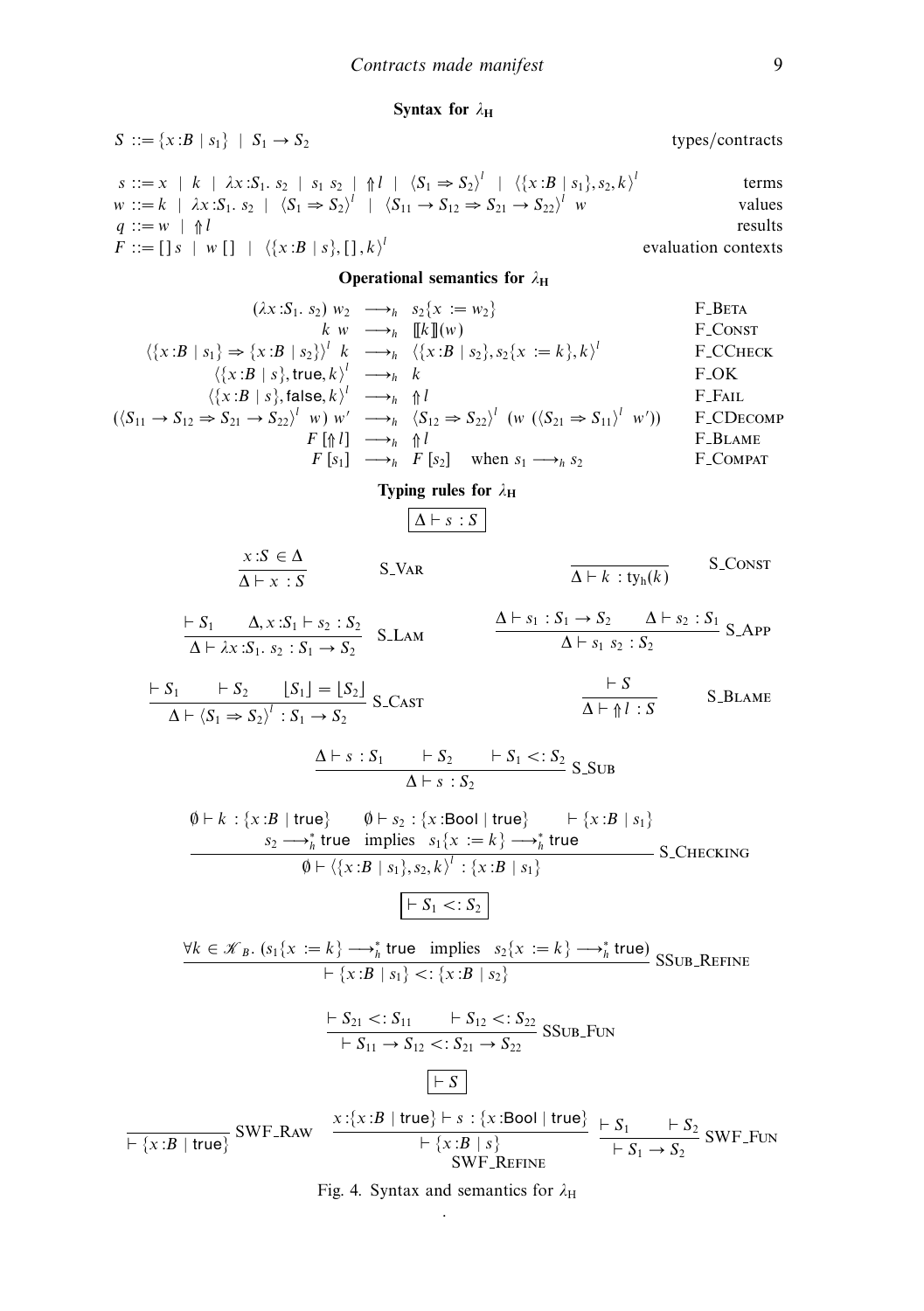$S_{21} = \{x : \text{Int} \mid \text{pos } x \}$  and  $S_{11} = \{x : B \mid \text{nonzero } x \}$ . Then the check on the argument ensures that nonzero  $x \rightarrow^*_{h}$  true—not, as one might expect, that pos  $w' \rightarrow^*_{h}$  true. While it is easy to read off from a  $\lambda_c$  contract exactly which checks will occur at runtime, a  $\lambda_H$  cast must be carefully inspected to see exactly which checks will take place. On the other hand, which label will be blamed is clearer with casts—there's only one!

The typing rules for  $\lambda_H$  (Figure 4) are also similar to those of  $\lambda_C$ . Just as the  $\lambda_C$ rule T<sub>-CONTRACT</sub> checks to make sure that the contract has the right form, the  $\lambda_H$ rule S<sub>-CAST</sub> ensures that the two types in a cast are well formed and have the same simple-type skeleton, defined as  $|-|: S \rightarrow T$  (pronounced "erase S"):

$$
\lfloor \{x : B \mid s\} \rfloor = B
$$
  

$$
\lfloor S_1 \to S_2 \rfloor = \lfloor S_1 \rfloor \to \lfloor S_2 \rfloor
$$

This prevents "stupid" casts, like  $\langle \lceil \ln t \rceil \Rightarrow \lceil \text{Bool} \rceil \rangle^l$ . We define a similar operator,  $\lceil - \rceil$  :  $S \rightarrow S$  (pronounced "raw S"), which trivializes all refinements:

$$
\begin{aligned} \left[ \{ x : B \mid s \} \right] &= \{ x : B \mid \text{true} \} \\ \left[ S_1 \to S_2 \right] &= \left[ S_1 \right] \to \left[ S_2 \right] \end{aligned}
$$

These operations apply to  $\lambda_c$  contracts and types in the natural way. Type wellformedness in  $\lambda_H$  is similar to contract well-formedness in  $\lambda_C$ , though the SWF\_Raw case needs to be added to get things off the ground.

The active check rule S\_CHECKING plays a role analogous to the T\_CHECKING rule in  $\lambda_c$ , again using an implication to guarantee that we only have sensible terms in the predicate position. Note that we retain the target type in the active check, and that S\_CHECKING gives active checks that type—technical moves necessary for preservation.

An important difference is that  $\lambda_H$  has subtyping. The S\_SuB rule allows an expression to be promoted to any well-formed supertype. Refinement types are supertypes if, for all constants of the base type, their condition evaluates to true whenever the subtype's condition evaluates to true. For function types, we use the standard contravariant subtyping rule. We do not consider source programs with subtyping, since subtyping makes type checking undecidable<sup>2</sup>; subtyping is just a technical device for ensuring type preservation. Consider the following reduction:

$$
\langle \{x : \text{Int} \mid \text{true}\} \Rightarrow \{x : \text{Int} \mid \text{pos } x\} \rangle^l \quad 1 \longrightarrow_h^* 1
$$

The source term is well typed at  $\{x:\text{Int} \mid \text{pos } x\}$ . Since it evaluates to 1, we would like to have  $\Delta \vdash 1$ : {x:lnt | pos x}. To have type preservation in general, though, ty<sub>h</sub>(1) must be a subtype of  $\{x : \text{Int} \mid s\}$  whenever  $s\{x := 1\} \longrightarrow_h^*$  true. That is, constants of base type must have "most-specific" types. One way to satisfy this requirement is to set  $ty_h(k) = \{x : B \mid x = k\}$  for  $k \in \mathcal{K}_B$ ; then if  $s\{x := k\} \longrightarrow_h^*$  true, we have  $t \cdot \text{t}_{y_h}(k) < \{x : B | s\}$ . This approach is taken in Ou *et al.* (2004) and Knowles and Flanagan (2010).

<sup>2</sup> Flanagan (2006) and Knowles and Flanagan (2010) discuss trade-offs between static and dynamic checking that allow for decidable-type systems and subtyping.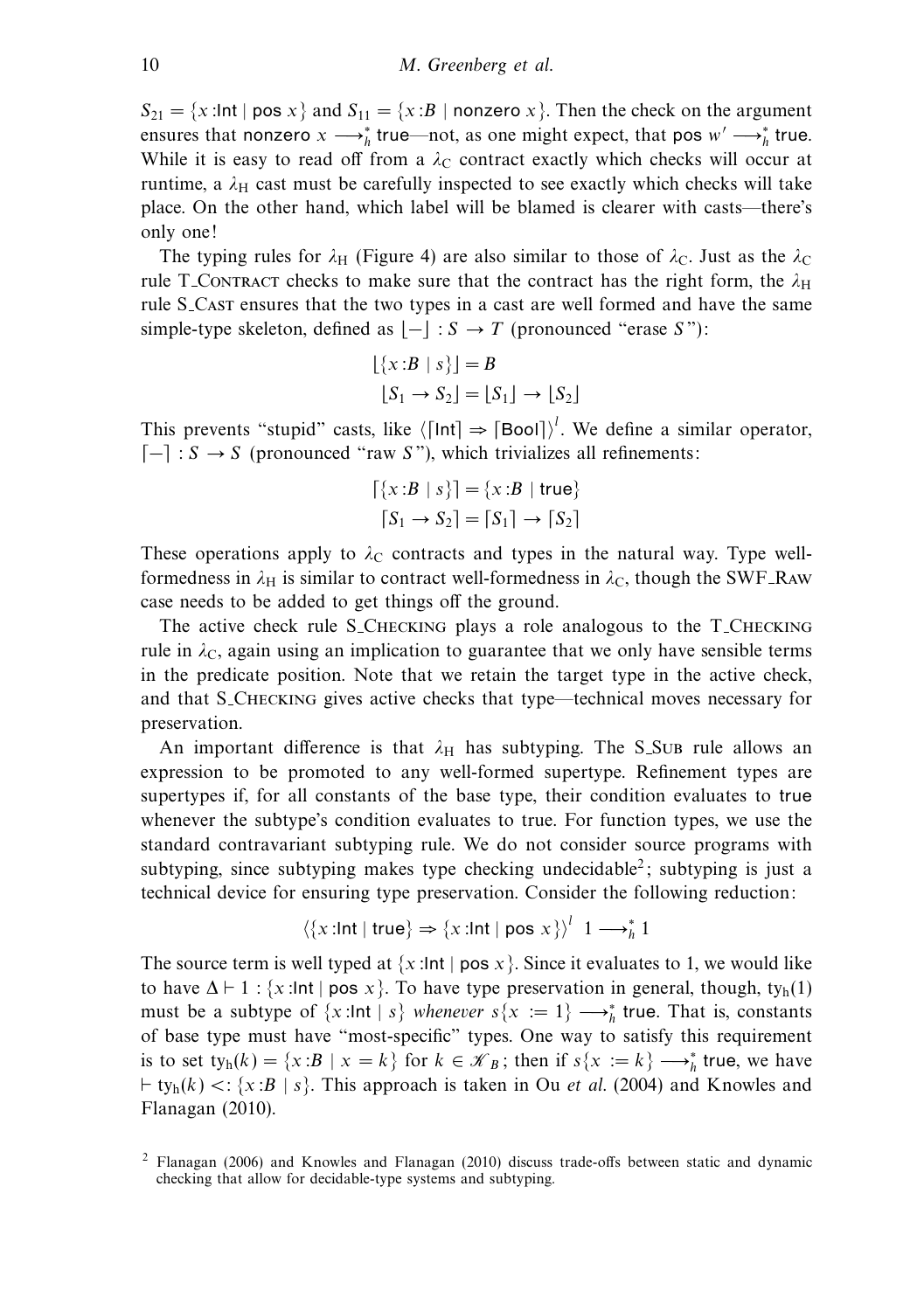Standard progress and preservation theorems hold for  $\lambda$ <sub>H</sub>. We can also obtain a semantic type soundness theorem as a restriction of the one for dependent  $\lambda_H$ (Theorem 4.12).

#### **3 The non-dependent translations**

The latent and manifest calculi differ in a few respects. Obviously,  $\lambda_c$  uses contract application and  $\lambda_H$  uses casts. Second,  $\lambda_C$  contracts have two labels—positive and negative—where  $\lambda_H$  contracts have a single label. Finally,  $\lambda_H$  has a much richer type system than  $\lambda_c$ . Our  $\psi$  from  $\lambda_H$  to  $\lambda_c$  and Gronski and Flanagan's  $\phi$  (2007) from  $λ$ <sub>C</sub> to  $λ$ <sub>H</sub> must account for these differences while carefully mapping "feature for feature."

The interesting parts of the translations deal with contracts and casts. Everything else is translated homomorphically, though the type annotation on lambdas must be chosen carefully. The full definitions of these translations are in Section 6; the non-dependent definitions are a straightforward restriction.

For  $\psi$ , translating from  $\lambda_H$ 's rich types to  $\lambda_C$ 's simple types is easy: we just erase the types to their simple skeletons. The interesting case is translating the cast  $\langle S_1 \Rightarrow S_2 \rangle^l$  to a contract by translating the pair of types together,  $\langle \psi(S_1, S_2) \rangle^{l,l}$ . We define *ψ* as two mutually recursive functions:  $\psi(s)$  translates  $\lambda_H$  terms to  $\lambda_C$  terms;  $\psi(S_1, S_2)$  translates a pair of  $\lambda_H$  types—effectively, a cast—to a  $\lambda_C$  contract. The latter function is defined as follows:

$$
\psi({x : B | s_1}, {x : B | s_2}) = {x : B | \psi(s_2)}
$$
  

$$
\psi(S_{11} \rightarrow S_{12}, S_{21} \rightarrow S_{22}) = \psi(S_{21}, S_{11}) \rightarrow \psi(S_{12}, S_{22})
$$

We use single label on the cast in both positive and negative positions of the resulting contract, i.e.:

$$
\psi(\langle S_1 \Rightarrow S_2 \rangle^l) = \langle \psi(S_1, S_2) \rangle^{l,l}.
$$

When we translate a pair of refinement types, we produce a contract that will check the predicate of the target type (like F CCheck); when translating a pair of function types, we translate the domain contravariantly (like F CDecomp). For example,

$$
\langle \{x : \text{Int} \mid \text{nonzero } x \} \rightarrow \lceil \text{Int} \rceil \Rightarrow \lceil \text{Int} \rceil \rightarrow \{y : \text{Int} \mid \text{pos } y \} \rangle^l
$$

translates to  $\langle x: \mathsf{Int} \mid \mathsf{nonzero}\ x \rangle \mapsto \{y: \mathsf{Int} \mid \mathsf{pos}\ y\}^{\mathcal{U}}.$ 

Translating from  $\lambda_c$  to  $\lambda_H$ , we are moving from a simple type system to a rich one. The translation  $\phi$  (essentially the same as Gronski & Flanagan's translation (2007)) generates terms in  $\lambda_H$  with raw types— $\lambda_H$  types with trivial refinements, corresponding to  $\lambda$ <sup>c</sup>'s simple types. Since the translation targets raw types, the type preservation theorem is stated as "if  $\Gamma \vdash t : T$  then  $\lceil \Gamma \rceil \vdash \phi(t) : T \rceil$ " (see Section 7.1).

Whereas the difficulty with  $\psi$  is ensuring that the checks match up, the difficulty with  $\phi$  is ensuring that the terms in  $\lambda_C$  and  $\lambda_H$  will blame the same labels. We deal with this problem by translating a single contract with two blame labels into two separate casts. Intuitively, the cast carrying the negative blame label will run all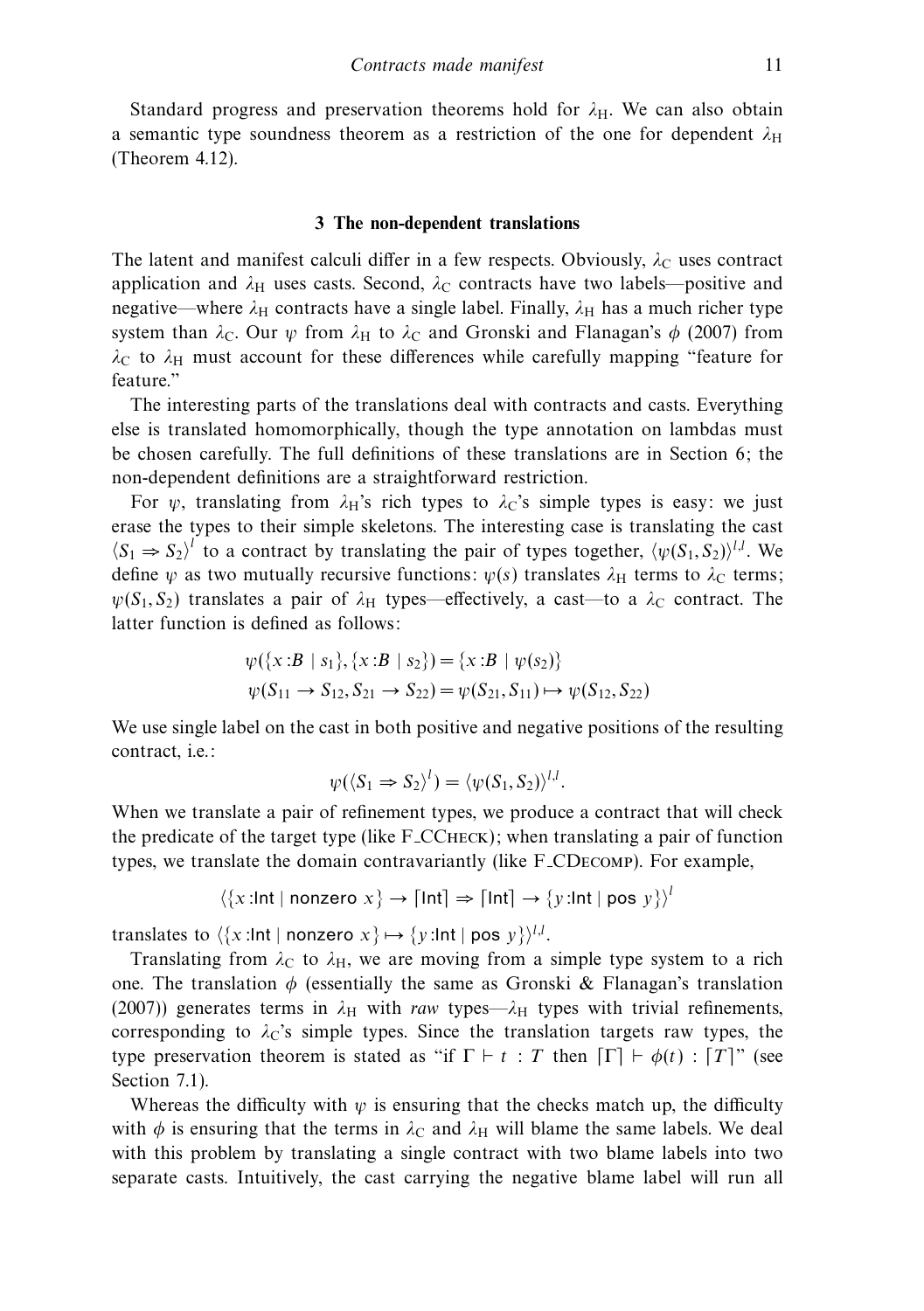of the checks in negative positions in the contract, while the cast with the positive blame label will run the positive checks. We let

$$
\phi(\langle c \rangle^{l,l'}) = \lambda x : [c]. \langle \phi(c) \Rightarrow [c] \rangle^{l'} \ (\langle [c] \Rightarrow \phi(c) \rangle^{l} x),
$$

where the translation of contracts to refined types is

$$
\phi({x:B | t}) = {x:B | \phi(t)}
$$
  

$$
\phi(c_1 \mapsto c_2) = \phi(c_1) \rightarrow \phi(c_2)
$$

The operation of casting into and out of raw types is a kind of "bulletproofing." Bulletproofing maintains the raw-type invariant: the positive cast takes the argument out of  $|c|$  and the negative cast returns it there. For example,

$$
\langle \{x : \text{Int} \mid \text{nonzero } x \} \mapsto \{y : \text{Int} \mid \text{pos } y \} \rangle^{l,l'}
$$

translates to the  $\lambda_H$  term

$$
\lambda f:[Int \to Int].
$$
\n
$$
\langle \{x: Int \mid nonzero \ x\} \to \{y: Int \mid pos \ y\} \Rightarrow [Int \to Int] \rangle^{l'}
$$
\n
$$
(\langle \lceil Int \to Int \rceil \Rightarrow \{x: Int \mid nonzero \ x\} \to \{y: Int \mid pos \ y\} \rangle^{l} f).
$$

Unfolding the domain parts of the casts on *f*, the domain of the negative cast ensures that f's argument is nonzero with  $\langle \text{Int} \rangle \Rightarrow \{x : \text{Int} \mid \text{nonzero } x\}^{\prime\prime}$ ; the domain of the positive cast does nothing, since  $\langle x : \text{Int} \mid \text{nonzero } x \rangle \Rightarrow [\text{Int}] \rangle^l$  has no effect. Similarly, the codomain of the negative cast does nothing, while the codomain of the positive cast checks that the result is positive. Separating the checks allows  $\lambda_H$ to keep track of blame labels, mimicking  $\lambda_c$ . Put more generally, in the positive cast, the positive positions may fail because they are "down casts," whereas the negative positions are "up casts," so they cannot fail. The opposite is true for the negative cast. This embodies the idea of contracts as pairs of projections (Findler & Blume 2006). Note that bulletproofing is "overkill" at base type: for example,  $\langle x : \text{Int} \mid \text{nonzero } x \rangle^{l,l'}$  translates to

$$
\lambda x: [\text{Int}].
$$
  
\n
$$
\langle \{x: \text{Int} \mid \text{nonzero } x \} \Rightarrow [\text{Int}] \rangle^{l'}
$$
  
\n
$$
(\langle [\text{Int}] \Rightarrow \{x: \text{Int} \mid \text{nonzero } x \} \rangle^{l} x).
$$

Only the positive cast does anything—the negative cast into  $\lceil \text{Int} \rceil$  always succeeds. This asymmetry is consistent with  $\lambda_C$ , where base-type contracts also ignore the negative label. In Section 4 we extend the bulletproofing translation to dependent contracts—one of our main contributions.

Both  $\phi$  and  $\psi$  preserve behavior in a strong sense: If  $\Gamma \vdash t : B$ , then either t and  $\phi(t)$  both evaluate to the same constant k or they both raise  $\frac{1}{n}$  for the same l; and conversely for  $\psi$ . Interestingly, we need to set up this behavioral correspondence before we can prove that the translations preserve well-typedness because of the T Checking and S Checking rules.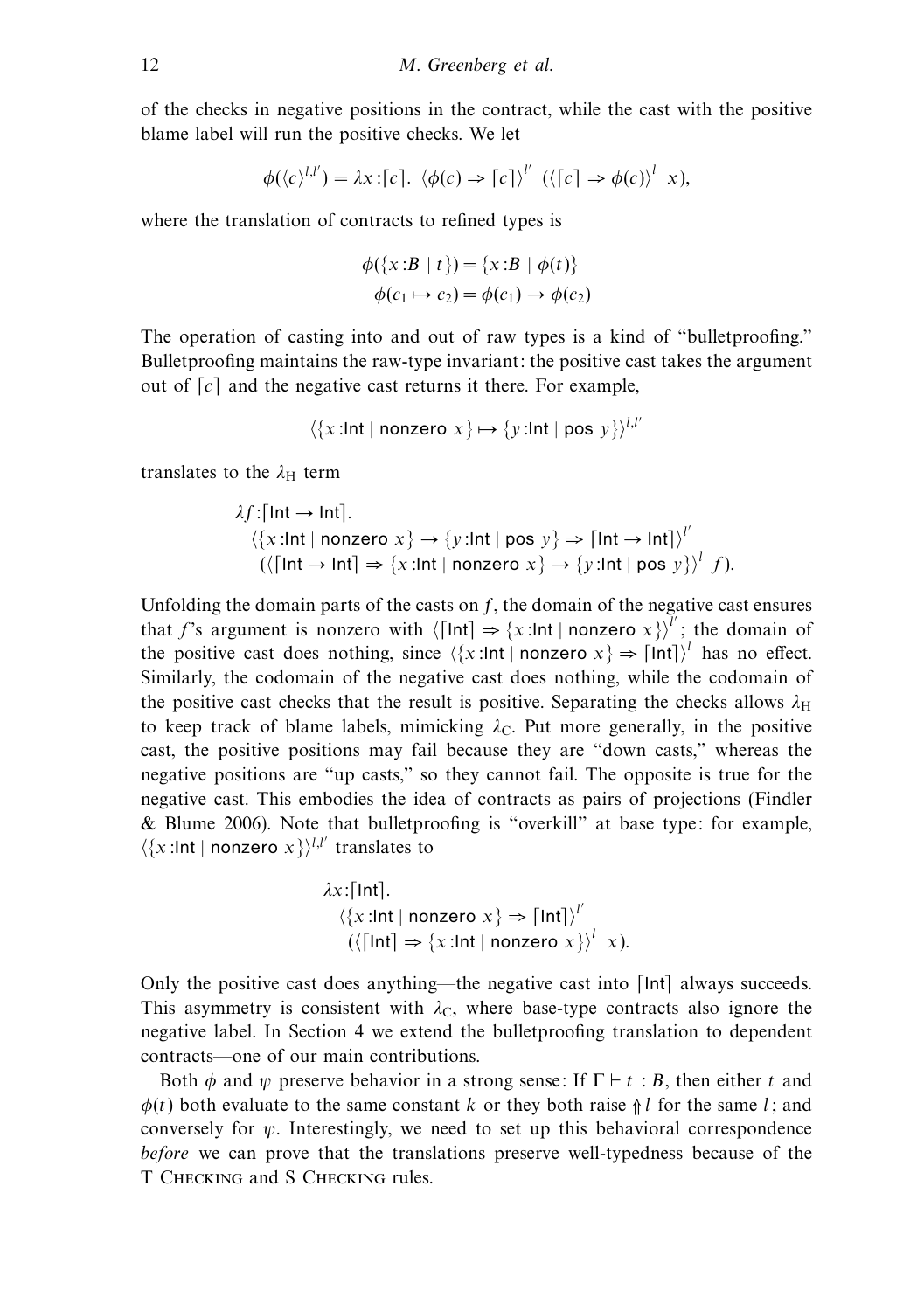## **4 The dependent languages**

We now extend  $\lambda_C$  to dependent function contracts and  $\lambda_H$  to dependent functions. Very little needs to be changed in  $\lambda_{\rm C}$ , since contracts and types barely interact; the changes to E CDecomp and T FunC are the important ones. Adding dependency to  $\lambda_H$  is more involved. In particular, adding contexts to the subtyping judgment entails adding contexts to SSUB REFINE. To avoid a dangerous circularity, we define closing substitutions in terms of a separate type semantics. In addition, the new F CDecomp rule has a slightly tricky (but necessary) asymmetry, as explained below.

# *4.1 Dependent λ<sup>C</sup>*

Dependent  $λ$ <sub>C</sub> has been studied since Findler and Felleisen (2002); it received a very thorough treatment (with an untyped host language) in Blume and McAllester (2006), was ported to Haskell by Hinze et al. (2006) and Chitil and Huch (2007), and was used as a specification language in Xu et al. (2009). Type soundness is not particularly difficult, since types and contracts are kept separate. Our formulation follows Findler and Felleisen (2002), with a few technical changes to make the proofs for *φ* easier.

We have marked the changed rules with a  $\bullet$  next to their names. The new T RefineC, T FunC, and E CDecomp rules in Figure 5 suffice to add dependency to  $\lambda_c$ . To help us work with the translations, we also make some small changes to the bindings in contexts, adding a new binding form to track the labels on a contract check throughout the contract well-formedness judgment. Note that T\_FunC adds  $x : c_1^{l',l}$  to the context when checking the codomain of a function contract, swapping blame labels. We add a new variable rule, T VarC, that treats  $x : c^{l,l'}$  as if it were its skeleton,  $x : [c]$ . While unnecessary for  $\lambda_c$ 's metatheory, this new binding form helps  $\phi$  preserve types when translating from  $\lambda_H$  to picky  $\lambda_C$ ; see Section 7.1.

Two different variants of the E CDecomp rule can be found in the literature: they are lax and picky. The original rule in Findler and Felleisen (2002) is lax (like most other contract calculi): it does not recheck  $c_1$  when substituting v' into  $c_2$ . Blume and McAllester (2006) used a picky semantics without observing their departure from Findler and Felleisen (2002); Hinze et al. (2006) choose to be picky as well, substituting  $\langle c_1 \rangle^{l',l}$  v' into  $c_2$  because it makes their conjunction contract idempotent. We can show (straightforwardly) that both enjoy standard progress and preservation properties. Below, we consider translations to and from both dialects of  $λ$ <sub>C</sub>: picky  $λ$ <sub>C</sub> using only E\_CD<sub>ECOMP</sub>PICKY in Sections 6.1 and 7.2, and lax  $λ$ <sub>C</sub> using only E CDecompLax in Sections 6.2 and 7.1. Accordingly, we give two sets of evaluation rules:  $\longrightarrow_{lax}$  and  $\longrightarrow_{picky}$ . When we write  $\longrightarrow_c$ , the metavariable *c* ranges over *picky* and *lax*. We complete the type soundness proofs here generically, writing  $\rightarrow c$  for the evaluation relation. For the translations in Section 4.2, we specify the evaluation relation that we use.

We make a standard assumption about constant denotations being well typed: if  $\Gamma \vdash k \ v : T$  then  $\Gamma \vdash \llbracket k \rrbracket(v) : T$ .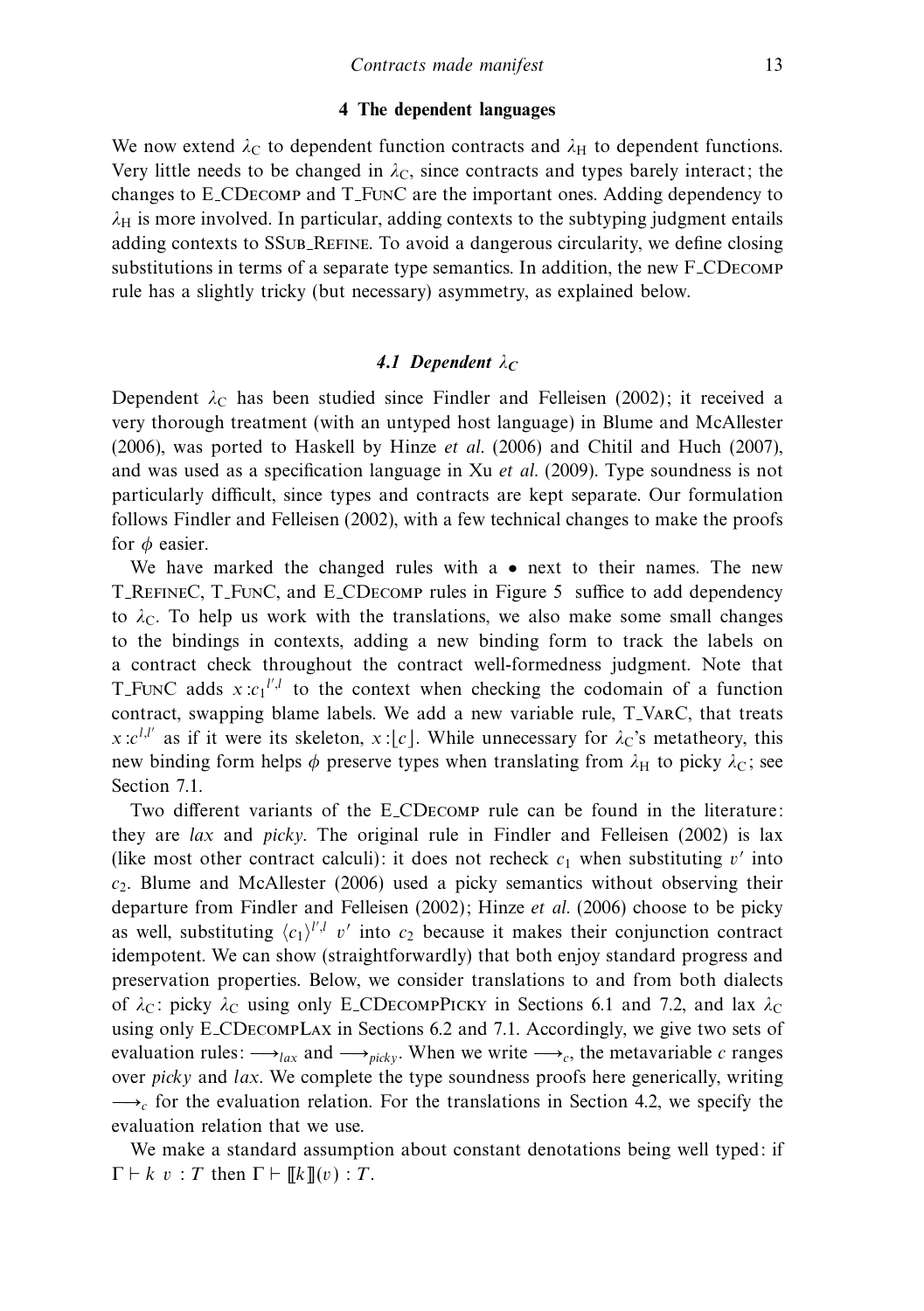# **Syntax for dependent**  $λ$ **C**

| $T ::= B \mid T_1 \rightarrow T_2$                                                                                                      | types               |
|-----------------------------------------------------------------------------------------------------------------------------------------|---------------------|
| $c ::= \{x : B   t\}   x : c_1 \mapsto c_2$                                                                                             | contracts           |
| $\Gamma ::= \emptyset \mid \Gamma, x : T \mid \Gamma, x : c^{l,l'}$                                                                     | typing contexts.    |
| $t ::= x   k   \lambda x : T_1, t_2   t_1 t_2   \mathcal{H}   \langle c \rangle^{l,l'}   \langle x : B   t_1 \rangle, t_2, k \rangle^l$ | terms               |
| $v ::= k \mid \lambda x : T_1, t_2 \mid \langle c \rangle^{l,l'} \mid \langle x : c_1 \mapsto c_2 \rangle^{l,l'} v$                     | values•             |
| $r ::= v \;   \; \mathbb{A}l$                                                                                                           | results             |
| $E := [\,] t \,   \, v \, [\,] \,   \, \langle \{x : B \,   \, t\}, \, [\,], k \rangle^l$                                               | evaluation contexts |

# **Operational semantics for**  $\lambda_C$

| $(\lambda x : T_1, t_2)$ v                          | $\longrightarrow$                | $t_2\{x := v\}$                                                                                | <b>E_BETA</b>             |
|-----------------------------------------------------|----------------------------------|------------------------------------------------------------------------------------------------|---------------------------|
| $k$ v                                               | $\longrightarrow$                | $\llbracket k \rrbracket(v)$                                                                   | <b>E_CONST</b>            |
| $\langle \{x:B \mid t\} \rangle^{l,l'} k$           | $\longrightarrow$                | $\langle \{x : B   t\}, t\{x := k\}, k \rangle^l$                                              | <b>E_CCHECK</b>           |
| $(\langle x: c_1 \mapsto c_2 \rangle^{l,l'} v) v'$  | $\longrightarrow$ lax            | $\langle c_2\{x := v'\}\rangle^{l,l'}$ $(v \ (\langle c_1 \rangle^{l',l} v'))$                 | E_CDECOMPLAX <sup>•</sup> |
| $(\langle x: c_1 \mapsto c_2 \rangle^{l,l'} v) v'$  | $\longrightarrow_{\text{picky}}$ | $\langle c_2\{x := \langle c_1 \rangle^{l',l} v'\}^{l,l'} (v (\langle c_1 \rangle^{l',l} v'))$ | <b>E_CDECOMPPICKY</b>     |
| $\langle \{x : B   t\}, \mathsf{true}, k \rangle^l$ | $\longrightarrow$                | k                                                                                              | E_OK                      |
| $\langle \{x:B \mid t\},\mathsf{false},k\rangle^l$  | $\longrightarrow_{c}$            | Λl                                                                                             | E_FAIL                    |
| $E[\Uparrow l]$                                     | $\longrightarrow$                | Λl                                                                                             | <b>E_BLAME</b>            |
| $E[t_1]$                                            | $\longrightarrow$                | when $t_1 \longrightarrow_c t_2$<br>$E[t_2]$                                                   | E_COMPAT                  |
|                                                     |                                  |                                                                                                |                           |

**Contract erasure**

$$
\lfloor \{x : B \mid t\} \rfloor = B \qquad \lfloor x : c_1 \mapsto c_2 \rfloor = \lfloor c_1 \rfloor \to \lfloor c_2 \rfloor
$$

**Typing rules for dependent**  $\lambda_C$ 

 Γ <sup>∅</sup> <sup>T</sup> Empty  <sup>Γ</sup>  Γ*,* x:T <sup>T</sup> ExtVarT•  <sup>Γ</sup>  Γ*,* x:T T ExtVarT• Γ  t : T x:T ∈ Γ Γ  x : T <sup>T</sup> VarT <sup>x</sup>:c<sup>l</sup>*,*l ∈ Γ <sup>Γ</sup> <sup>x</sup> : c <sup>T</sup> VarC• <sup>Γ</sup> <sup>k</sup> : tyc(k) T Const Γ*,* x:T<sup>1</sup>  t<sup>2</sup> : T<sup>2</sup> Γ  *λ*x:T1*.* t<sup>2</sup> : T<sup>1</sup> → T<sup>2</sup> T Lam Γ <sup>l</sup>*,*l c : T Γ  c<sup>l</sup>*,*l : T → T T Contract• Γ  t<sup>1</sup> : T<sup>1</sup> → T<sup>2</sup> Γ  t<sup>2</sup> : T<sup>1</sup> Γ  t<sup>1</sup> t<sup>2</sup> : T<sup>2</sup> T App Γ  ⇑l : T T Blame  Γ ∅  k : B ∅  t<sup>2</sup> : Bool ∅ <sup>l</sup>*,*l {x:B | t1} : B t<sup>2</sup> −→*<sup>c</sup>* <sup>∗</sup> true implies t1{x := k} −→*<sup>c</sup>* <sup>∗</sup> true Γ  {x:B | t1}*,*t2*,* k<sup>l</sup> : B T Checking• Γ <sup>l</sup>*,*l c : T Γ*,* x:B  t : Bool Γ <sup>l</sup>*,*l {x:B | t} : B T RefineC• Γ <sup>l</sup> *,*<sup>l</sup> c<sup>1</sup> : T<sup>1</sup> Γ*,* x:c<sup>1</sup> l *,*<sup>l</sup> <sup>l</sup>*,*l c<sup>2</sup> : T<sup>2</sup> Γ <sup>l</sup>*,*l x:c<sup>1</sup> → c<sup>2</sup> : T<sup>1</sup> → T<sup>2</sup> <sup>T</sup> FunC• Fig. 5. Syntax and semantics for dependent *<sup>λ</sup>*C.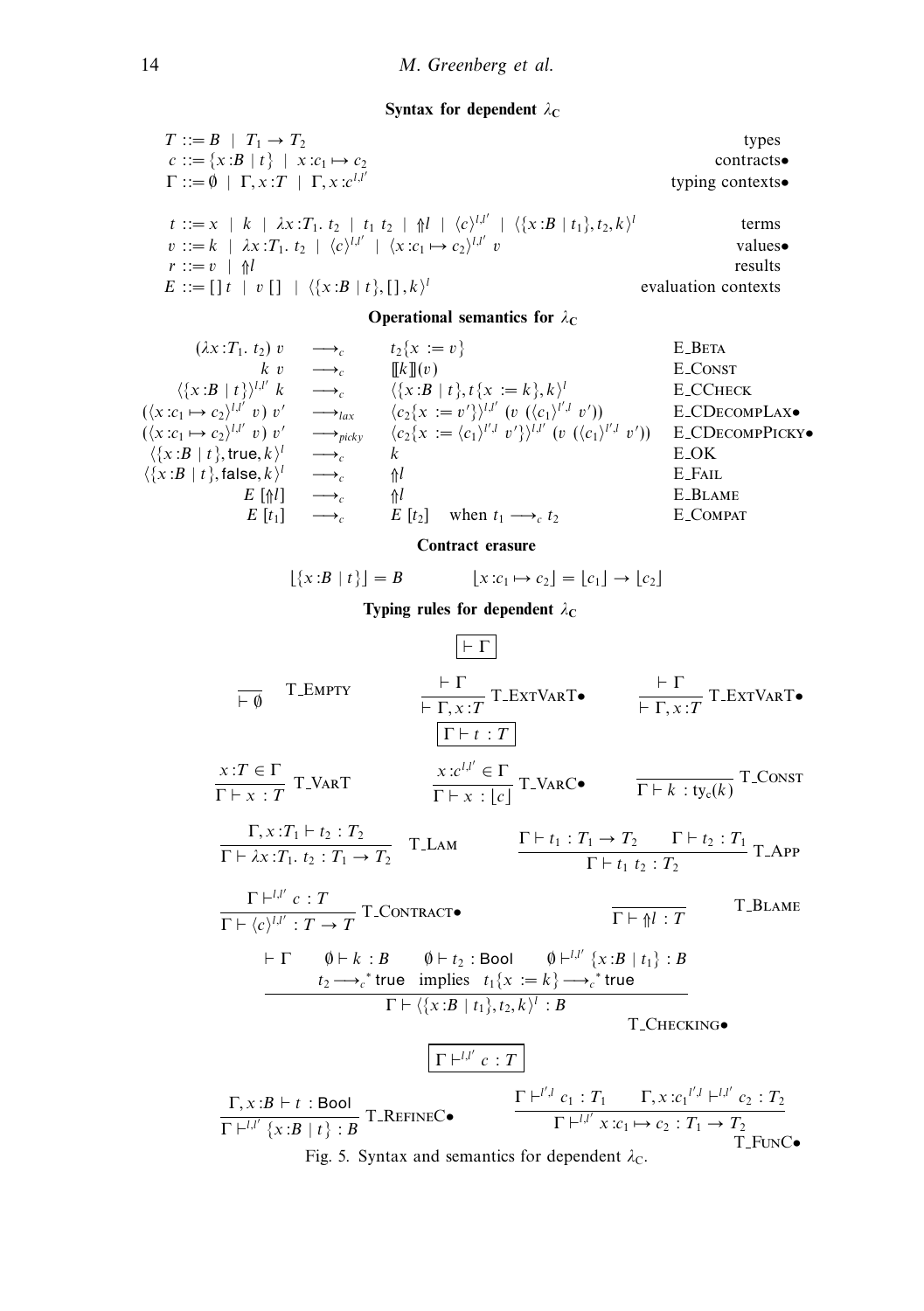**4.1 Theorem [Progress]:** If  $\emptyset \vdash t : T$  then either  $t \rightarrow c$  t' or  $t = r$  (i.e.,  $t = v$  or  $t = \frac{\Lambda}{l}$ .

# Proof

By induction on the typing derivation.  $\Box$ 

For preservation, we prove confluence and substitution lemmas. Note that our substitution lemma must now also cover contracts, since they are no longer closed.

**4.2 Lemma [Determinacy]:** Let  $\rightarrow c$  be either  $\rightarrow$ *picky* or  $\rightarrow c$  lax. If  $t \rightarrow c$  t' and  $t \longrightarrow_c t'',$  then  $t' = t'.$ 

**4.3 Corollary [Coevaluation]:** If Let  $\longrightarrow_c$  be either  $\longrightarrow_{\text{picky}}$  or  $\longrightarrow_{\text{lax}} t \longrightarrow_c^* r$  and  $t \longrightarrow_c^* t'$ , then  $t' \longrightarrow_c^* r$ .

# **4.4 Lemma [Term and contract substitution]:** If  $\emptyset \vdash v : T'$ , then

1. if  $\Gamma, x : T', \Gamma' \vdash t : T$ , then  $\Gamma, \Gamma' \{x := v\} \vdash t \{x := v\} : T$ , and 2. if  $\Gamma, x : T', \Gamma' \vdash^{l,l'} c : T$ , then  $\Gamma, \Gamma' \{x := v\} \vdash^{l,l'} c \{x := v\} : T$ .

#### Proof

By mutual induction on the typing derivations for t and  $c$ .  $\Box$ 

We omit the proof for  $x : c^{l,l'}$  bindings, which is similar.

# **4.5 Theorem [Preservation]:** If  $\emptyset \vdash t : T$  and  $t \longrightarrow_c t'$  then  $\emptyset \vdash t' : T$ .

## Proof

By induction on the typing derivation. This proof is straightforward because typing and contracts hardly interact.  $\Box$ 

## *4.2 Dependent λ<sup>H</sup>*

Now we come to the challenging part: Dependent  $\lambda_H$  and its proof of type soundness. These results require the most complex metatheory in the paper because we need some strong properties about CBV evaluation.<sup>3</sup> The full definitions are in Figures 6 and 7. As before, we have marked the changed rules with a  $\bullet$  next to their names.

We enrich the type system with dependent function types,  $x: S_1 \rightarrow S_2$ , where x may appear in  $S_2$ . The S<sub>-CAST</sub> rule and the proofs need a notion of type erasure,  $|S|$ ; type height  $|S|$  will also be used in the proofs.

$$
\begin{array}{ccc}\n[-] : S \to T & | - | : S \to \mathbb{N} \\
[\{x : B | s\}] = B & |\{x : B | s\}| = 1 \\
[x : S_1 \to S_2] = [S_1] \to [S_2] & |x : S_1 \to S_2| = 1 + |S_1| + |S_2|\n\end{array}
$$

A new dependent application rule, S App, substitutes the argument into the result type of the application. We generalize SWF REFINE to allow refinement-type

 $3$  The benefit of a CBV semantics is a better treatment of blame. By contrast, Knowles and Flanagan (2010) cannot treat failed casts as exceptions because that would destroy confluence. They treat them as stuck terms. Readers familiar with the soundness proof of Knowles and Flanagan will notice that our proof is significantly different from their proof. We discuss this in Section 8.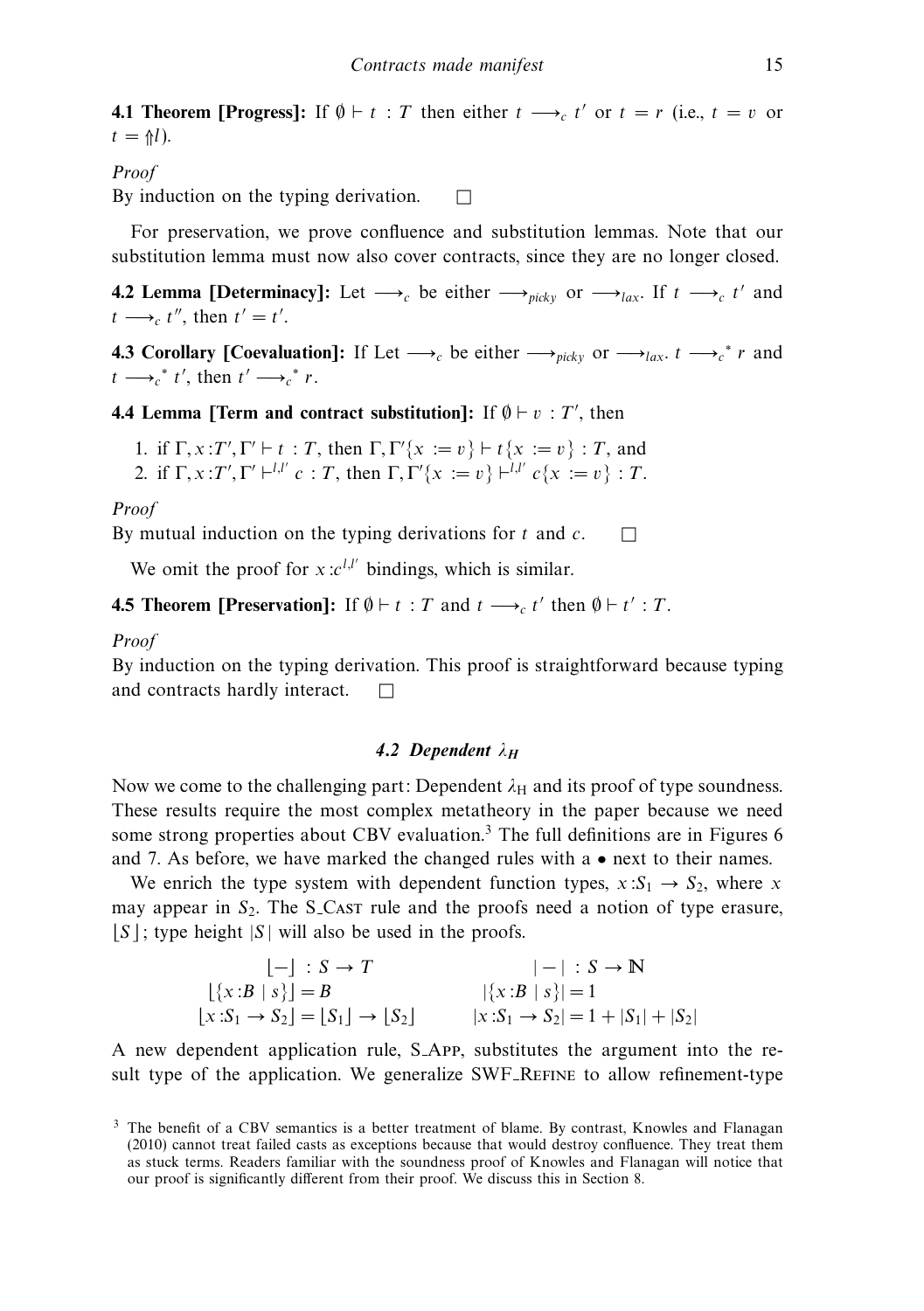#### **Syntax for dependent**  $λ$ **H**

S ::= {x:B | s<sub>1</sub>} | x:S<sub>1</sub> → S<sub>2</sub> types/contrast**•**  
\n
$$
\Delta ::= \emptyset | \Delta, x:S
$$
 types/contrast**•**  
\ns ::= x | k |  $\lambda x.S_1.s_2 | s_1 s_2 | \nparallel \langle S_1 \Rightarrow S_2 \rangle^l | \langle \{x:B | s_1\}, s_2, k \rangle^l$  terms  
\nw ::= k |  $\lambda x.S_1.s_2 | \langle S_1 \Rightarrow S_2 \rangle^l | \langle x.S_{11} \rightarrow S_{12} \Rightarrow x.S_{21} \rightarrow S_{22} \rangle^l w$  values**•**  
\n*q* ::= []s | w [] |  $\langle \{x:B | s_1\}, [l, k \rangle^l$  equalues  
\n**Operational semantics for dependent**  $\lambda_H$   
\n
$$
\begin{array}{c}\n [\frac{s_1 \leadsto s_1}{s_1} & \frac{s_1}{s_2}] & \frac{s_1}{s_2} & \frac{s_1}{s_2} & \frac{s_1}{s_2}\\
 \frac{s_1 \leadsto s_1}{s_2} & \frac{s_1}{s_2} & \frac{s_1}{s_2}\\
 \frac{s_1 \leadsto s_1}{s_2} & \frac{s_1}{s_2} & \frac{s_1}{s_2}\\
 \frac{s_1 \leadsto s_1}{s_2} & \frac{s_1}{s_2} & \frac{s_1}{s_2}\\
 \frac{s_1 \leadsto s_1}{s_2} & \frac{s_1}{s_2} & \frac{s_1}{s_2}\\
 \frac{s_1 \leadsto s_1}{s_2} & \frac{s_1}{s_2} & \frac{s_1}{s_2}\\
 \frac{s_1 \leadsto s_1}{s_2} & \frac{s_1 \leadsto s_1}{s_2}\\
 \frac{s_1 \leadsto s_2}{s_2} & \frac{s_1 \leadsto s_1}{s_2}\\
 \frac{s_1 \leadsto s_2}{s_1 \leadsto s_2} & \frac{s_1 \leadsto s_2}{s_2 \leadsto s_2}\\
 \frac{s_1 \leadsto s_2}{s_1 \leadsto s_2} & \frac{s_1 \leadsto s_2}{s_1 \leadsto s_2}\\
 \frac{s_1 \leadsto s_2}{s_1 \leadsto s_2}\\
 \frac{s_1 \leadsto s_2}{s_1 \leadsto s_2}\\
 \
$$

Fig. 6. Syntax and operational semantics for dependent  $\lambda_{\text{H}}$ .

predicates that use variables from the enclosing context. SWF Fun adds the bound variable to the context when checking the codomain of function types. In SSUB FUN, subtyping for dependent function types remains contravariant, but we also add the argument variable to the context with the smaller type. This is similar to the function subtyping rule of *F<*: (Cardelli et al. 1994).

We need to be careful when implementing higher-order dependent casts in the rule F CDecomp. As the cast decomposes, the variables in the codomain types of such a cast must be replaced. However, this substitution is asymmetric; on one side, we cast the argument and on the other we do not. This behavior is required for type soundness. For, suppose we have  $\Delta \vdash x : S_{11} \rightarrow S_{12}$  and  $\Delta \vdash x : S_{21} \rightarrow S_{22}$ with equal skeletons, and values  $\Delta \vdash w : (x : S_{11} \rightarrow S_{12})$  and  $\Delta \vdash w' : S_{21}$ . Then  $\Delta \vdash (\langle x : S_{11} \rightarrow S_{12} \Rightarrow x : S_{21} \rightarrow S_{22} \rangle^l w) w' : S_{22}\{x := w'\}.$  When we decompose the cast, we must make *some* substitution into  $S_{12}$  and  $S_{22}$ , but which? It is clear that we must substitute w' into  $S_{22}$ , since the original application has type  $S_{22}\{x := w'\}$ . Decomposing the cast will produce the inner application  $\Delta \vdash w \ (\langle S_{21} \Rightarrow S_{11} \rangle^l \ w')$ :  $S_{12}\{x := \langle S_{21} \Rightarrow S_{11}\rangle^l w'\};$  in order to apply the codomain cast to this term, we must substitute  $\langle S_{21} \Rightarrow S_{11} \rangle^l$  w' into  $S_{12}$ . This calculation determines the form of F CDecomp.

While the operational semantics changes only in F CDecomp, we have split the evaluation relation into two parts: reductions  $\leadsto_h$  and steps  $\longrightarrow_h$ . This is a technical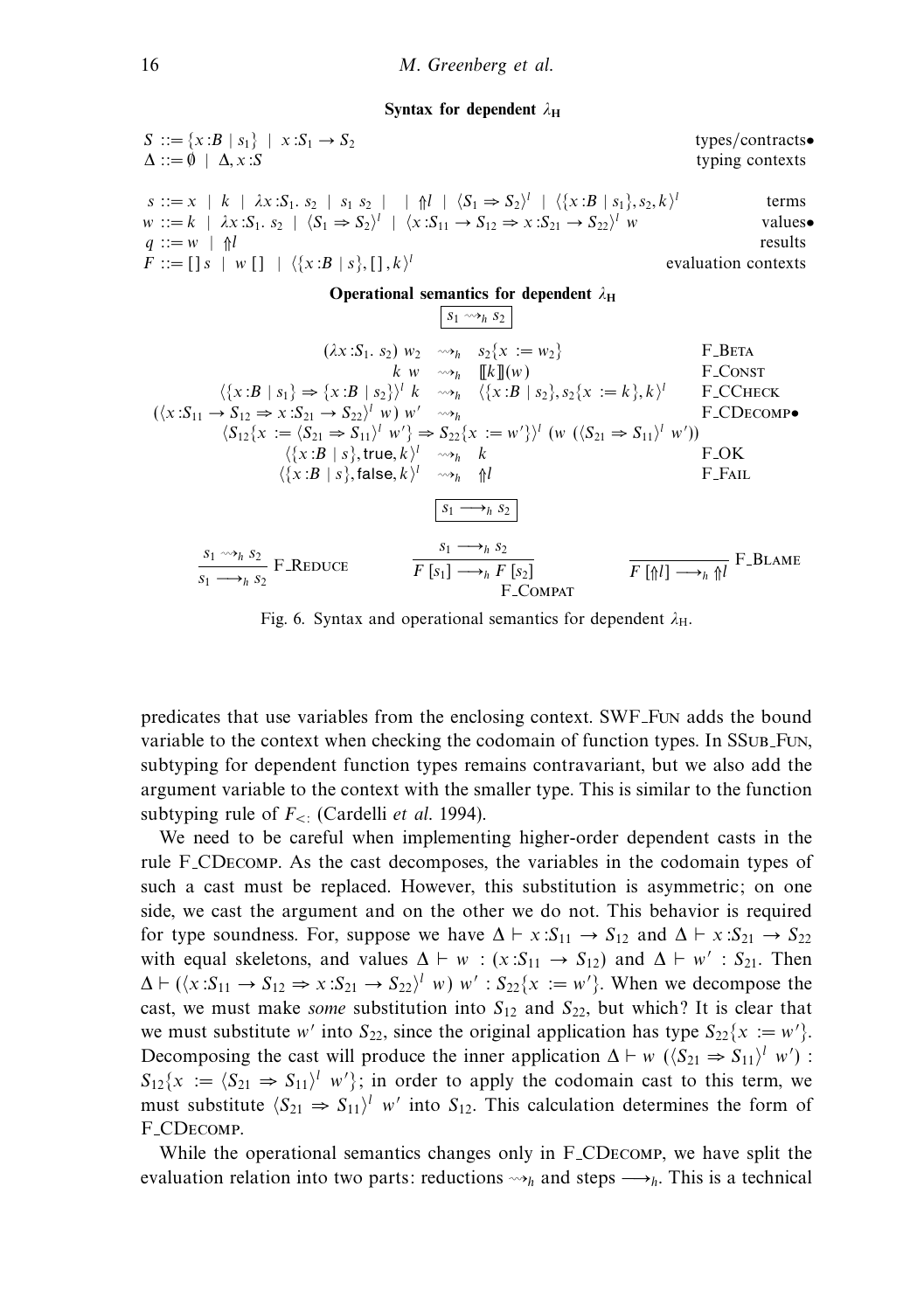

 $\Delta \models \sigma \iff \forall x \in \text{dom}(\Delta) \text{. } \sigma(x) \in [\![\sigma(\Delta(x))]\!]$ 

Fig. 7. Typing rules for dependent  $\lambda_{\text{H}}$ .

change that allows us to factor our proofs more cleanly (particularly for the parallel reduction proofs).

The final change generalizes SSUB REFINE to open terms. We must close these terms before we can compare their behavior, using closing substitutions  $\sigma$  and reading  $\Delta \models \sigma$  as " $\sigma$  satisfies  $\Delta$ ."

Care is needed here to prevent the typing rules from becoming circular: the typing rule S\_SuB references the subtyping judgment, the subtyping rule SSuB\_REFINE references the implication judgment, and the single implication rule S Imp has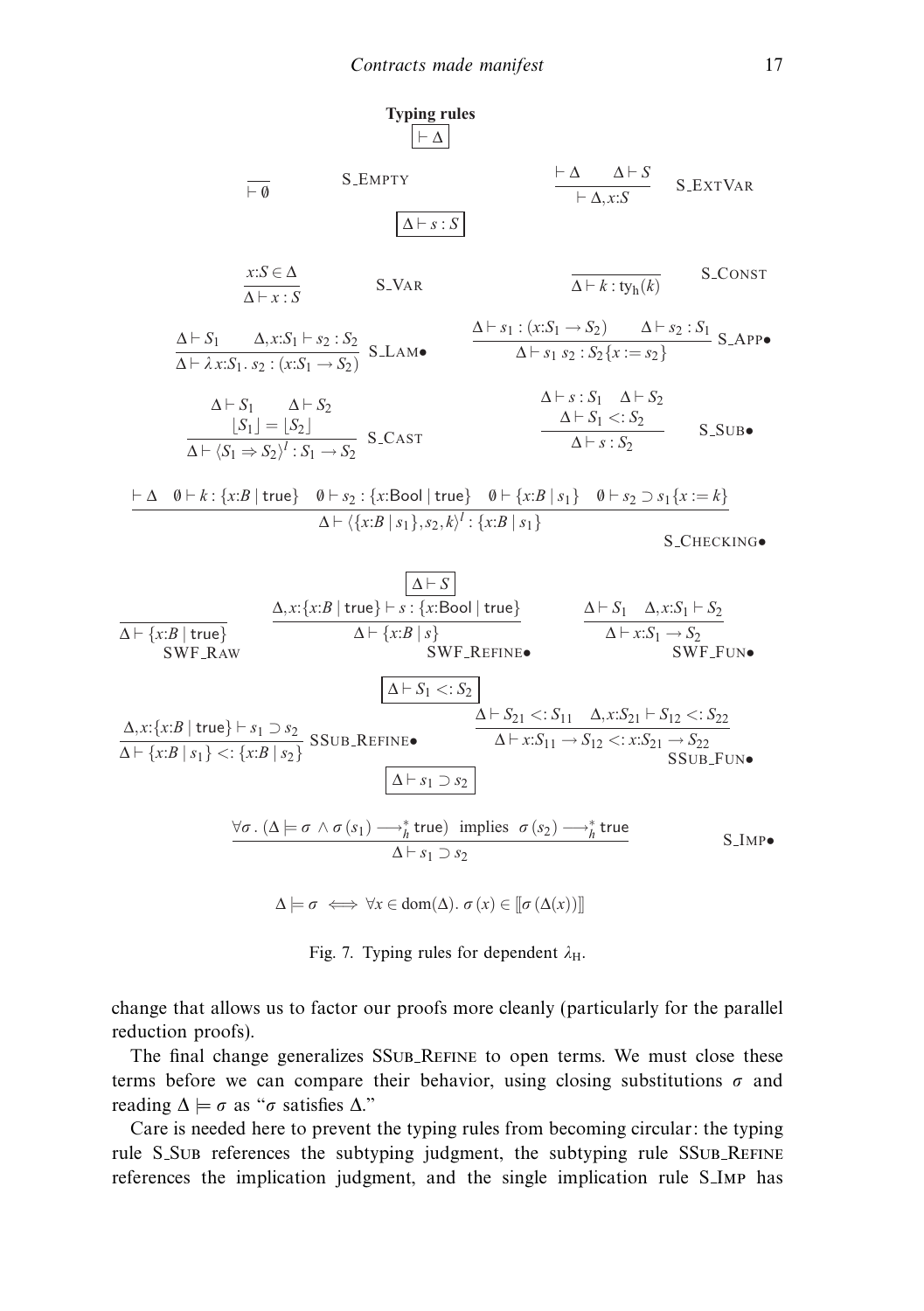#### **Denotations of types**

 $s \in [[\{x:B \mid s_0\}]] \iff s \longrightarrow_h^* \{l \} \vee (\exists k \in \mathcal{K}_B, s \longrightarrow_h^* k \wedge s_0 \{x := k\} \longrightarrow_h^* \text{true})$  $s \in \llbracket x: S_1 \to S_2 \rrbracket \iff \forall q \in \llbracket S_1 \rrbracket$ *.*  $s \mid q \in \llbracket S_2 \{x := q\} \rrbracket$ 

#### **Denotations of kinds**

 $\{x:B \mid s\} \in [\![\star]\!] \iff \forall k \in \mathcal{K}_B, s\{x := k\} \in [\![\{x:\text{Bool} \mid \text{true}\}]\!]$  $x: S_1 \to S_2 \in [\![\star]\!] \iff S_1 \in [\![\star]\!] \land \forall q \in [\![S_1]\!] \colon S_2\{x := q\} \in [\![\star]\!]$ 

## **Semantic judgments**

 $\Delta \models S_1 \lt: S_2 \iff \forall \sigma \text{ s.t. } \Delta \models \sigma, [\![\sigma(S_1)]\!] \subseteq [\![\sigma(S_2)]\!]$  $\Delta \models s : S \iff \forall \sigma \text{ s.t. } \Delta \models \sigma, \sigma(s) \in [\![\sigma(S)]\!]$  $\Delta \models S \iff \forall \sigma \text{ s.t. } \Delta \models \sigma, \sigma(S) \in \llbracket \star \rrbracket$ 

Fig. 8. Type and kind semantics for dependent  $\lambda_{\text{H}}$ .

 $\Delta \models \sigma$  in a negative position. This circularity would cause the typing rules to be non-monotonic, and so the existence of the least or the greatest fixed-point would not be immediately obvious—our type system would not be well defined! To avoid this circularity,  $\Delta \models \sigma$  must not refer back to other judgments. (The reader may wonder why this was not a problem in  $\lambda_c$ , but notice that in  $\lambda_c$ , implication is only used in T Checking—which has no (real) context. If we only needed implication in the S Checking rule, we would not need contexts here, either—we can ensure that active checks only occur at the top-level, with an empty context. But the SSub Refine subtyping rule refers to S Imp, and subtyping may be used in arbitrary contexts.)

We can avoid the circularity and ensure that the type system is well defined by building the syntactic rules on top of a denotational semantics for  $\lambda_H$ 's types.<sup>4</sup> The idea is that the semantics of a type is a set of closed terms defined independently of the syntactic typing relation, but that turns out to contain all closed well-typed terms of that type. Thus, in the definition of  $\Delta \models \sigma$ , we quantify over a somewhat larger set than strictly necessary—not just the syntactically well-typed terms of appropriate type (which are all the ones that will ever appear in programs) but all semantically well-typed ones.

The type semantics appears in Figure 8. It is defined by induction on type skeletons. For refinement types, terms must either go to blame or produce a constant that satisfies (all instances of) the given predicate. For function types, well-typed arguments must yield well-typed results. By construction, these sets include only terminating terms that do not get stuck. In order to show that casts inhabit the

<sup>4</sup> Knowles and Flanagan (2010) also introduce a type semantics, but their semantics differs from ours in two ways. First, because they cannot treat blame as an exception (because their semantics is nondeterministic), they must restrict the terms in the semantics to be those that only get stuck at failed casts. They do so by requiring the terms to be well typed in the simply typed *λ*-calculus after all casts have been erased. Secondly, their type semantics does not require strong normalization. However, it is not clear whether their language actually admits nontermination—they include a fix constant, but their semantic type soundness proof appears to break down in that case. The problem is not insurmountable: either step indexing their semantics or a proof of unwinding as in Pitts (2005) would resolve the issue.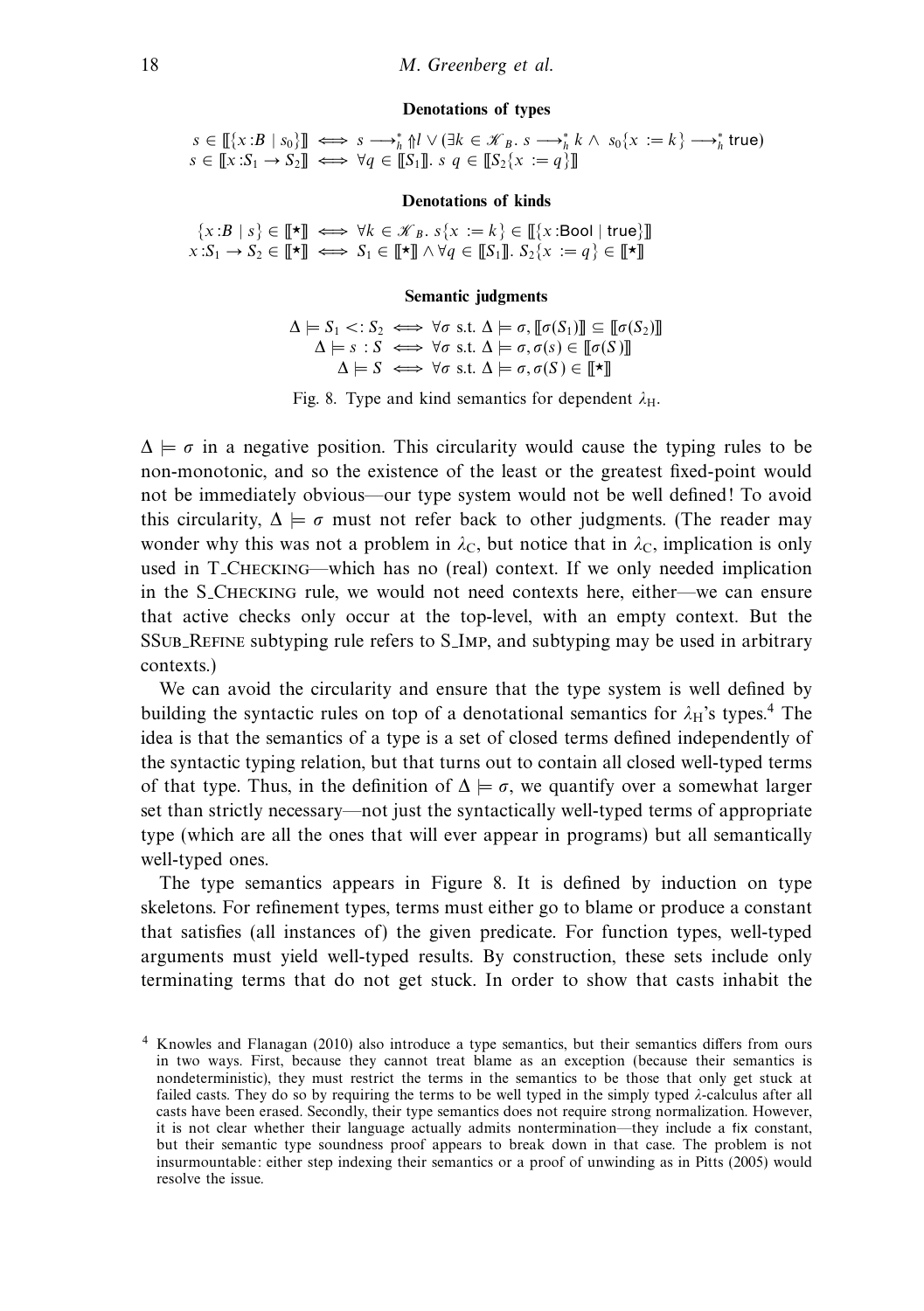denotations of their types, we must also define a denotation of kinds. Since the only kind is \*, its denotation [[★]] directly defines semantic well-formedness in terms of the denotations of types.

We must again make the assumption that constants have most-specific types: if  $\lfloor \text{ty}_{h}(k) \rfloor = B$  and  $s\{x := k\} \longrightarrow_{h}^{*}$  true then  $\emptyset \vdash \text{ty}_{h}(k) < \lvert \{x : B \mid s\}$ . We make some other more standard assumptions as well. Constants must have closed, well-formed types, and the types assigned must be well-formed. We require that constants are semantically well-typed:  $k \in [\![ \operatorname{ty}_h(k)] \!]$ ; this requirement is true by our "most-specific type" assumption at base types, but must be assumed at (first-order) function types. Note that this rules out including fix as a constant, since our type semantics is inhabited only by strongly normalizing terms. We conjecture that expanding the denotation of refinement types to allow for divergence or a step-indexed logical relation (Ahmed 2006) would allow us to consider nonterminating terms.

We introduce a few facts about type semantics before proving semantic type soundness.

**4.6 Lemma [Determinacy]:** If  $s \rightarrow h s'$  and  $s \rightarrow h s''$ , then  $s' = s'$ .

**4.7 Corollary [Coevaluation]:** If  $s \rightarrow h \ s'$  and  $s \rightarrow h \ q$ , then  $s' \rightarrow h \ q$ .

**4.8 Lemma [Expansion and contraction of**  $[[S]]$ **:** If  $s \longrightarrow_h^* s'$ , then  $s' \in [[S]]$  iff  $s \in$  $\llbracket S \rrbracket$ .

Proof By induction on  $|S|$ .  $\Box$ 

**4.9 Lemma [Blame inhabits all types]:** For all  $S$ ,  $\uparrow l \in [S]$ .

Proof

By induction on  $|S|$ .  $\Box$ 

**4.10 Corollary [Nonemptiness]:** For all S, there exists some q such that  $q \in \mathbb{S}$ ].

The normal forms of  $\longrightarrow_h^*$  are of the form  $q = w$  or  $\Uparrow l$ .

**4.11 Lemma [Strong normalization]:** If  $s \in \llbracket S \rrbracket$ , then there exists a q such that  $s \longrightarrow_h^* q$ —i.e., either  $s \longrightarrow_h^* w$  or  $s \longrightarrow_h^* \mathcal{M}$ .

Proof

By induction on  $|S|$ .

 $S = \{x : B | s_0\}$ : Suppose  $s \in [[\{x : B | s_0\}]]$ . By definition, either  $s \rightarrow^*_{h} w$  or  $\overline{s} \longrightarrow_h^* \mathcal{M}$ , so s normalizes.

 $S = x: S_1 \rightarrow S_2$ : Suppose  $s \in [\![x: S_1 \rightarrow S_2]\!]$ . We know that for any  $q \in [\![S_1]\!]$ that s  $q \in [\![S_2\{x := q\}]\!]$ . Since  $[\![S_1]\!]$  is nonempty (by Lemma 4.10), let  $q \in \llbracket S_1 \rrbracket$ . By the induction hypothesis (IH),  $s \neq \rightarrow_h^* w$  or  $s \neq \rightarrow_h^* \Uparrow l$ . By the definition of evaluation contexts and  $\longrightarrow_h^*$ , the function position is evaluated first. If the application reduces to a value (i.e.,  $s \t q \longrightarrow_h^* w$ ), then first s q  $\longrightarrow_h^* w'$  q, and so s  $\longrightarrow_h^* w'$ . Alternatively, the application could reduce to blame (i.e., s q  $\longrightarrow_h^*$   $\Uparrow l$ ). There are two ways for this to happen: either  $s \longrightarrow_h^* \mathcal{M}$ , or  $s \longrightarrow_h^* w'$  and  $q \longrightarrow_h^* \mathcal{M}$ . In both cases s normalizes.  $\square$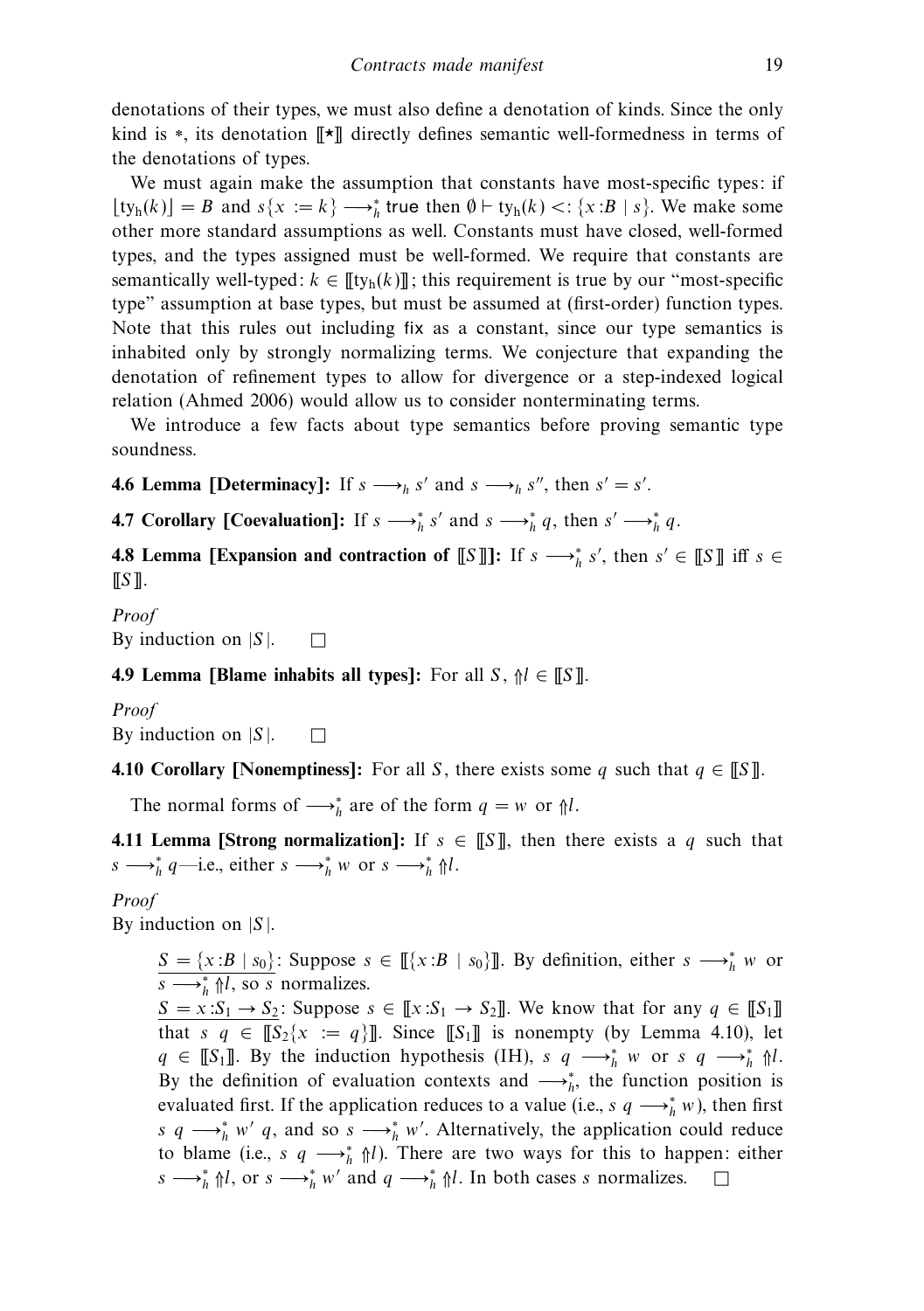Unlike the rest of the paper, we take a top-down approach to the rest of type soundness to help motivate the steps. We are interested in relating our syntactic type system and the type semantics by *semantic type soundness*: if  $\emptyset \vdash s : S$ , then  $s \in \mathbb{S}$ . However, to prove this result, we must generalize it. In the bottom of Figure 8, we define three semantic judgments that correspond to each of the three typing judgments. (Note that the third one requires the definition of a kind semantics that picks out well-behaved types—those whose embedded terms belong to the type semantics.) We then show that the typing judgments imply their semantic counterparts.

# **4.12 Theorem [Semantic-type soundness]:**

- 1. If  $\Delta \vdash S_1 \lt: S_2$  then  $\Delta \models S_1 \lt: S_2$ .
- 2. If  $\Delta \vdash s : S$  then  $\Delta \models s : S$ .
- 3. If  $\Delta \vdash S$  then  $\Delta \models S$ .

Proof

Proof of  $(1)$  is in Lemma 4.14. Proofs of  $(2)$  and  $(3)$  are in Lemma 4.21.  $\Box$ 

The first part follows by induction on the subtyping judgment.

# **4.13 Lemma [Trivial refinements of constants]:** If  $k \in \mathcal{K}_B$ , then  $k \in [\{x : B | \text{ true}\}]$ .

# **4.14 Lemma [Semantic-subtype soundness]:** If  $\Delta \vdash S_1 \lt: S_2$  then  $\Delta \models S_1 \lt: S_2$ .

Proof

By induction on the subtyping derivation.

SSUB REFINE: We know  $\Delta \vdash \{x : B | s_1\} \leq \{x : B | s_2\}$ , and must show the corresponding semantic subtyping. Inversion of this derivation gives us  $\Delta$ , x: $\{x : B\}$ true}  $\vdash s_1 \supset s_2$ , which means

$$
\forall \sigma. ((\Delta, x: \{x:B \mid true\}) \models \sigma \land \sigma(s_1) \longrightarrow_h^* true) \text{ implies } \sigma(s_2) \longrightarrow_h^* true) \quad (*)
$$

We must show  $\Delta \models \{x : B \mid s_1\} \prec \{x : B \mid s_2\}$ , i.e., that  $\forall \sigma \in (\Delta \models \sigma \text{ implies } [\{x : B \mid s_2\}]$  $s_1$ ]]  $\subseteq$  [[ $\{x:B \mid s_2\}$ ]]. Let  $\sigma$  be given such that  $\Delta \models \sigma$ . Suppose  $s \in [\![\sigma(\{x:B \mid s_1\})]\!]$ . By definition, either s goes to  $\mathcal{N}_l$ , or it goes to  $k \in \mathcal{K}_B$  such that  $s_1\{x := k\} \longrightarrow_h^*$  true. In the former case,  $\mathcal{N} \in \mathbb{F}\{x:B \mid s_2\}$  by definition. So consider the latter case, where  $s \longrightarrow_h^* k$ .

We already know that  $k \in \mathcal{K}_B$ , so it remains to see that  $\sigma(s_2)\{x := k\} \longrightarrow_h^*$  true. We know by assumption that  $\sigma(s_1)$ { $x := k$ }  $\longrightarrow_h^*$  true. By Lemma 4.13,  $k \in \llbracket \{x : B \mid$ true}]].

Now observe that  $\Delta$ ,  $x$ :{ $x : B | true$ }  $\models \sigma\{x := k\}$ . Since  $\sigma'(s_1) \longrightarrow_h^*$  true, we can conclude that  $\sigma'(s_2) \longrightarrow_h^*$  true by our assumption (\*). This completes this case.

SSUB FUN:  $\Delta \vdash (x : S_{11} \rightarrow S_{12}) < (x : S_{21} \rightarrow S_{22})$ ; by the IH, we have  $\Delta \models S_{21} < S_{11}$ and  $\Delta$ ,  $x: S_{21} \models S_{12} \lt: S_{22}$ . We must show that  $\Delta \models (x: S_{11} \rightarrow S_{12}) \lt: (x: S_{21} \rightarrow S_{22})$ . Let  $\Delta \models \sigma$  and  $s \in [\![\sigma(x:S_{11} \rightarrow S_{12})]\!]$ , for some  $\sigma$ . We must show, for all q, that if  $q \in [\![\sigma(S_{21})]\!]$ , then  $s \ q \in [\![\sigma(S_{22})\{x := q\}]\!]$ .

Let  $q \in [\![\sigma(S_{21})]\!]$ . Then  $q \in [\![\sigma(S_{11})]\!]$ . Since  $s \in [\![\sigma(x:S_{11} \rightarrow S_{12})]\!]$ , we know that  $s \ q \in [\![\sigma(S_{12})\{x := q\}]\!]$ . Finally, since  $\Delta, x : S_{21} \models S_{12} <: S_{22}$  and  $\Delta, x : S_{21} \models$  $\sigma\{x := q\}$ , we can conclude that  $s \in [\![\sigma(S_{22})\{x := q\}]\!]$ , and so  $s \in [\![\sigma(x:S_{21} \rightarrow$  $S_{22}$ ].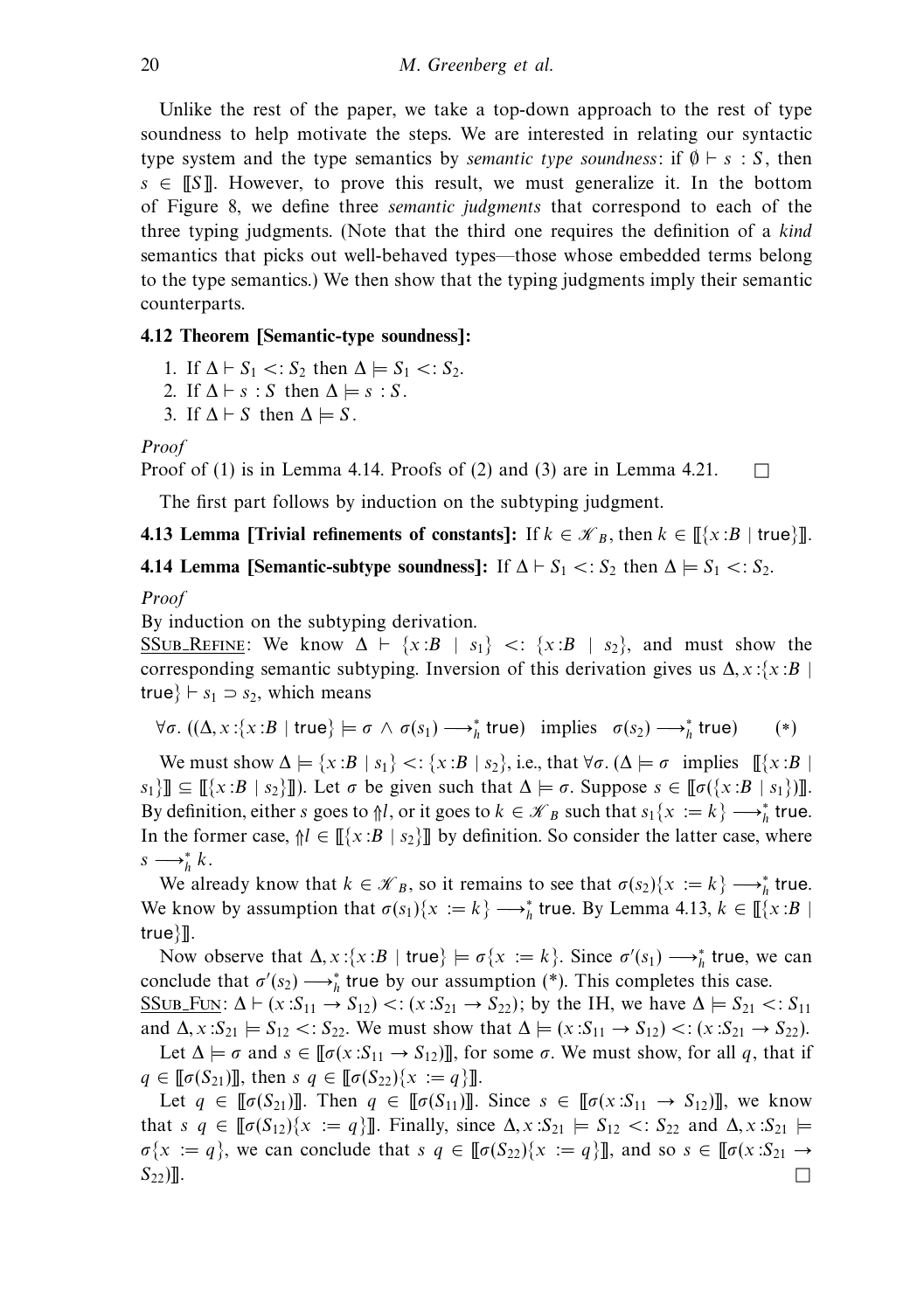s<sup>1</sup> s<sup>2</sup> <sup>s</sup> <sup>s</sup> FP Refl <sup>w</sup> <sup>w</sup> k w [[k]](w ) FP RConst s<sup>12</sup> s <sup>12</sup> w<sup>2</sup> w 2 (*λ*x:S *.* s12) w<sup>2</sup> s <sup>12</sup>{x := w 2} FP RBeta s<sup>2</sup> s 2 {x:B | s1}⇒{x:B | s2}<sup>l</sup> k {x:B | s 2}*,*s <sup>2</sup>{<sup>x</sup> := <sup>k</sup>}*,* <sup>k</sup><sup>l</sup> FP RCCheck {x:B | s}*,* true*,* k<sup>l</sup> k FP ROK {x:<sup>B</sup> <sup>|</sup> <sup>s</sup>}*,* false*,* <sup>k</sup><sup>l</sup> ⇑<sup>l</sup> FP RFail S<sup>11</sup> S <sup>11</sup> S<sup>12</sup> S <sup>12</sup> S<sup>21</sup> S <sup>21</sup> S<sup>22</sup> S <sup>22</sup> w<sup>1</sup> w <sup>1</sup> w<sup>2</sup> w 2 (x:S<sup>11</sup> → S<sup>12</sup> ⇒ x:S<sup>21</sup> → S22<sup>l</sup> w1) w<sup>2</sup> S <sup>12</sup>{x := S <sup>21</sup> ⇒ S 11<sup>l</sup> w <sup>2</sup>} ⇒ S <sup>22</sup>{x := w 2}<sup>l</sup> (w <sup>1</sup> (S <sup>21</sup> ⇒ S 11<sup>l</sup> w 2)) FP RCDecomp S<sup>1</sup> S <sup>1</sup> s<sup>12</sup> s 12 *λ*x:S1*.* s<sup>12</sup> *λ*x:S <sup>1</sup>*.* s 12 FP Lam s<sup>1</sup> s <sup>1</sup> s<sup>2</sup> s 2 s<sup>1</sup> s<sup>2</sup> s <sup>1</sup> s 2 FP App S<sup>1</sup> S <sup>1</sup> S<sup>2</sup> S 2 S<sup>1</sup> ⇒ S2<sup>l</sup> S <sup>1</sup> ⇒ S 2l FP Cast S S s s S *,*s*,* k<sup>l</sup> S *,*s *,* <sup>k</sup><sup>l</sup> FP Check <sup>F</sup> [⇑l] ⇑<sup>l</sup> FP Blame S<sup>1</sup> S<sup>2</sup> S S FP SRefl <sup>s</sup> <sup>s</sup> {x:B | s} {x:B | s } FP SRefine S<sup>1</sup> S <sup>1</sup> S<sup>2</sup> S 2 x:S<sup>1</sup> → S<sup>2</sup> x:S <sup>1</sup> → S 2 FP SFun

Fig. 9. Parallel reduction for dependent  $λ$ <sub>H</sub>.

The proof semantic subtype soundness goes through easily, the first of the three parts of semantic soundness (Theorem 4.12). We run into some complications with semantic type and kind soundness, the second and third parts (which must be proven together). The crux of the difficulty lies with the S App rule. Suppose the application  $s_1$  s<sub>2</sub> was well typed and  $s_1 \in [\![x:S_1] \rightarrow S_2]\!]$  and  $s_2 \in [\![S_1]\!]$ . According to S\_App, the application's type is  $S_2\{x := s_2\}$ . By the type semantics defined in Figure 8, if  $s_1 \in [\![x:S_1 \rightarrow S_2]\!]$ , then  $s_1 \neq [\![S_2\{x := q\}]\!]$  for any  $q \in [\![S_1]\!]$ . Sadly,  $s_2$ is not necessarily a result! We do know, however, that  $s_2 \in [[S_1]],$  so  $s_2 \longrightarrow_h^* q_2$  by strong normalization (Lemma 4.11). We need to ask, then, how the type semantics of  $S_2\{x := s_2\}$  and  $S_2\{x := q_2\}$  relate. (One might think that we can solve this by changing the type semantics to quantify over terms, not results. But this just pushes the problem to the S<sub>-LAM</sub> case.)

We can show that the two type semantics are in fact equal using a parallel reduction technique. We define a parallel reduction relation  $\Rightarrow$  on terms and types in Figure 9 that allows redexes in different parts of a term (or type) to be reduced in the same step, and we prove that types that parallel-reduce to each other—like  $S_2\{x := s_2\}$  and  $S_2\{x := q_2\}$ —have the same semantics. The definition of parallel reduction is standard, though we need to be careful to make it respect our CBV reduction order: the *β*-redex ( $λx: S_1$ . s<sub>1</sub>) s<sub>2</sub> should not be contracted unless s<sub>2</sub> is a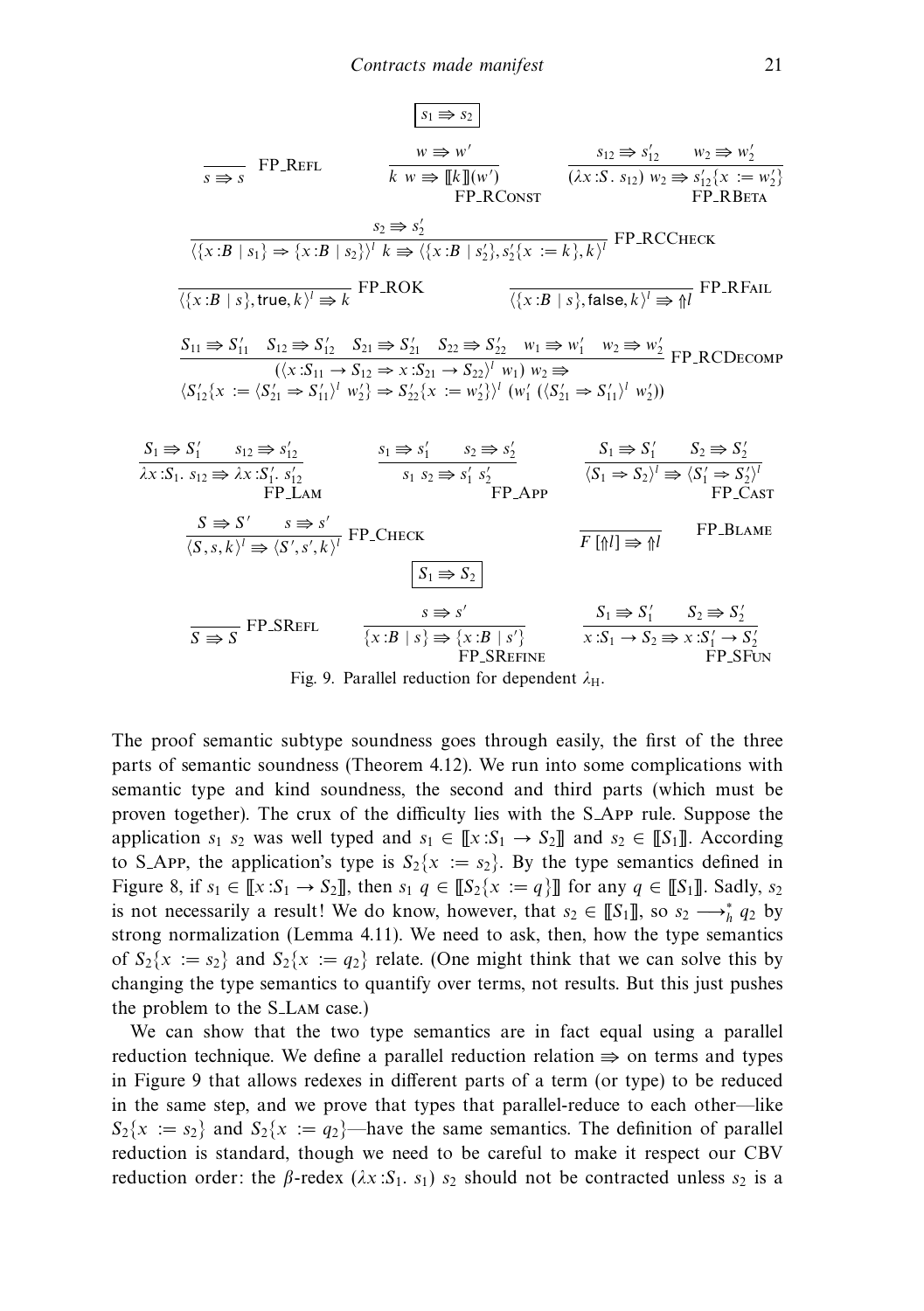value, since doing so can change the order of effects. (Other redices within  $s_1$  and  $s_2$ ) can safely reduce.)<sup>5</sup> The proof requires a longish sequence of technical lemmas that essentially show that  $\Rightarrow$  commutes with  $\longrightarrow_h^*$ . Since the proofs require fussy symbol manipulation, we have done these proofs in Coq. Our development is available at http://www.cis.upenn.edu/~mgree/papers/lambdah\_parred.tgz. We restate the critical results here.

# **4.15 Lemma [Substitution of parallel-reducing terms, Lemma** A3 **in** thy.v**]:**

If  $w \Rightarrow w'$ , then

- 1. if  $s \Rightarrow s'$  then  $s\{x := w\} \Rightarrow s'\{x := w'\}$ , and
- 2. if  $S \implies S'$  then  $S\{x := w\} \implies S'\{x := w'\}.$
- **4.16 Lemma [Parallel reduction implies co-evaluation, Lemma** A20 **in** thy.v**]:** If  $s_1 \Rightarrow s_2$  then  $s_1 \longrightarrow_h^* k$  iff  $s_2 \longrightarrow_h^* k$ . Similarly,  $s_1 \longrightarrow_h^* \mathcal{M}$  iff  $s_2 \longrightarrow_h^* \mathcal{M}$ .

An alternative strategy would be to use  $\Rightarrow$  in the typing rules and  $\longrightarrow$ <sub>h</sub> in the operational semantics. This would simplify some of our metatheory, but it would complicate the specification of the language. Using  $\longrightarrow$ <sub>h</sub> in the typing rules gives a clearer intuition and keeps the core system small.

# **4.17 Lemma [Single parallel reduction preserves type semantics]:**

If  $S_1 \Rightarrow S_2$  then  $[[S_1]] = [[S_2]]$ .

## Proof

By induction on  $|S_1|$  (which is equal to  $|S_2|$ ), with a case analysis on the final rule used to show  $S_1 \Rightarrow S_2$ .  $\Box$ 

**4.18 Corollary [Parallel reduction preserves type semantics]:** If  $S_1 \Rightarrow S_2$  then  $[[S_1]] = [[S_2]].$ 

**4.19 Lemma [Partial semantic substitution]:** If  $\Delta_1$ , x:S',  $\Delta_2$   $\models$  s: S, and  $\Delta_1$ , x:S',  $\Delta_2 \models S$ , and  $\Delta_1 \models s' : S'$  then  $\Delta_1, \Delta_2\{x := s'\} \models s\{x := s'\} : S\{x := s'\}$  and  $\Delta_1, \Delta_2\{x := s'\} \models S\{x := s'\}.$ 

## Proof

By the definition of  $\Delta \models \sigma$ .  $\Box$ 

The semantic typing case for casts requires a separate induction.

**4.20 Lemma [Semantic typing for casts]:** If  $\Delta \models S_1$  and  $\Delta \models S_2$  and  $|S_1| = |S_2|$ , then  $\Delta \models \langle S_1 \Rightarrow S_2 \rangle^l : x : S_1 \rightarrow S_2$  for fresh x.

## Proof

By induction on  $|S_1| = |S_2|$ , going by cases on the shape of  $S_2$ . Let  $\Delta \models \sigma$ ; we show that  $\sigma(\langle S_1 \Rightarrow S_2 \rangle^l) \in [\![\sigma(S_1 \rightarrow S_2)]\!]$ .

<sup>5</sup> We conjecture that the reflexive transitive closure of a similar "CBV-respecting" variant of full *β*reduction could be used in place of our parallel reduction. It is not clear whether it would lead to shorter proofs.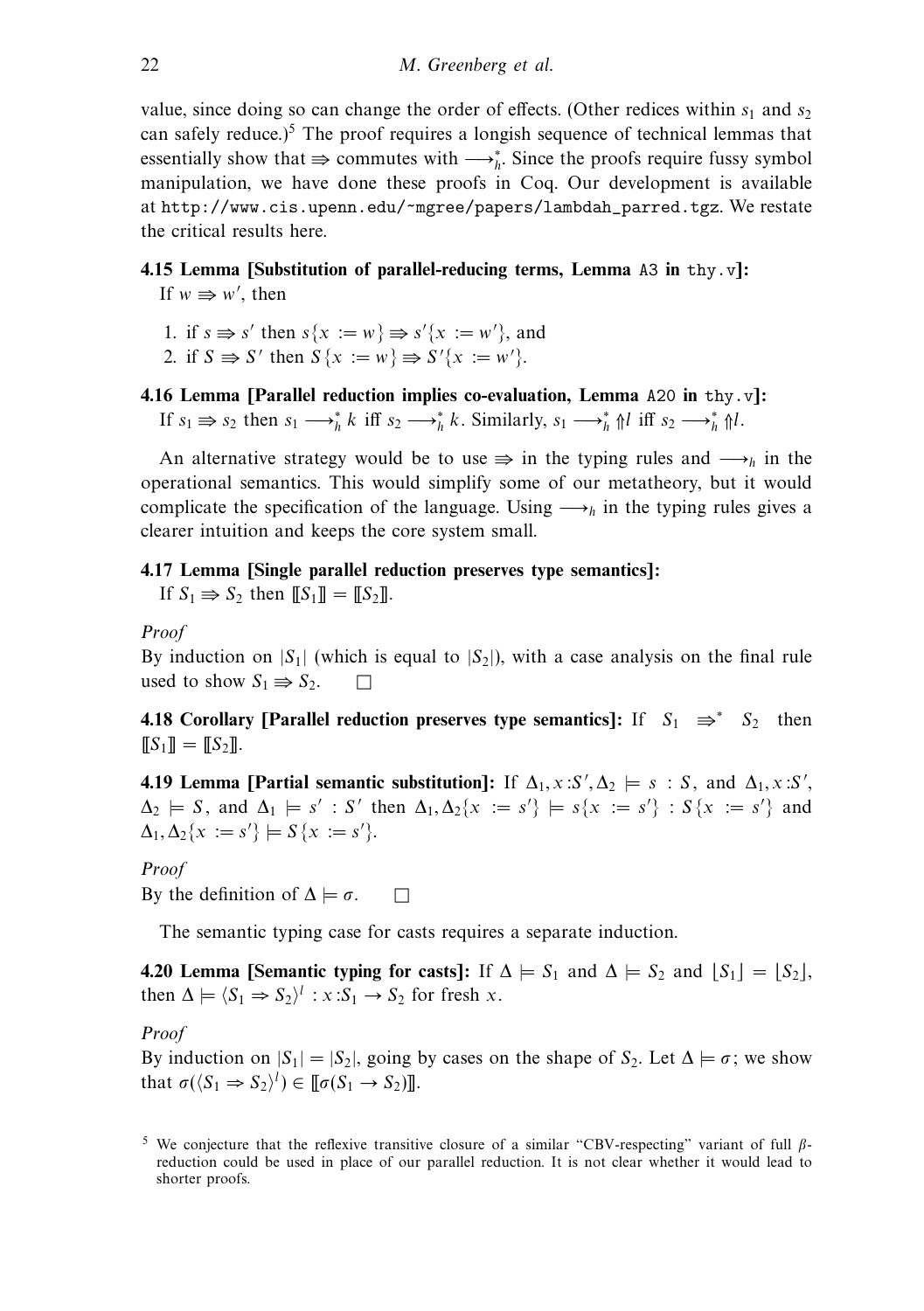$S_2 = \{x : B \mid \sigma(s_2)\}\.$  Let  $q \in [\![\sigma(S_1)]\!]$ . If  $q = \frac{\Lambda}{\Lambda}$ , then the applied cast goes to  $\frac{\Lambda}{\Lambda}$ , and we are done by Lemma 4.9. So  $q = k \in \mathcal{K}_B$ . By F<sub>-CCHECK</sub>  $\langle S_1 \Rightarrow \{x : B |$  $\sigma(s_2)$ } $\langle k \longrightarrow_h \langle \{x : B \mid \sigma(s_2)\}, \sigma(s_2) \{x := k\}, k \rangle$ <sup>t</sup>. By the well-kinding of  $S_2$ , we know that  $\sigma(s_2)$ { $x := k$ }  $\in$   $\lbrack\! \lbrack \{x : \text{Bool} \mid \text{true} \} \rbrack\! \rbrack$ , so by strong normalization (Lemma 4.11), the predicate in the active check goes to blame or to a value. If it goes to blame, we are done. If it goes to a value, then that value must be true or false. If it goes to false, then the whole term goes to blame and we are done. If it goes to true, then the check will step to k. But  $\sigma(s_2)$ { $x := k$ }  $\longrightarrow_h^*$  true, so  $k \in [\![\sigma(\{x : B \mid s_2\})]\!]$  by definition. Expansion (Lemma 4.8) completes the proof.

 $S_2 = x: S_{21} \rightarrow S_{22}$ : We must have  $S_1 = x: S_{11} \rightarrow S_{12}$ . Let  $q \in [\![\sigma(S_1)]\!]$ ; if it is blame, we are done by Lemma 4.9, so let it be a value w. Let  $q' \in [\![\sigma(S_{21})]\!]$ ; if it is blame we are done, so let it be a value w . By F CDecomp:

$$
\langle \sigma(S_{12})\{x := \langle S_{21} \Rightarrow S_{11}\rangle^l \ w'\} \Rightarrow \sigma(S_{22})\{x := w'\}\rangle^l \ (w \ (\langle \sigma(S_{21}) \Rightarrow \sigma(S_{11})\rangle^l \ w')\)
$$

By the IH,  $\langle \sigma(S_{21}) \Rightarrow \sigma(S_{11}) \rangle^l$  is semantically well-typed, so  $\langle \sigma(S_{21}) \Rightarrow \sigma(S_{11}) \rangle^l$  w' ∈  $[\![\sigma(S_{11})]\!]$ . By strong normalization (Lemma 4.11), this term reduces (and therefore parallel reduces, by Lemma  $A4$ ) to some  $q''$ .

We know that  $w \, q'' \in [\![\sigma(S_{12})\{x := q''\}] \!]$  by assumption. Using parallel reduction  $(\text{Corollary 4.18}), \text{ we have } [\![\sigma(S_{12})\{x := q''\}]\!] = [\![\sigma(S_{12})\{x := \langle \sigma(S_{21}) \Rightarrow \sigma(S_{11})\rangle^l w'\}]\!]$ .

Before applying the IH, we note that  $\Delta \models S_{12}\{x := \langle S_{21} \Rightarrow S_{11}\rangle^l \ w'\}$  and  $\Delta \models S_{22} \{x := w'\}$  by Lemma 4.19. Then by the IH we see that  $\langle \sigma(S_{12}) \{x := \langle S_{21} \Rightarrow w'\}\rangle$  $S_{11}$ <sup>l</sup> w'  $\Rightarrow \sigma(S_{22})\{x := w'\}$  is semantically well-kinded, so

$$
\langle \sigma(S_{12})\{x := \langle S_{21} \Rightarrow S_{11}\rangle^l \ w'\} \Rightarrow \sigma(S_{22})\{x := w'\}\rangle^l \ (w \ w'') \in [\![\sigma(S_{22})\;]\times \{x := w'\}]\!] \quad \square
$$

# **4.21 Lemma [Semantic-type soundness]:**

1. If  $\Delta \vdash s : S$  then  $\Delta \models s : S$ .

2. If  $\Delta \vdash S$  then  $\Delta \models S$ .

## Proof

By induction on the typing and well-formedness derivations, using Corollary 4.18 in the S<sub>-APP</sub> case and Lemma 4.14 in the S<sub>-SUB</sub> case.  $\Box$ 

Theorem 4.12 gives us type soundness, and it combines with Lemma 4.11 for an even stronger result: well-typed programs always evaluate to values of appropriate (semantic) type.

While one can prove progress and preservation theorems, we omit them: we already have type soundness. Our later proofs will require standard weakening and substitution lemmas, though, so we prove them now.

**4.22 Lemma [Weakening]:** If  $\Delta \vdash s : S$  and  $\Delta \vdash S$ , and dom( $\Delta$ )  $\cap$  dom( $\Delta'$ ) =  $\emptyset$  with  $\vdash \Delta, \Delta'$ , then  $\Delta, \Delta' \vdash s : S$  and  $\Delta, \Delta' \vdash S$ .

# Proof

By straightforward induction on s and  $|S|$ ; we reuse the (critical) context wellformedness derivation in the S\_CHECKING case.  $\Box$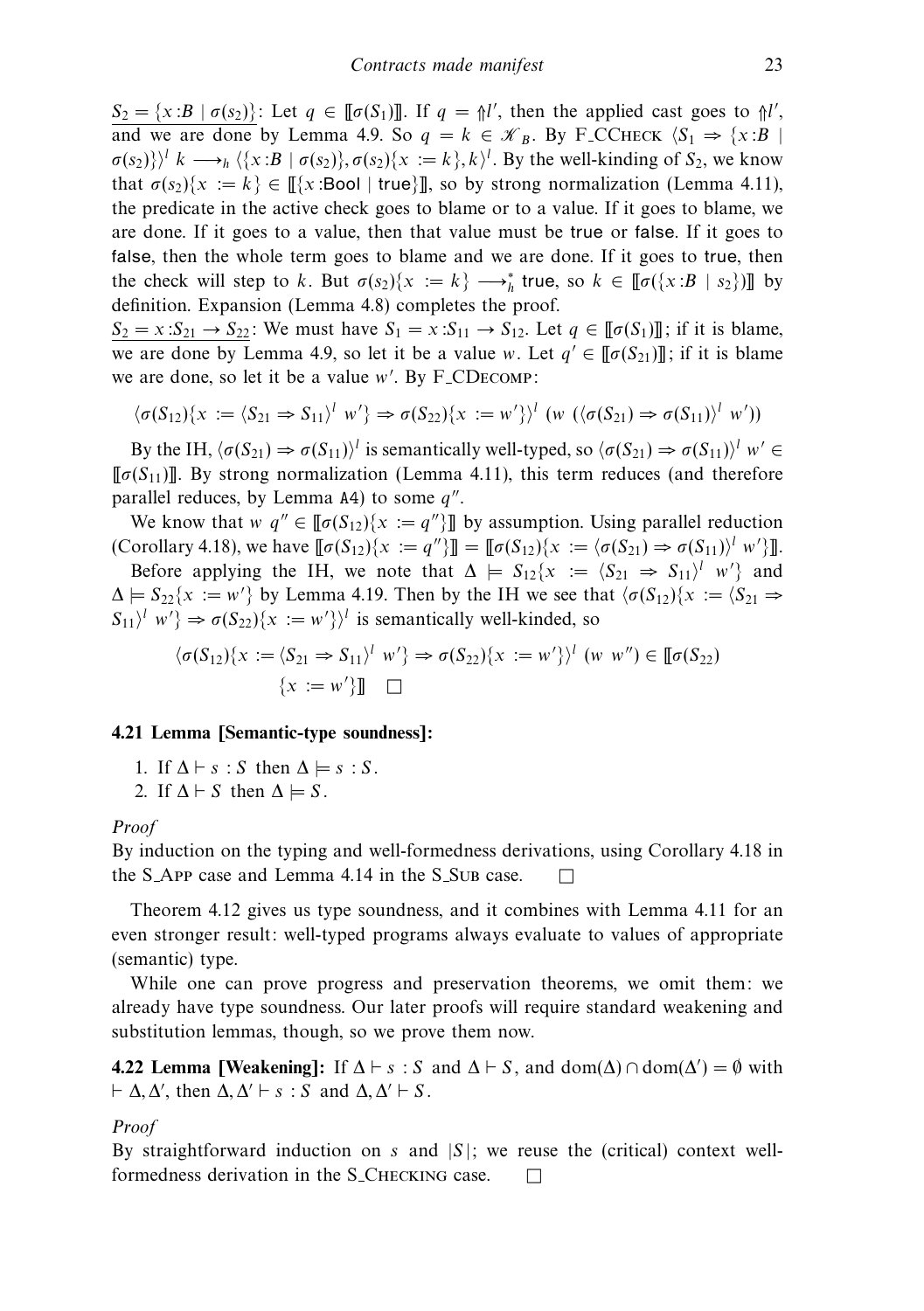The substitution lemma has one complication: The operational judgment S Imp requires the semantic-type soundness theorem to show that a syntactically well-typed term can be used in a closing substitution. It is otherwise straightforward.

**4.23 Lemma [Substitution (implication)]:** If  $\Delta_1$ , x:S,  $\Delta_2 \vdash s_1 > s_2$  and  $\Delta_1 \vdash s : S$ , then  $\Delta_1, \Delta_2\{x := s\} \vdash s_1\{x := s\} \supset s_2\{x := s\}.$ 

## Proof

Direct, unfolding the closing substitutions.  $\Box$ 

**4.24 Lemma [Substitution (subtyping)]:** If  $\Delta_1, x : S, \Delta_2 \vdash S_1 \prec S_2$  and  $\Delta_1 \vdash s : S$ , then  $\Delta_1, \Delta_2\{x := s\} \vdash S_1\{x := s\} < :S_2\{x := s\}.$ 

# Proof

By induction on the subtyping derivation.  $\Box$ 

**4.25 Lemma [Substitution (typing and well-formedness)]:** If  $\Delta_1 \vdash s : S$  then

- 1. if  $\Delta_1$ ,  $x : S, \Delta_2 \vdash s_1 : S_1$  then  $\Delta_1, \Delta_2 \{x := s\} \vdash s_1 \{x := s\} : S_1 \{x := s\}$ ,
- 2. if  $\Delta_1$ , x:S,  $\Delta_2 \vdash S_1$  then  $\Delta_1$ ,  $\Delta_2 \{x := s\} \vdash S_1 \{x := s\}$ , and
- 3. if  $\vdash \Delta_1$ , x:S,  $\Delta_2$  then  $\vdash \Delta_1$ ,  $\Delta_2$ {x := s}.

Proof By mutual induction on the typing derivations.  $\Box$ 

## **5 The translations**

We divide our treatment of translations between lax  $\lambda_c$ ,  $\lambda_H$ , and picky  $\lambda_c$  into two sections: one for exact translations, moving right on the axis of blame, and another for inexact translations, moving left.



Inexact translations, more blame in target language

Section 6 covers the exact translations, moving left on the axis of blame from picky  $\lambda_c$  to  $\lambda_H$ , and from  $\lambda_H$  to lax  $\lambda_c$ . Section 7 covers the inexact translations, moving right on the axis of blame from lax  $\lambda_C$  to  $\lambda_H$ , and from  $\lambda_H$  to picky  $\lambda_C$ .

Each translation proof follows the same basic schema. First, we define a logical relation between the two languages. Then we use the logical relation to prove a lemma relating the translation, contracts, and casts. Finally, we prove that the translation preserves evaluation behavior—that is, terms are logically related to their translations—and typing. All of the proofs make extensive use of expansion and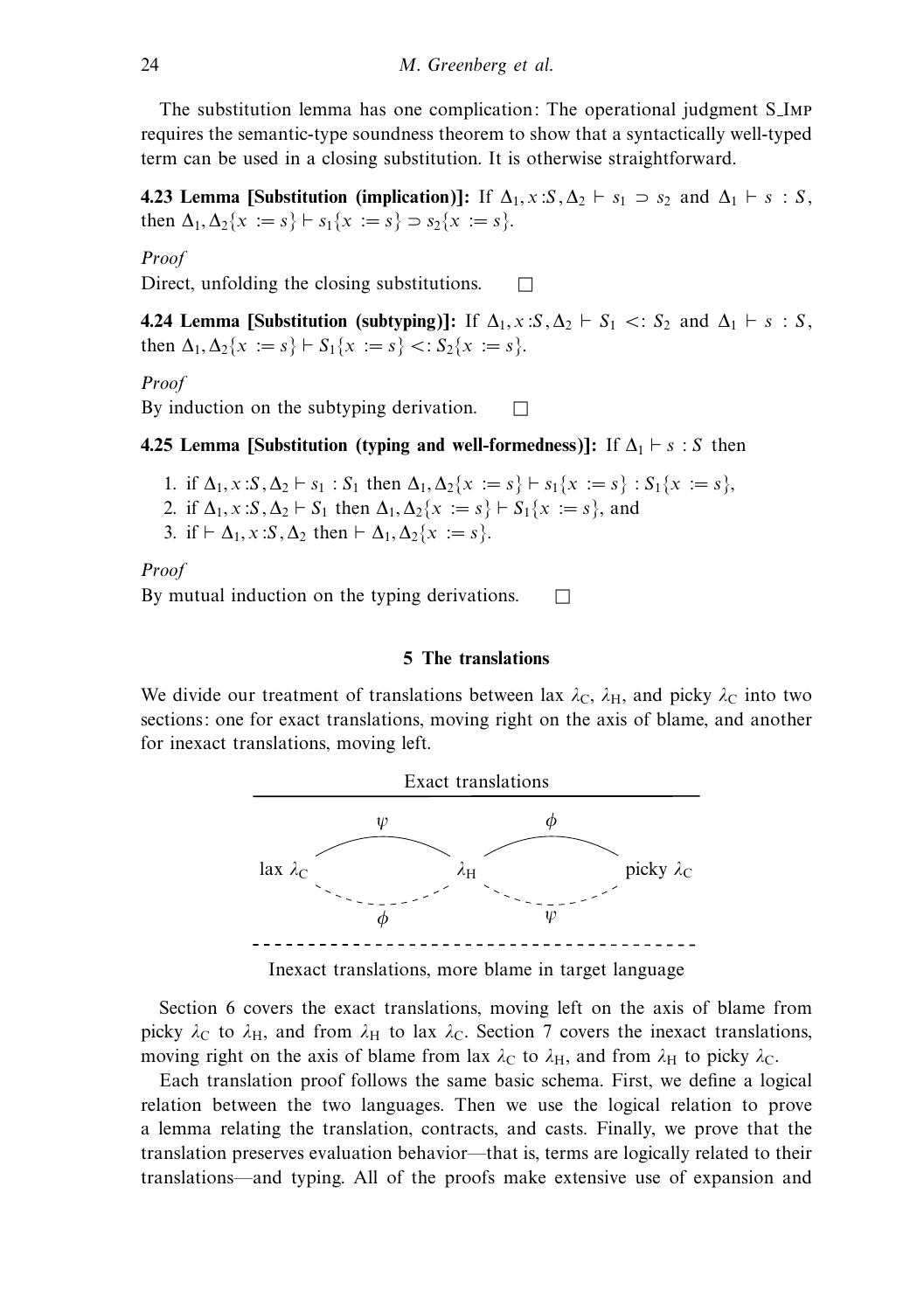**Result correspondence**

**Term correspondence**

 $r \approx q : T$  $k \approx k : B \iff k \in \mathcal{K}_B$  $v \approx w : T_1 \rightarrow T_2 \iff \forall t \sim s : T_1, v \ t \sim w \ s : T_2$  $\Uparrow l \approx \Uparrow l : T$  $t \sim s : T$ t ∼ s : T ⇐⇒ t −→*<sup>c</sup>* <sup>∗</sup> r ∧ s −→∗ *<sup>h</sup>* q ∧ r ≈ q : T

Fig. 10. A blame-exact result/term correspondence.

contraction of evaluation and "cotermination" arguments. Every proof uses its own contract/cast logical relation. The proofs for the inexact translations in Section 7 demand custom term logical relations, too. We have used  $\sigma$  to range over closing substitutions in  $\lambda_H$ ; we will use  $\delta$  to range over dual closing substitutions in the logical relations.

#### **6 Exact translations**

Translations moving left on the axis of blame—from picky  $\lambda_c$  to  $\lambda_H$ , and from  $\lambda_H$  to lax  $\lambda_c$ —are exact. That is, we can show a tight behavioral correspondence between terms and their translations (see Figure 10). We read  $t \sim s$  : T as "t corresponds with s at type  $T$ ."

Our correspondence is a standard logical relation, defined in two intertwined parts: a relation on results,  $r \approx q$ : T and its closure with respect to evaluation,  $t \sim s$ : T. The term correspondence is defined directly: terms correspond when they reduce to corresponding results. We write  $\longrightarrow_c$  in this single definition: in Section 6.1 we use this definition taking  $\longrightarrow_c$  to be  $\longrightarrow_{picky}$ ; in Section 6.2 we use this definition taking  $\rightarrow c$  to be  $\rightarrow lax$ . The result correspondence is defined inductively over  $\lambda$ C's simple types. Blame corresponds to itself at any type. At B, constants in  $\mathcal{K}_B$ correspond to themselves; results at  $T_1 \rightarrow T_2$  correspond when they applying them to corresponding terms yields corresponding terms. Stratifying the definition this way simplifies some of our proofs later. We call this correspondence *exact* because terms corresponding at base type yield identical results.

Note that we define the correspondence here on closed (or harmlessly open) terms. In the following two sections, we will define translation specific extensions of the correspondence to open terms and contracts.

# *6.1 Translating picky*  $\lambda_C$  *to*  $\lambda_H$ : dependent  $\phi$

We define the full  $\phi$  for the dependent calculi in Figure 11. In the dependent case, we need to translate *derivations* of well-formedness and well-typing of  $\lambda_c$  contexts, terms, and contracts into  $\lambda_H$  contexts, terms, and types. We translate derivations to ensure type preservation, translating T\_VART and T\_VARC derivations differently: we leave variables of simple type alone, but we cast variables bound to contracts.

To see why we need this distinction, consider the function contract  $f:(x)(x)$  lnt  $pos x$   $\mapsto \{y : Int | true\}$   $\mapsto \{z : Int | f \neq 0 = 0\}$ . Note that this contract is well formed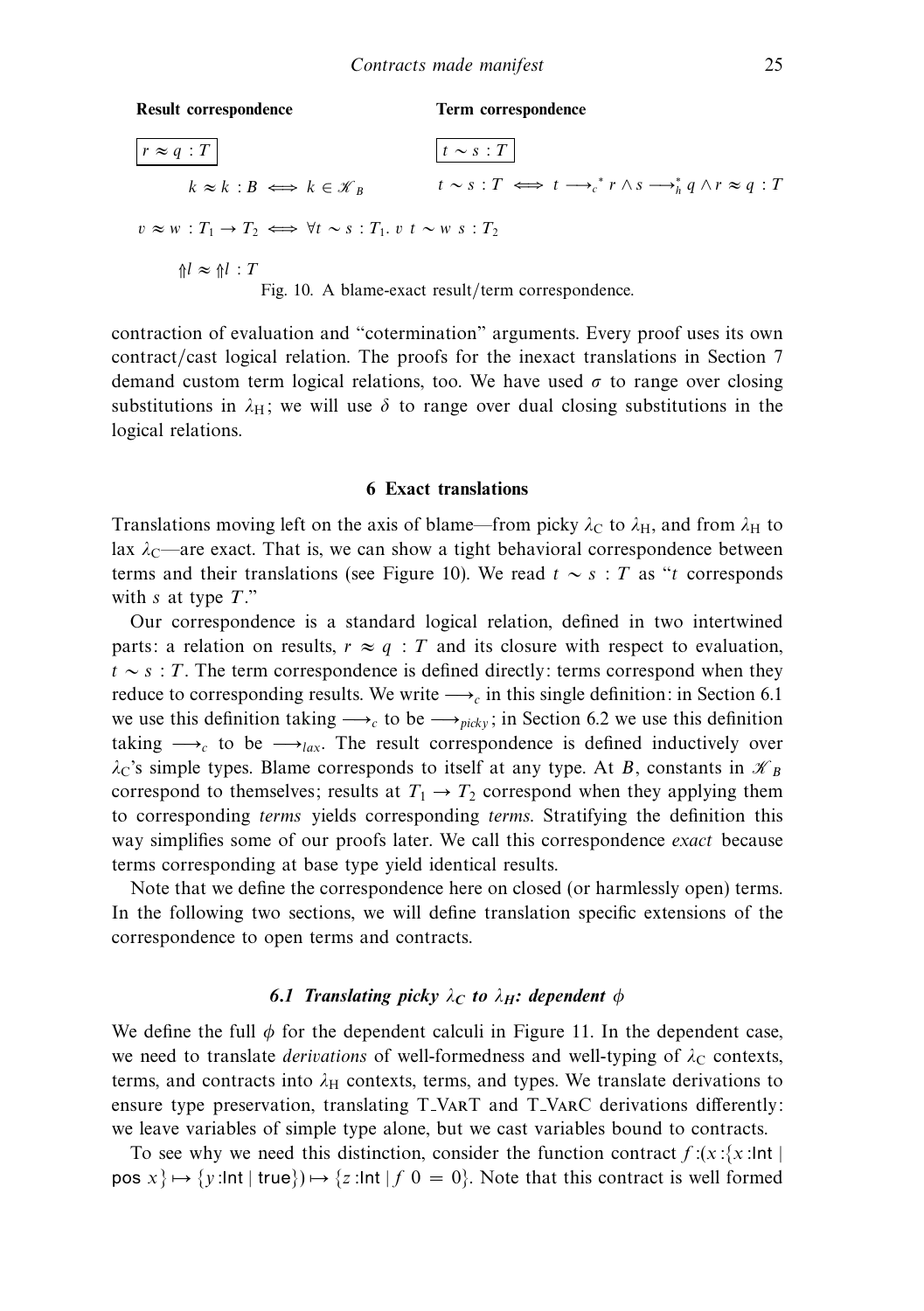**Contexts**  $\phi : (F \Gamma) \to \Delta$  $\phi$ ( $\vdash$   $\emptyset$ ) =  $\emptyset$  $\phi$ ( $\vdash \Gamma, x : T$ ) =  $\phi$ ( $\vdash \Gamma$ )*, x*: [*T*]  $\phi$ ( $\vdash \Gamma, x : c^{l,l'}$ ) =  $\phi$ ( $\vdash \Gamma$ ),  $x : \phi$ ( $\Gamma \vdash^{l,l'} c : \lfloor c \rfloor$ )

**Terms** 
$$
\phi : (\Gamma + t : T) \to s
$$
  
\n $\phi(\Gamma_1, x : T, \Gamma_2 \vdash x : T) = x$   
\n $\phi(\Gamma_1, x : c^{l,l'}, \Gamma_2 \vdash x : [c]) = \langle \phi(\Gamma_1 \vdash^{l,l'} c : [c]) \Rightarrow [c] \rangle^{l'} x$   
\n $\phi(\Gamma \vdash k : T) = k$   
\n $\phi(\Gamma \vdash \lambda x : T_1 \cdot t_2 : T_1 \to T_2) = \lambda x : [T_1], \phi(\Gamma, x : T_1 \vdash t_2 : T_2)$   
\n $\phi(\Gamma \vdash t_1 t_2 : T_2) = \phi(\Gamma \vdash t_1 : T_1 \to T_2) \phi(\Gamma \vdash t_2 : T_1)$   
\n $\phi(\Gamma \vdash \uparrow h : T) = \uparrow l$   
\n $\phi(\emptyset \vdash \langle c, t, k \rangle^l : B) = \langle \phi(\emptyset \vdash^{l,l'} c : B), \phi(\emptyset \vdash t : \text{Bool}), k \rangle^l$   
\n $\phi(\Gamma \vdash \langle c \rangle^{l,l'} : T) = \lambda x : [c], \langle \phi(\Gamma \vdash^{l',l} c : T) \Rightarrow [c] \rangle^{l'} (\langle [c] \Rightarrow \phi(\Gamma \vdash^{l,l'} c : T) \rangle^{l} x)$   
\nwhere x is fresh

**Types** 
$$
\phi : (\Gamma \vdash^{l,l'} c : T) \to S
$$
  
\n $\phi(\Gamma \vdash^{l,l'} \{x : B \mid t\} : B) = \{x : B \mid \phi(\Gamma, x : B \vdash t : \text{Bool})\}$   
\n $\phi(\Gamma \vdash^{l,l'} x : c_1 \mapsto c_2 : T_1 \to T_2) = x : \phi(\Gamma \vdash^{l',l} c_1 : T_1) \to \phi(\Gamma, x : c_1^{l',l} \vdash^{l,l'} c_2 : T_2)$ 

Fig. 11. The translation  $\phi$  from dependent  $\lambda_C$  to dependent  $\lambda_H$ .

in  $\lambda_c$ , but that the codomain "abuses" the bound variable. A naive translation will not be well typed in  $\lambda_H$ . The term f 0 will not be typeable when f has type  $x:\{x:\mathsf{Int} \mid \mathsf{pos}\ x\} \to \mathsf{Int}$ , since f only accepts positive arguments. The problem is that SWF Fun can add a (possibly refined) type to the context when checking the codomain, so we need to restore the "variables have raw types" invariant something we cannot always rely on subtyping to do, since types are not in general subtypes of their raw type. By tracking the variables that were bound by contracts in  $\lambda_C$ , we can be sure to cast them to raw types when they are referenced. We therefore translate the contract above to  $f: S \to \{z : \text{Int} \mid (\langle S \Rightarrow \text{Int} \rightarrow \text{Int} \rangle)^{l'} f\} 0 = 0\}$ , where  $S = x : \{x : \text{Int} \mid \text{pos } x\} \rightarrow \text{Int}.$  This (partially) motivates the  $x : c^{l,l'}$  binding form in dependent  $\lambda_C$ .

Bulletproofing uses raw types, defined here for the dependent system.

$$
\begin{aligned}\n\left[\{x : B \mid s\}\right] &= \{x : B \mid \text{true}\} & \left[x : S_1 \to S_2\right] = \left[S_1\right] \to \left[S_2\right] \\
\left[B\right] &= \{x : B \mid \text{true}\} & \left[T_1 \to T_2\right] = \left[T_1\right] \to \left[T_2\right] \\
\left[\{x : B \mid t\}\right] &= \{x : B \mid \text{true}\} & \left[x : c_1 \mapsto c_2\right] = \left[c_1\right] \to \left[c_2\right]\n\end{aligned}
$$

Note that dependency is eliminated.

We could write the translation on terms instead of derivations, defining

$$
\phi(x:c_1 \mapsto c_2) = x \colon \phi(c_1) \to \phi(c_2) \{x := \langle \phi(c_1) \Rightarrow [c_1] \rangle^l x\}
$$

but the proofs are easier if we translate derivations.

Constants translate to themselves. One technical point: To maintain the raw-type invariant, we need  $\lambda$ <sup>H</sup>'s higher-order constants to have typings that can be seen as raw by the subtyping relation, i.e.,  $\Delta \vdash \text{ty}_{h}(k) < : [\text{ty}_{c}(k)]$ . This can be proven at base types (since we have already assumed that  $ty<sub>h</sub>(k)$  is the "most specific type" for each  $k$ ), but must be assumed for first-order constant functions. This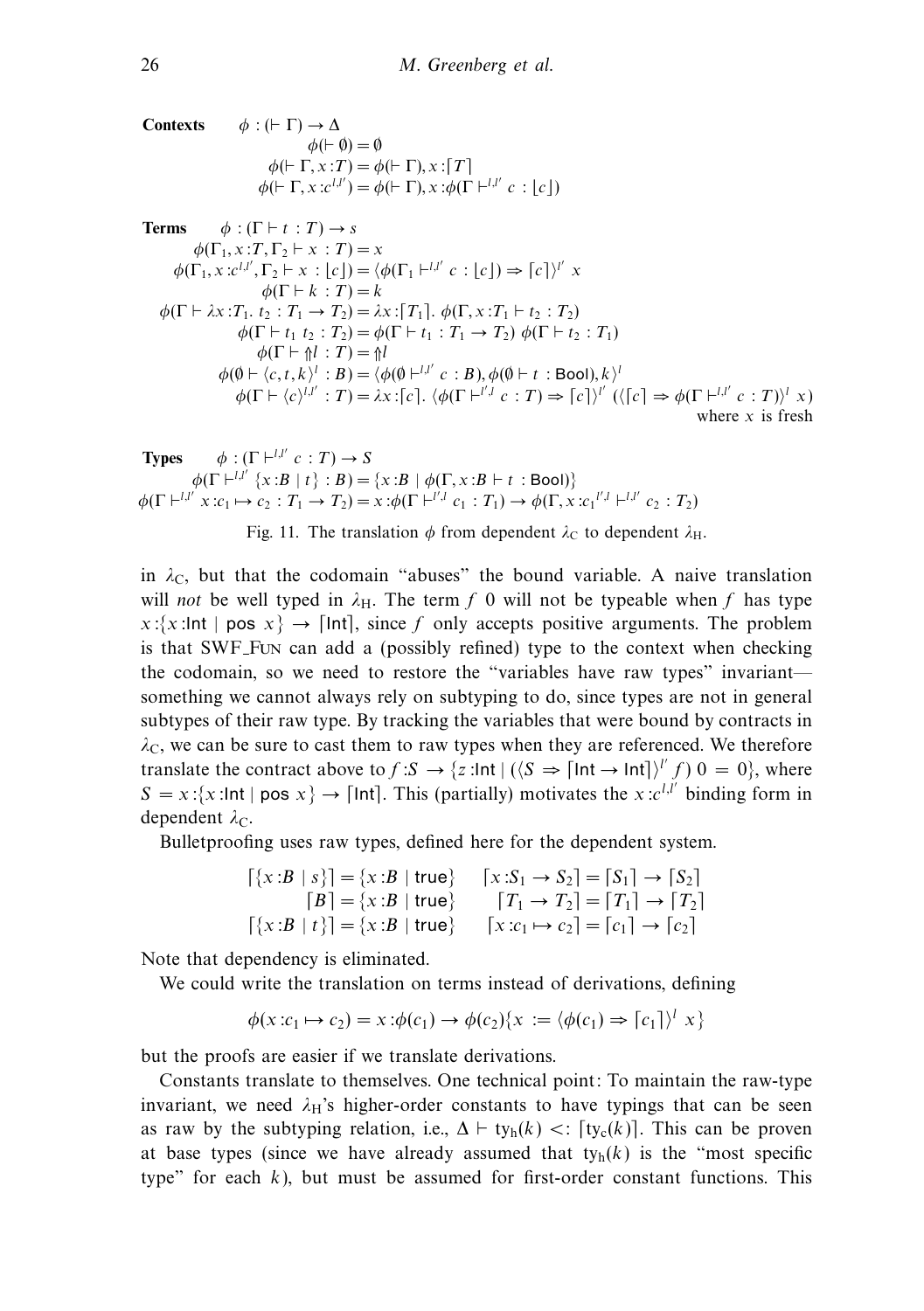#### **Contract/type correspondence**

$$
c \sim^{l,l'} S : T
$$

$$
\{x : B \mid t\} \sim^{l,l'} \{x : B \mid s\} : B \iff \forall k \in \mathcal{K}_B \text{ and } t\{x := k\} \sim s\{x := k\} : \text{Bool}
$$

$$
x:c_1 \mapsto c_2 \sim^{l,l'} x: S_1 \to S_2: T_1 \to T_2 \iff c_1 \sim^{l',l} S_1: T_1 \wedge \forall t \sim s: T_1.c_2\{x := \langle c_1 \rangle^{l',l} t\} \sim^{l,l'} S_2\{x := \langle \lceil S_1 \rceil \Rightarrow S_1 \rangle^{l'} s\} : T_2
$$

#### **Dual closing substitutions**

$$
\Gamma \models \delta \iff \begin{cases} \forall x : T \in \Gamma. \ \delta_1(x) \sim \delta_2(x) : T \\ \forall x : c^{l,l'} \in \Gamma. \ \delta_1(x) = \langle \delta_1(c) \rangle^{l,l'} \ t \wedge \delta_2(x) = \langle [c] \Rightarrow \delta_2(S) \rangle^l \ s \\ \text{where } S = \phi(\Gamma \vdash^{l,l'} c : [c]) \wedge t \sim s : [c] \end{cases}
$$

#### **Lifted to open terms**

 $\Gamma \vdash t \sim s : T \iff \forall \delta.$  ( $\Gamma \models \delta$  implies  $\delta_1(t) \sim \delta_2(s) : T$ )  $\Gamma \vdash c \sim^{l,l'} S : T \iff \forall \delta. (\Gamma \models \delta \text{ implies } \delta_1(c) \sim^{l,l'} \delta_2(S) : T)$ 

Fig. 12. Blame-exact correspondence for  $\phi$  from picky  $\lambda_c$ .

slightly restricts the types we might assign to our constants, e.g., we cannot say ty<sub>h</sub>(sqrt) = x:{x:Float  $|x\rangle = 0$ }  $\rightarrow$  {y:Float  $|(y * y) = x$ }, since it is not the case that  $\Delta \vdash \text{ty}_h(\text{sqrt}) \lt: [\text{Float} \rightarrow \text{Float}]$ . Since its domain cannot be refined, [[sqrt]] must be defined for all  $k \in \mathcal{K}_{\text{Float}}$ , e.g., [[sqrt]](-1) must be defined. We have already required that denotations be total over their simple types in  $\lambda_C$ , and  $\lambda_H$  uses the same denotation function [[−]], so this requirement does not seem too severe. In any case, we can define it to be equal to  $\frac{1}{0}$ , for some  $l_0$ . We could instead translate k to  $\langle \text{ty}_h(k) \Rightarrow [\text{ty}_h(k)] \rangle^{l_0}$  k; however, in this case the non-dependent fragments of the languages would no longer correspond exactly.

We extend the term correspondence of Figure 10 to contracts and types, lifting the correspondences to open terms using dual closing substitutions. Recall that we interpret the term correspondence as using  $\longrightarrow_{\text{picky}}$ . For a binding  $x: c^{l,l'} \in \Gamma$ , we use  $\phi$  to insert the negative cast (labelled with  $l'$ ) and closing substitutions (in Figure 12) to insert the positive cast (labelled with l). Do not be confused by the label used for function contract correspondence—this definition does, in fact, match up with closing substitutions. A binding  $x: c^{l,l'} \in \Gamma$  must have come from the domain of an application of T<sub>-FUNC</sub>, so the labels on the binding are *already* swapped when  $\phi$ or  $\Gamma \models \delta$  sees them. In the definition of function contract correspondence, we swap manually—whence the  $l'$  on the inserted cast. It helps to think of polarity in terms of position rather than the presence or absence of a prime.

**6.1 Lemma [Expansion and contraction]:** If  $t \rightarrow_{picky} t'$ , and  $s \rightarrow_h^* s'$  then  $t \sim s$ :  $T$  iff  $t' \sim s'$  :  $T$ .

**6.2 Lemma [Constants correspond to themselves]:** For all  $k, k \sim k$  : ty<sub>c</sub>(k).

**6.3 Lemma [Equivalence is closed under parallel reduction]:** If  $s \Rightarrow s'$  then  $t \sim s$ : T iff  $t \sim s'$ : T. Similarly, if  $S \Rightarrow S'$  then  $c \sim^{l,l'} S$ : T iff  $c \sim^{l,l'} S'$ : T.

Proof

In both cases, by induction on T, using the first to prove the second.  $\square$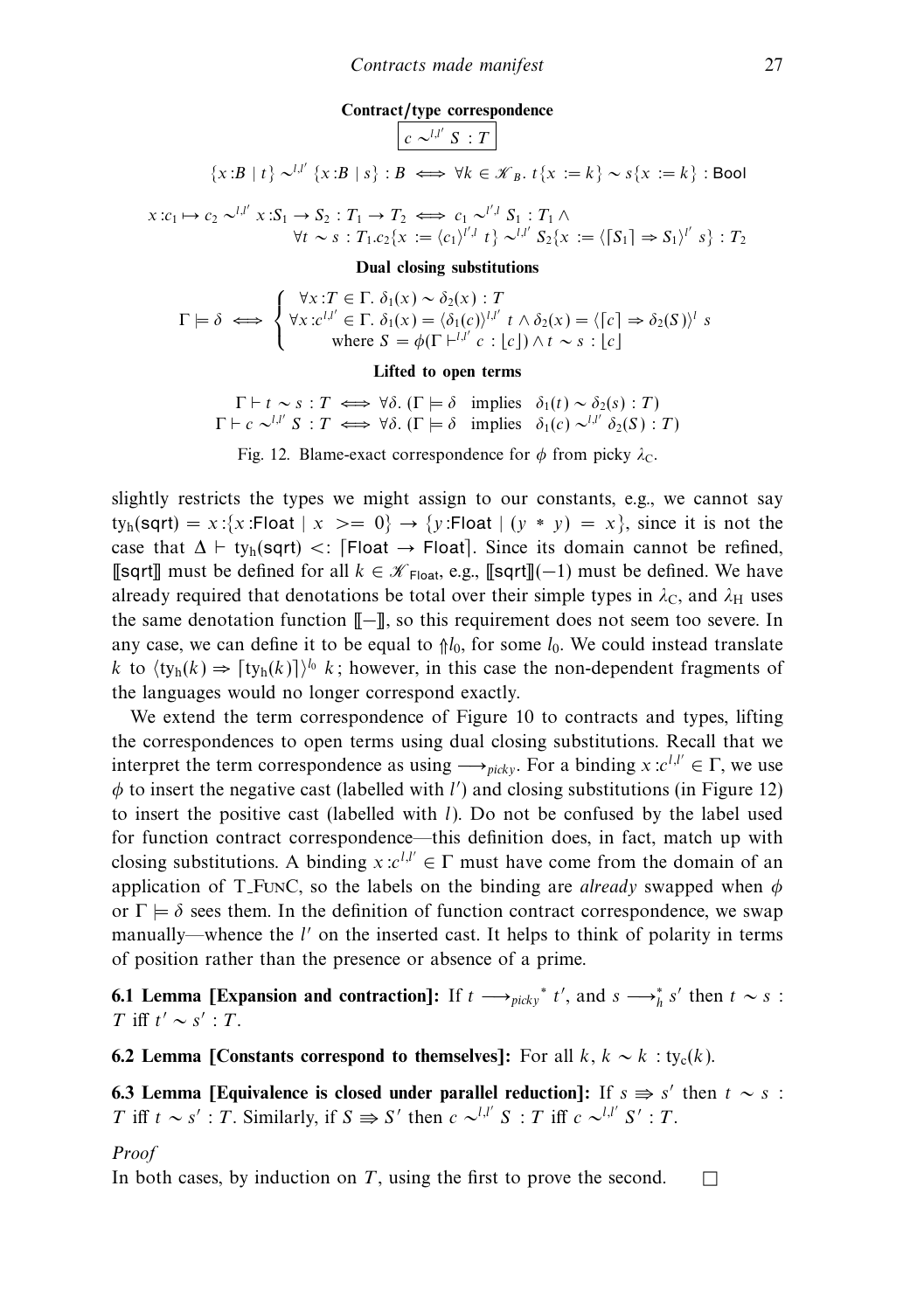**6.4 Lemma [Trivial casts]:** If  $t \sim s : B$  and  $\lfloor S \rfloor = B$ , then  $t \sim \langle S \Rightarrow [B] \rangle^l s : B$ .

**6.5 Lemma [Related base casts]:** If  $\{x:B | t\} \sim \{b,b\}$   $\{x:B | s\} : B$  and  $t' \sim s' : B$ and  $[S] = B$ , then  $\langle \{x : B | t\} \rangle^{l,l'}$   $t' \sim \langle S \Rightarrow \{x : B | s\} \rangle^{l}$  s' : B.

Proof

Direct. Note that  $l_0$  and  $l_1$  are entirely irrelevant.  $\Box$ 

**6.6 Lemma [Bulletproofing]:** If  $t \sim s$  : T and  $c \sim l^{l,l'} S$  : T then  $\langle c \rangle^{l,l'} t \sim \langle S \rangle$  ⇒  $[S]$ <sup>''</sup>  $\langle [S] \Rightarrow S$ <sup>''</sup> s : T.

# Proof

By induction on T. First, observe that either both t and s go to  $\frac{1}{n}$  or both t and s go to values related at  $T$ . In the former case, the outer terms also go to blame. So we only consider the case where  $t \longrightarrow_{picky}^* v$ ,  $s \longrightarrow_h^* w$ , and  $v \approx w : T$ .

 $\underline{T = B}$ : So  $c = \{x : B | t_1\}$  and  $S = \{x : B | s_1\}$  and  $S' = \{x : B | s_2\}$ . By Lemma 6.5 we have  $\langle c \rangle^{l,l'}$   $t \sim \langle [S] \Rightarrow S \rangle^{l}$  s : B. By Lemma 6.4 we can add the extra, trival cast  $\langle S \Rightarrow [S] \rangle^{l'}$ .

 $T = T_1 \rightarrow T_2$ : We know that  $c = x: c_1 \mapsto c_2$  and  $S = x: S_1 \rightarrow S_2$ . Let  $t' \sim s'$ : T<sub>1</sub>. We only need to consider the case where  $t' \rightarrow_{nickv} t'$  v' and  $s' \longrightarrow_h^* w'$ —if  $t' \longrightarrow_{picky}^* \Uparrow l''$  and  $s' \longrightarrow_h^* \Uparrow l''$  the outer terms correspond because both blame  $l''$ .

On the  $\lambda_c$  side,  $(\langle c \rangle^{l,l'} \ t) \ t' \longrightarrow_{picky^*} \langle c_2\{x := \langle c_1 \rangle^{l',l} \ v'\}^{l,l'} \ (v \ (\langle c_1 \rangle^{l',l} \ v') )$ . In *λ*H, we can see

$$
(\langle S \Rightarrow [S']\rangle^{l'} \langle [S] \Rightarrow S\rangle^{l} s) s' \longrightarrow_h^*
$$
  

$$
\langle S_2\{x := \langle [S_1] \Rightarrow S_1\rangle^{l'} w'\} \Rightarrow [S_2]\rangle^{l'} ((\langle [S] \Rightarrow S\rangle^{l} w) (\langle [S_1] \Rightarrow S_1\rangle^{l'} w'))
$$

We cannot determine where the redex is until we know the shape of  $T_1$ —does the negative argument cast step to an active check, or do we decompose the positive cast?

 $- T_1 = B$ . Since  $v' \approx w' : B$ , we must have  $v' = w' = k \in \mathcal{K}_B$ . By Lemma 6.5 and  $c_1 \sim^{l',l} S_1 : B$ , we know that  $\langle c_1 \rangle^{l',l} v' \sim \langle [S_1] \Rightarrow S_1 \rangle^{l'} w' : B$ . Both terms go to blame or to the same value—which must be  $k$ , from inspection of the contract and cast evaluation rules.. The former case is immediate, since the outer terms then go to blame. So suppose  $\langle c_1 \rangle^{l',l}$  k  $\longrightarrow_{\text{picky}}^*$  k and  $\langle [S_1] \Rightarrow S_1 \rangle^{l'}$  k  $\longrightarrow_h^*$  k. Now the terms evaluate like so:

$$
\langle c_2\{x := \langle c_1 \rangle^{l',l} v'\}\rangle^{l,l'} \ (v \ (\langle c_1 \rangle^{l',l} v')\) \longrightarrow_{\text{picky}}^* \langle c_2\{x := \langle c_1 \rangle^{l',l} k\}\rangle^{l,l'} \ (v \ k)
$$

$$
\langle S_2\{x := \langle [S_1] \Rightarrow S_1 \rangle^l \ k\} \Rightarrow [S_2] \rangle^l \ ((\langle [S] \Rightarrow S \rangle^l \ w) \ (\langle [S_1] \Rightarrow S_1 \rangle^l \ k)) \longrightarrow_h^* \langle S_2\{x := \langle [S_1] \Rightarrow S_1 \rangle^l \ k\} \Rightarrow [S_2] \rangle^l \langle [S_2] \Rightarrow S_2\{x := k\} \rangle^l \ (w \ (\langle S_1 \Rightarrow [S_1] \rangle^l \ k))
$$

By Lemma 6.4,  $k \sim \langle S_1 \Rightarrow [S_1] \rangle^l$  k : B, so v k ~ w  $(\langle S_1 \Rightarrow [S_1] \rangle^l$  k) :  $T_2$ . We have by definition (and  $k \sim k : B$ ) that  $c_2\{x := (c_1)^{l',l}, k\} \sim^{l,l'} S_2\{x := k' \}$  $\langle [S_1] \Rightarrow S_1 \rangle^l \langle k \rangle : T_2$ . Recall that  $\langle [S_1] \Rightarrow S_1 \rangle^l \langle k \rangle \longrightarrow_h^* k$ . This implies  $\langle [S_1] \Rightarrow S_1 \rangle^{\mu}$   $k \Rightarrow^* k$  (Lemma A4 in the Coq). We can then see that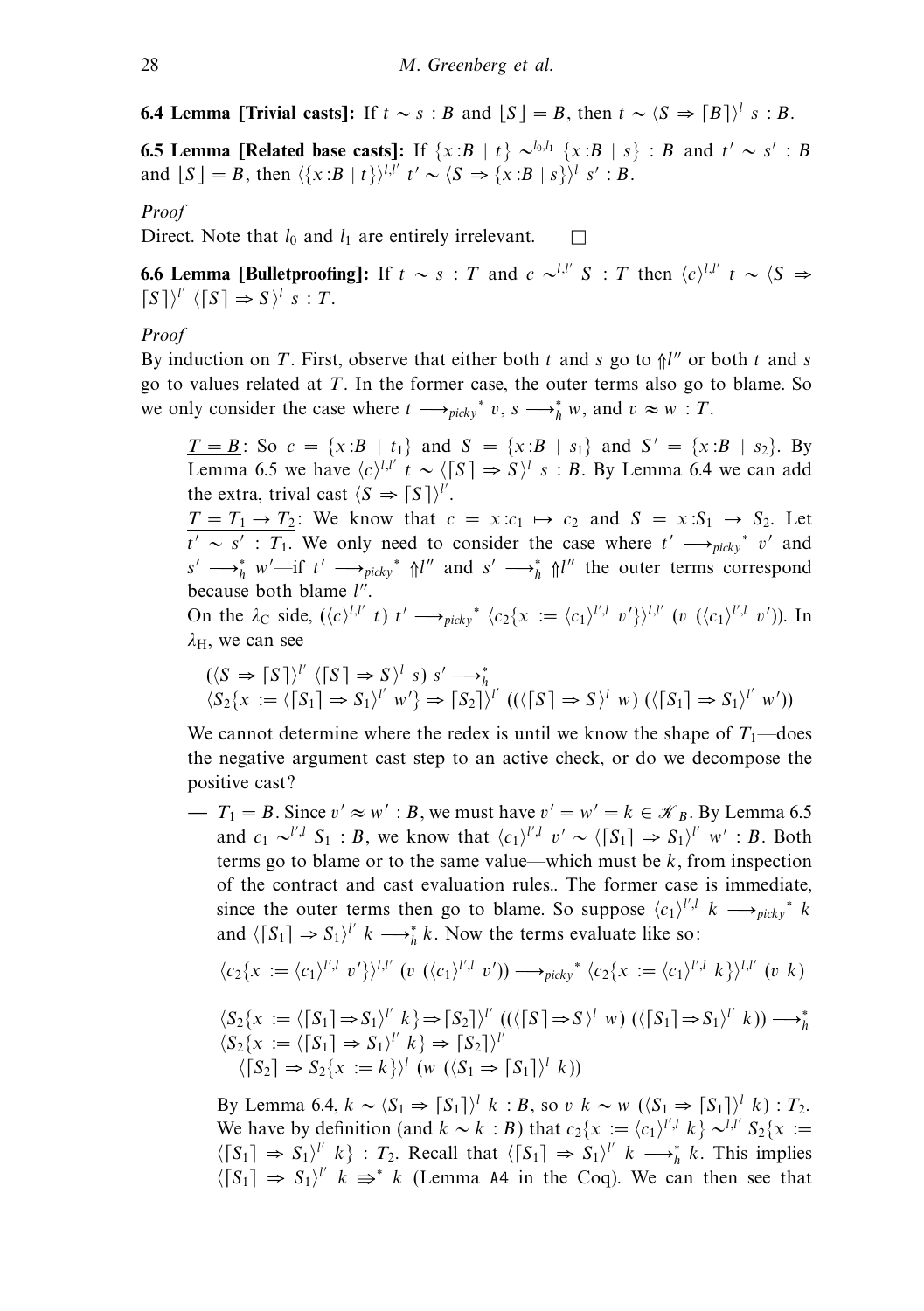$S_2\{x := \langle [S_1] \Rightarrow S_1 \rangle^{l'} | k\} \Rightarrow^* S_2\{x := k\}$  by Lemma A1 in the Coq. By extension with the congruence rules:

$$
\langle S_2\{x := \langle [S_1] \Rightarrow S_1 \rangle^l | k \rangle \Rightarrow [S_2] \rangle^l
$$
  

$$
\langle [S_2] \Rightarrow S_2\{x := \langle [S_1] \Rightarrow S_1 \rangle^l | k \rangle\}^l (w (\langle S_1 \Rightarrow [S_1] \rangle^l | k)) \Rightarrow
$$
  

$$
\langle S_2\{x := \langle [S_1] \Rightarrow S_1 \rangle^l | k \rangle \Rightarrow [S_2] \rangle^l
$$
  

$$
\langle [S_2] \Rightarrow S_2\{x := k \} \rangle^l (w (\langle S_1 \Rightarrow [S_1] \rangle^l | k))
$$

By the IH  $\langle c_2\{x := \langle c_1 \rangle^{l',l} | k \rangle^{l,l'}$  (v k) corresponds to the former, which means it is related to the latter by Lemma 6.3. We conclude the case with expansion (Lemma 6.1).

 $T_1 = T_{11} \rightarrow T_{12}$ . We continue with an application of F<sub>-CDECOMP</sub> in  $\lambda_H$ :

$$
\langle S_2\{x := \langle [S_1] \Rightarrow S_1 \rangle^l w' \} \Rightarrow [S_2]\rangle^l
$$
  
\n
$$
((\langle [S] \Rightarrow S \rangle^l w) (\langle [S_1] \Rightarrow S_1 \rangle^l w') ) \longrightarrow_h^*
$$
  
\n
$$
\langle S_2\{x := \langle [S_1] \Rightarrow S_1 \rangle^l w' \} \Rightarrow [S_2]\rangle^l
$$
  
\n
$$
\langle [S_2] \Rightarrow S_2\{x := \langle [S_1] \Rightarrow S_1 \rangle^l w' \} \rangle^l
$$
  
\n
$$
(w (\langle S_1 \Rightarrow [S_1] \rangle^l (\langle [S_1] \Rightarrow S_1 \rangle^l w')))
$$

By the IH on  $c_1 \sim^{l',l} S_1 : T_1$  and  $v' \sim w' : T_1$ , we can find what we need for the domain:  $\langle c_1 \rangle^{l',l}$   $v' \sim \langle S_1 \Rightarrow [S_1] \rangle^l$  ( $\langle [S_1] \Rightarrow S_1 \rangle^{l'}$  w') :  $T_1$ . By assumption, the results of applying  $v$  and  $w$  to these values correspond. (And they are values, since function contracts/casts applied to values are values.)

We have  $c_2\{x := \langle c_1 \rangle^{l',l} \ v'\} \sim^{l,l'} S_2\{x := \langle [S_1] \Rightarrow S_1 \rangle^{l'} \ w'\} : T_2$  by assumption, so the IH tells us that the codomain contract and bulletproofing correspond. We conclude by expansion (Lemma 6.1).  $\Box$ 

Having characterized how contracts and pairs of related casts relate, we show that terms correspond to their translation.

# **6.7 Theorem [Behavioral correspondence]:** If  $\vdash \Gamma$ , then:

1. If  $\phi(\Gamma \vdash t : T) = s$  then  $\Gamma \vdash t \sim s : T$ . 2. If  $\phi(\Gamma \vdash^{l,l'} c : T) = S$  then  $\Gamma \vdash c \sim^{l,l'} S : T$ .

## Proof

We simultaneously show both properties by induction on the depth of  $\phi$ 's recursion.  $\Box$ 

We can now prove that  $\phi$  preserves types, using Theorem 6.7 to show that  $\phi$  preserves the implication judgment. As a preliminary, we use the behavioral correspondence to show that  $\phi$  preserves the implication judgment.

**6.8 Lemma:** If  $t_1 \longrightarrow_{picky}^*$  true implies  $t_2 \longrightarrow_{picky}^*$  true then  $\emptyset \vdash \phi(\emptyset \vdash t_1)$ : Bool)  $\Rightarrow$   $\phi(\emptyset \vdash t_1 : \text{Bool})$ .

Proof

By the logical relation.  $\Box$ 

The type preservation proof is very similar to the correspondence proof of Theorem 6.7.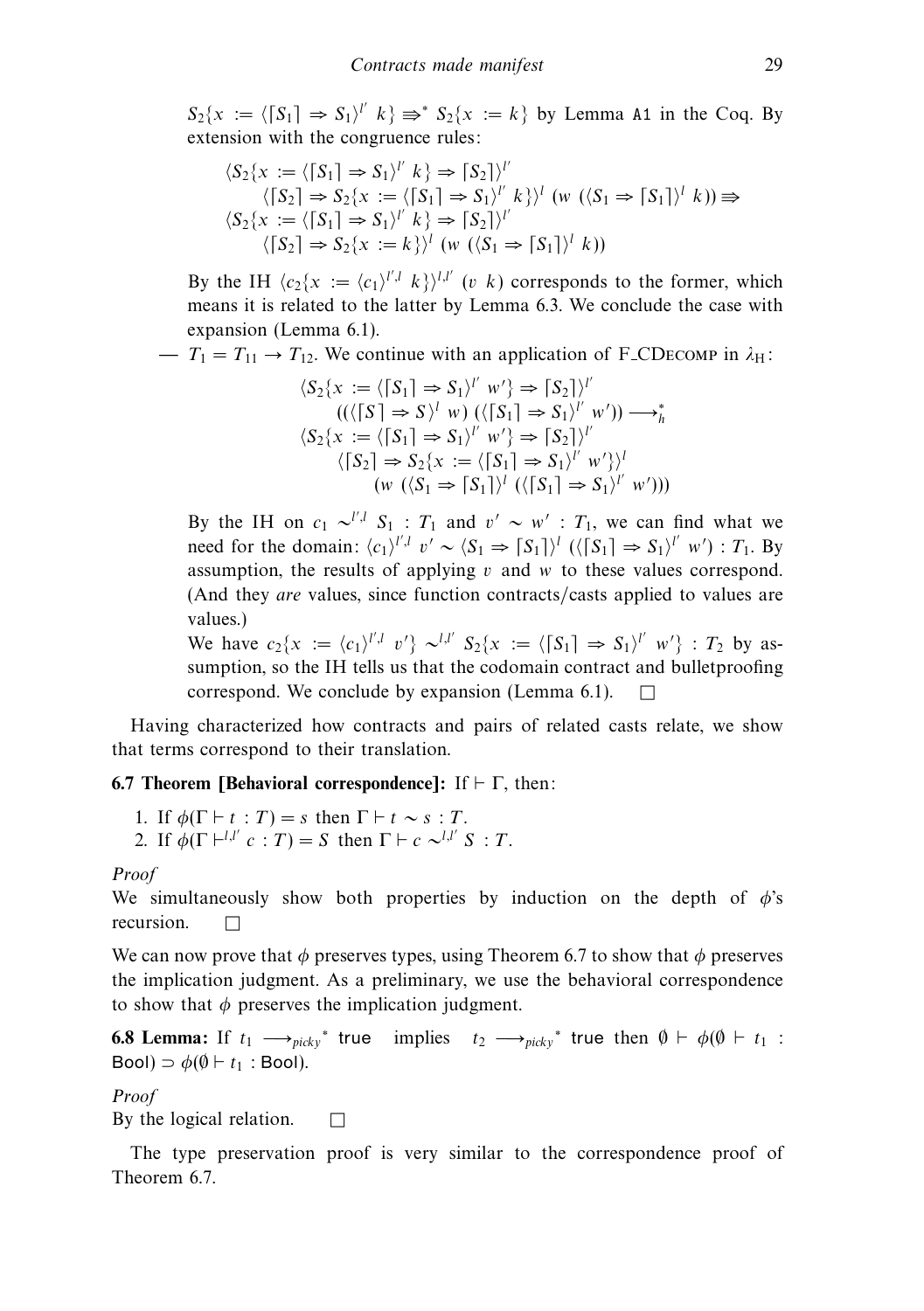

Fig. 13. *ψ* mapping dependent  $\lambda_H$  to dependent  $\lambda_C$ .

**6.9 Theorem [Type preservation]:** If  $\phi$ ( $\vdash$   $\Gamma$ ) =  $\Delta$  then:

- 1.  $\vdash$   $\Delta$ .
- 2. If  $\phi(\Gamma \vdash t : T) = s$  then  $\Delta \vdash s : |T|$ .
- 3. If  $\phi(\Gamma \vdash^{l,l'} c : T) = S$  then  $\Delta \vdash S$ .

Proof

We prove all three properties simultaneously, by induction on the depth of  $\phi$ 's recursion.

The proof is by cases on the  $\lambda_c$  context well-formedness/term typing/contract well-formedness derivations, which determine the branch of  $\phi$  taken.

# *6.2 Translating*  $\lambda_H$  *to lax*  $\lambda_C$ : *dependent*  $\psi$

In this section, we formally define  $\psi$  for the dependent versions of lax  $\lambda_C$  and  $\lambda_H$ . We prove that  $\psi$  is type preserving and induces behavioral correspondence.

The full definition of  $\psi$  is given in Figure 13. Most terms are translated homomorphically. In abstractions, the annotation is translated by erasing the refined  $\lambda_H$  type to its skeleton. As we mentioned in Section 3, the trickiest part is the translation of casts between function types: when generating the codomain contract from a cast between two function types, we perform the same asymmetric substitution as F<sub>-CDECOMP</sub>. Since  $\psi$  inserts new casts, we need to pick a blame label:  $\psi(\langle S_1 \Rightarrow S_2 \rangle^l)$  passes l as an index to  $\psi^l(S_1, S_2)$ .

We reuse the term correspondence  $t \sim s$  : T (Figure 10), interpreting it as using  $\rightarrow$ <sub>*lax*</sub>, and define a new contract/cast correspondence  $c \sim S_1 \Rightarrow^l S_2 : T$  (Figure 14), relating contracts and pairs of  $\lambda$ <sub>H</sub> types—effectively, casts. This correspondence uses the term correspondence in the base type case and follows the pattern of F CDecomp in the function case. Since it inserts a cast in the function case, we index the relation with a label, just like  $\psi$ . Note that the correspondence is blame-exact, relating  $\lambda_c$ and  $\lambda$ <sub>H</sub> terms that either blame the same label or go to corresponding values.We define closing substitutions ignoring the contracts in the context; we lift the relation to open terms in the standard way.

We begin with some standard properties of the term correspondence relation.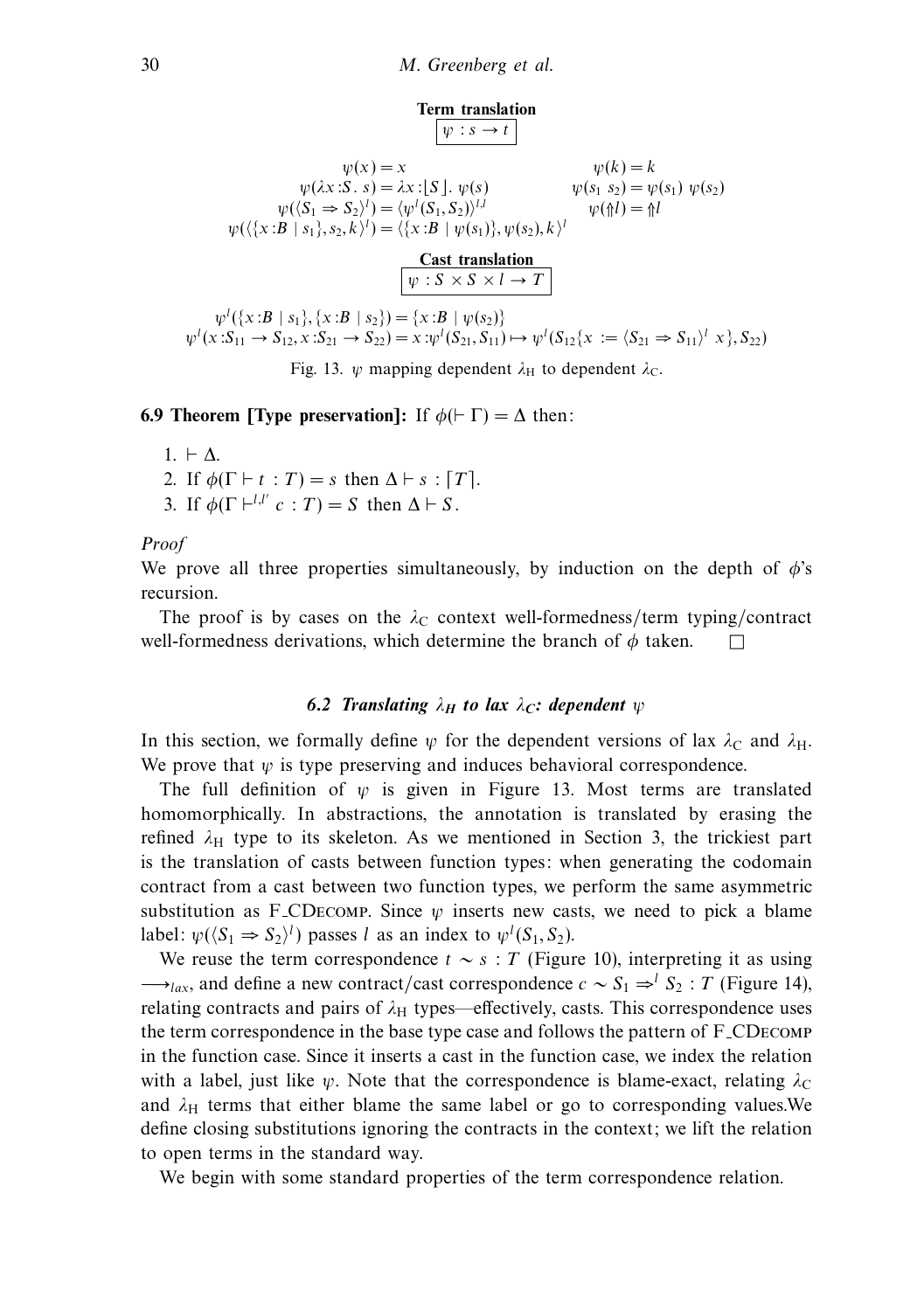#### **Contract/type correspondence**

$$
\begin{aligned}\n\left[c \sim S_1 \Rightarrow^l S_2 : T\right] \\
\{x : B \mid t\} &\sim \{x : B \mid s_1\} \Rightarrow^l \{x : B \mid s_2\} : B \iff \\
\forall k \in \mathcal{K}_B. \ t\{x := k\} \sim s_2\{x := k\} : \text{Bool}\n\end{aligned}
$$

$$
x:c_1 \mapsto c_2 \sim x: S_{11} \to S_{12} \Rightarrow^{l} S_{21} \to S_{22}: T_1 \to T_2 \iff c_1 \sim S_{21} \Rightarrow^{l} S_{11}: T_1 \wedge^{l} V \to s: T_1.c_2\{x := t\} \sim S_{12}\{x := (S_{21} \Rightarrow S_{11})^{l} s\} \Rightarrow^{l} S_{22}\{x := s\}: T_2
$$

**Dual closing substitutions**

$$
\Gamma \models \delta \iff \begin{cases} \forall x : T \in \Gamma, \ \delta_1(x) \sim \delta_2(x) : T \\ \forall x : c^{l,l'} \in \Gamma, \delta_1(x) \sim \delta_2(x) : \lfloor c \rfloor \end{cases}
$$

**Lifted to open terms**

 $\Gamma \vdash t \sim s : T \iff \forall \delta.$  ( $\Gamma \models \delta$  implies  $\delta_1(t) \sim \delta_2(s) : T$ )  $\Gamma \vdash c \sim S_1 \Rightarrow^l S_2 : T \iff \forall \delta.$  ( $\Gamma \models \delta$  implies  $\delta_1(c) \sim \delta_2(S_1) \Rightarrow^l \delta_2(S_2) : T$ )

Fig. 14. Blame-exact correspondence for  $\psi$  into lax  $\lambda_c$ .

**6.10 Lemma [Expansion and contraction]:** If  $t \rightarrow_{lax}^* t'$ , and  $s \rightarrow_{h}^* s'$  then  $t \sim s$ : T iff  $t' \sim s'$  : T.

**6.11 Lemma [Blame corresponds to blame]:** For all  $T$ ,  $\uparrow \mathcal{U} \sim \uparrow \mathcal{U}$  : T.

**6.12 Lemma [Constants correspond to themselves]:** For all  $k, k \approx k$  : ty<sub>c</sub>(k).

As a corollary of Lemmas 6.11 and 6.10, if two terms evaluate to blame, then they correspond. This will be used extensively in the proofs below, as it allows us to eliminate many cases.

**6.13 Lemma [Corresponding terms coevaluate]:** If  $t \sim s : T$  then  $t \rightarrow_{lax}^* v \land$  $s \rightarrow_h^* w$  or  $t \rightarrow_{lax}^* \mathcal{M} \wedge s \rightarrow_h^* \mathcal{M}$ ; moreover,  $t \rightarrow_{lax}^* r$  and  $s \rightarrow_h^* q$  such that  $r \approx q : T$ .

**6.14 Lemma [Contract/cast correspondence]:** If  $c \sim S_1 \Rightarrow^l S_2 : T$  and  $t \sim s : T$ then  $\langle c \rangle^{l,l}$  t ~  $\langle S_1 \Rightarrow S_2 \rangle^{l}$  s : T.

## Proof

By induction on  $T$ . We reason via expansion (Lemma 6.10), showing that the initial terms reduce to corresponding terms.

 $T = B$ : So  $c = \{x : B | t_1\}$ ,  $S_1 = \{x : B | s_1\}$ , and  $S_2 = \{x : B | s_2\}$ . Since  $t \sim s : B$ , we know that they either both reduce to  $k \in \mathcal{K}_B$  or  $\int l'$ . If the latter is the case, we are done. So suppose  $t \rightarrow_{lax}^* k$  along with  $s \rightarrow_{h}^* k$ . We can step our terms into active checks as follows:

$$
\langle \{x:B \mid t_1\} \rangle^{l,l} \quad t \longrightarrow_{lax}^* \langle \{x:B \mid t_1\}, t_1\{x := k\}, k \rangle^l
$$
  

$$
\langle \{x:B \mid s_1\} \Rightarrow \{x:B \mid s_2\} \rangle^l \quad s \longrightarrow_h^* \quad \langle \{x:B \mid s_2\}, s_2\{x := k\}, k \rangle^l
$$

By inversion of the contract/cast correspondence, we know that  $t_1\{x := k\} \sim$  $s_2\{x := k\}$ : Bool, so these terms go to blame or to a Bool together. If they go to  $\frac{1}{n}$ , we are done. If they go to false, then both the obligation and the cast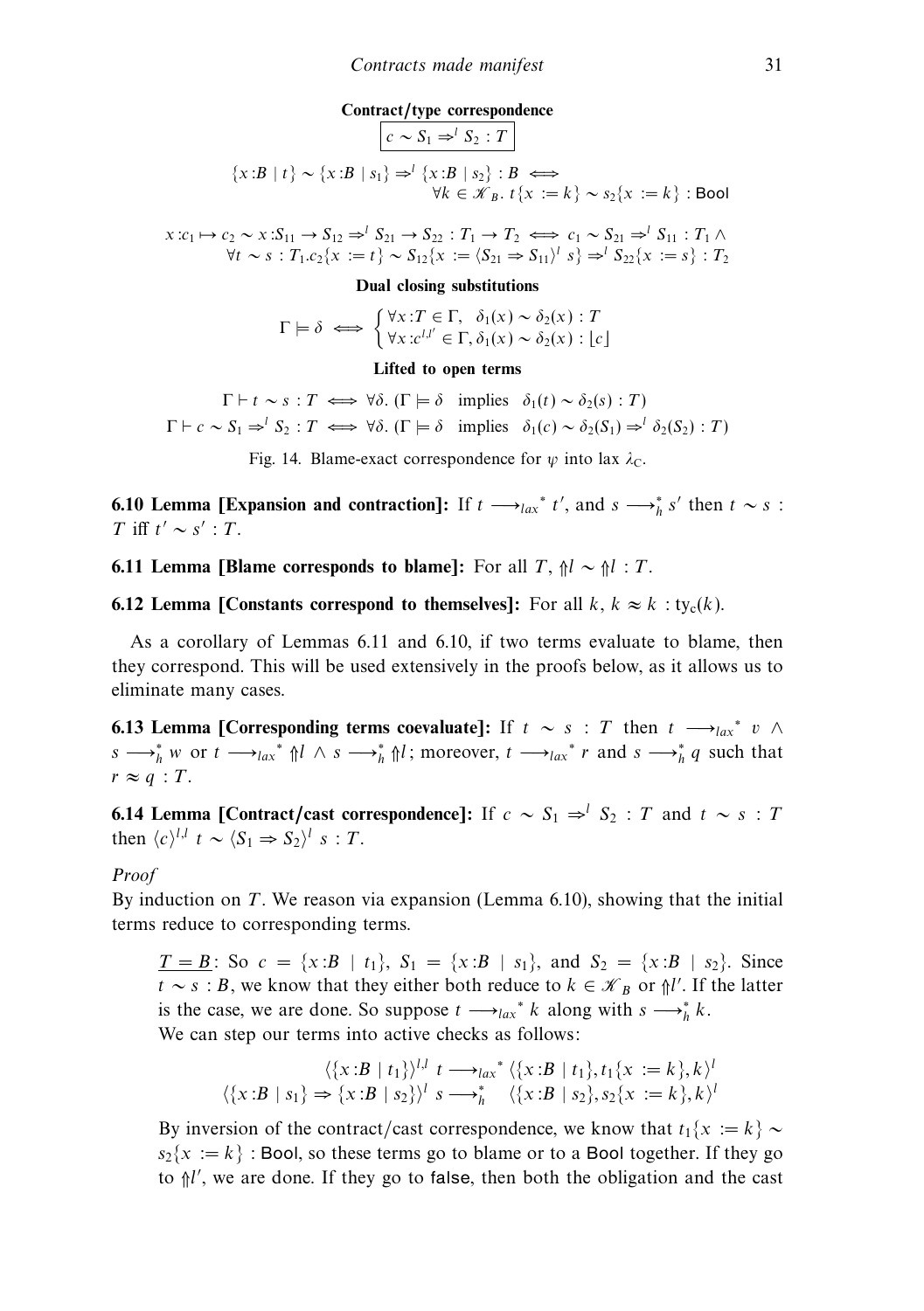will go to  $\frac{1}{1}$ . Finally, if they both go to true, then both terms will evaluate to k.

 $T = T_1 \rightarrow T_2$ :  $c = x:c_1 \mapsto c_2$ ,  $S_1 = x:S_{11} \rightarrow S_{12}$ , and  $S_2 = x:S_{21} \rightarrow S_{22}$ . We know by inversion of the contract/cast relation that  $c_1 \sim S_{21} \Rightarrow^l S_{11} : T_1$  and that for all  $t \sim s : T_1, c_2\{x := t\} \sim S_{12}\{x := (S_{21} \Rightarrow S_{11})^l s\} \Rightarrow^l S_{22}\{x := t\}$ s} : T<sub>2</sub>. We want to prove that  $\langle c \rangle^{l,l} \sim \langle S_1 \Rightarrow S_2 \rangle^l$  s : T<sub>1</sub> → T<sub>2</sub>. First, we can assume  $t \longrightarrow_{lax}^* v$  and  $s \longrightarrow_h^* w$  where  $v \sim w : T_1 \rightarrow T_2$ —if not, both cast and contracted terms go to blame and we are done.

We show that the decomposition of the contract and cast terms correspond for all inputs. Let  $t' \sim s'$ :  $T_1$ . Again, we can assume that they reduce to  $v' \sim w'$ : T<sub>1</sub>, or else we are done by blame lifting. On the  $\lambda_c$  side, we have

$$
(\langle c \rangle^{l,l} t) t' \longrightarrow_{lax}^* \langle c_2 \{x := v' \} \rangle^{l,l} (v (\langle c_1 \rangle^{l,l} v'))
$$

In  $\lambda_H$ , we find

$$
(\langle S_1 \Rightarrow S_2 \rangle^l s) s' \longrightarrow_h^* \langle S_{12} \{x := \langle S_{21} \Rightarrow S_{11} \rangle^l w \} \Rightarrow S_{22} \{x := w'\}\rangle^l
$$
  

$$
(w \ (\langle S_{21} \Rightarrow S_{11} \rangle^l w'))
$$

By the IH, we know that  $\langle c_1 \rangle^{l,l}$  v' ~  $\langle S_{21} \Rightarrow S_{11} \rangle^l$  w' :  $T_1$ . Since  $v \sim w : T_1 \rightarrow$  $T_2$ , we have v  $(\langle c_1 \rangle^{l,l} v') \sim w \ (\langle S_{21} \Rightarrow S_{11} \rangle^l w') : T_2$ . Again by the IH, we can see that  $\langle c_2\{x := v'\}\rangle^{l,l}$  (v  $(\langle c_1\rangle^{l,l}$  v')) ~  $\langle S_{12}\{x := \langle S_{21} \Rightarrow S_{11}\rangle^{l}$  w'}  $\Rightarrow$  $S_{22}\{x := w'\}\}' w (\langle S_{21} \Rightarrow S_{11}\rangle^l w') : T_2. \square$ 

We prove three more technical lemmas necessary for the behavioral and type correspondence.

# **6.15 Lemma [Skeletal equality of subtypes]:** If  $\Delta \vdash S_1 \lt S_2$ , then  $\lfloor S_1 \rfloor = \lfloor S_2 \rfloor$ .

**6.16 Lemma:** If  $[S_1] = [S_2] = T$ , then  $[\psi^l(S_1, S_2)] = T$ .

**6.17 Lemma:** If  $\Delta_1 \vdash S_1$  and  $\Delta_1 \vdash S_2$ , where  $\lfloor S_1 \rfloor = \lfloor S_2 \rfloor$  then

- 1. if  $\Delta_1$ ,  $x : S_1, \Delta_2 \vdash s : S$  then  $\Delta_1$ ,  $x : S_2, \Delta_2\{x := \langle S_2 \Rightarrow S_1 \rangle^l x \} \vdash s\{x := \langle S_2 \Rightarrow S_2 \rangle^l x \}$  $S_1$ <sup>l</sup> x } :  $S$  {x :=  $\langle S_2 \Rightarrow S_1 \rangle$ <sup>l</sup> x }, and
- 2. if  $\Delta_1$ ,  $x : S_1, \Delta_2 \vdash S$  then  $\Delta_1$ ,  $x : S_2, \Delta_2\{x := \langle S_2 \Rightarrow S_1 \rangle \mid x \} \vdash S\{x := \langle S_2 \Rightarrow S_2 \mid x \rangle\}$  $S_1$ <sup>l</sup>  $x$ <sup>}</sup>.

We use the correspondence relations to show that s and its translation  $\psi(s)$ correspond—i.e., that *ψ* faithfully translates the  $\lambda_H$  semantics. We must choose the subject of induction carefully, however, to ensure that we can apply the IH in the case for function casts. An induction on the height of the well-formedness derivation is tricky because of the "extra" substitution that  $\psi$  does. Instead, we do induction on the depth of *w*'s recursion (and also derivation height, for the S<sub>-SUB</sub> case).

#### **6.18 Theorem [Behavioral correspondence]:**

- 1. If  $\Delta \vdash s : S$  then  $|\Delta| \vdash \psi(s) \sim s : |S|$ .
- 2. If  $\Delta \vdash S_1$  and  $\Delta \vdash S_2$ , where  $\lfloor S_1 \rfloor = \lfloor S_2 \rfloor = \lfloor S \rfloor$ , then  $\lfloor \Delta \rfloor \vdash \psi^l(S_1, S_2) \sim S_1 \Rightarrow^l \psi^l(S_1, S_2)$  $S_2$ :  $|S|$  (for all l).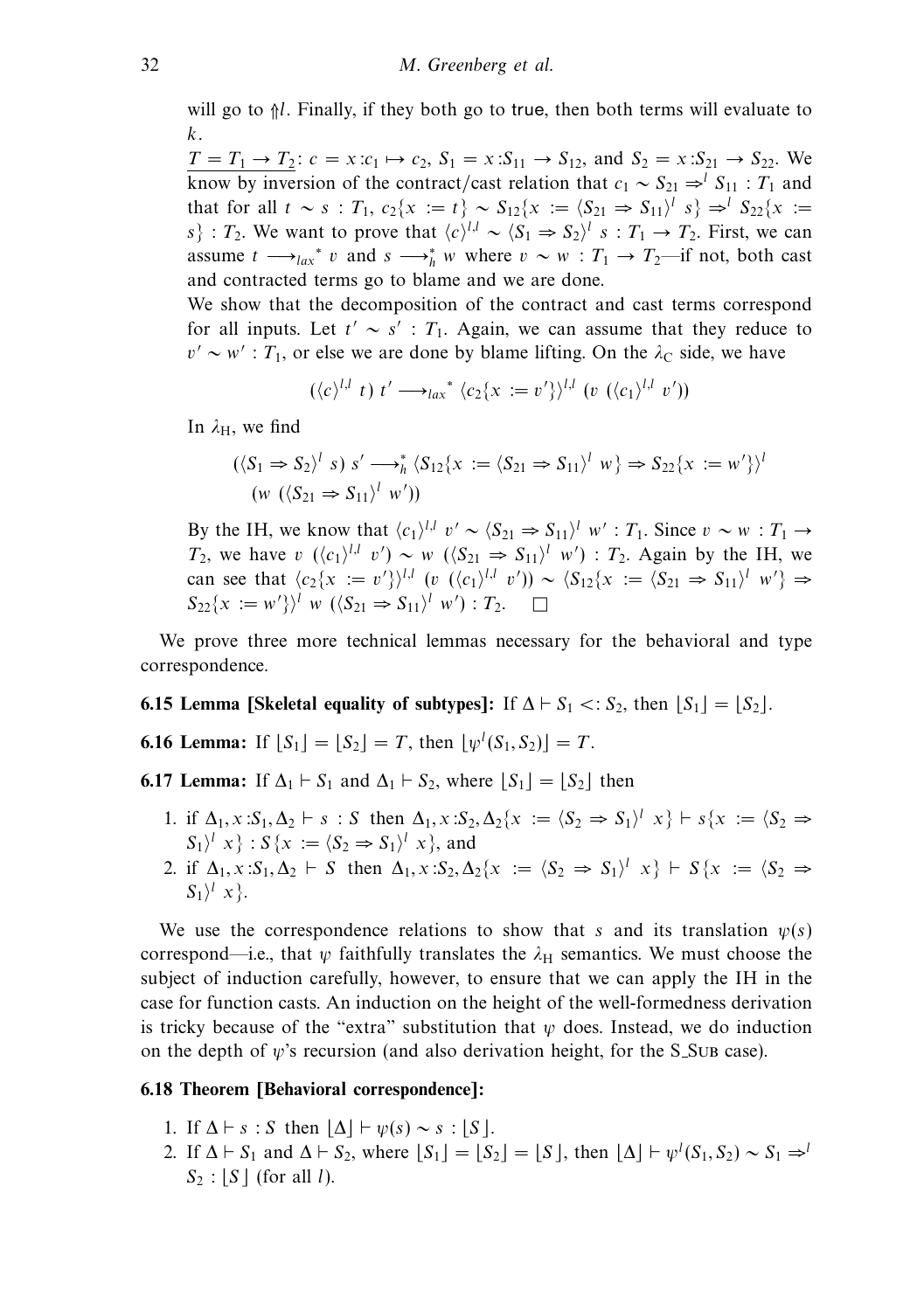Proof

By induction on the lexicographically ordered pairs (*m, n*), where *m* is the depth of the recursion of the translation  $\psi(s)$  (for part 1) or  $\psi^l(S_1, S_2)$  (for part 2) and *n* is either  $|\Delta \vdash s : S|$  (for part 1) or  $|\Delta \vdash S_1| + |\Delta \vdash S_2|$  (for part 2). The first component decreases in all uses of the IH except for the S Sub case, where only the second component decreases. Part 1 of the proof proceeds by case analysis on the final rule used in the typing derivation  $\Delta \vdash s : S$ . The rule that was used determines the shape of  $\psi(s)$  in all cases but S\_SUB.

We give only the most interesting cases for the first part: S\_CAST, S\_CHECKING, and S<sub>-SUB</sub>.

 $\underline{S\_CAST}$ :  $\Delta \vdash \langle S_1 \Rightarrow S_2 \rangle^l$  :  $S_1 \rightarrow S_2$  and  $\psi(\langle S_1 \Rightarrow S_2 \rangle^l) = \langle \psi^l(S_1, S_2) \rangle^{l,l}$ . By inversion,  $\Delta \vdash S_1$  and  $\Delta \vdash S_2$ , where  $[S_1] = [S_2]$ .

By the IH for proposition (2),  $\lfloor \Delta \rfloor \vdash \psi^l(S_1, S_2) \sim S_1 \Rightarrow^l S_2 : \lfloor S_2 \rfloor$ .

Let  $[\Delta] \models \delta$ ; we must show  $\delta_1(\langle \psi^l(S_1, S_2) \rangle^{l,l}) \sim \delta_2(\langle S_1 \Rightarrow S_2 \rangle^l) : [S_1] \rightarrow [S_2]$ . Let  $t \sim s : [S_1]$ . We have  $\delta_1(\langle \psi^l(S_1, S_2) \rangle^{l,l})$   $t \sim \delta_2(\langle S_1 \Rightarrow S_2 \rangle^l)$  s :  $[S_2]$  by Lemma 6.14. S\_CHECKING: We have  $\Delta \vdash \langle \{x : B | s_1\}, s_2, k \rangle^l : \{x : B | s_1\}$ ; translating yields  $\psi(\langle \{x:B \mid s_1\}, s_2, k \rangle^l) = \langle \{x:B \mid \psi(s_1)\}, \psi(s_2), k \rangle^l$ . Recall that the terms of the active check are closed. By inversion we have  $\emptyset \vdash s_2 : \{x : \text{Bool} \mid \text{true}\}\$ and  $\emptyset \vdash k : \{x : B \mid \text{true}\}, \text{ so } k \in \mathcal{K}_B.$ 

By the IH,  $\psi(s_2) \sim s_2$ : Bool. These two terms coevaluate to blame or a boolean constant. There are three cases, all of which result in the active checks evaluating to  $\approx$ -corresponding values:

- If they go to  $\frac{1}{l}$ , then the checks do too, and  $\frac{1}{l'} \approx \frac{1}{l'}$ : B.
- If they go to false, then the checks go to  $\frac{1}{1}$ , and  $\frac{1}{1} \approx \frac{1}{1}$ : B.
- If they go to true, then the checks go to  $k \in \mathcal{K}_B$ , and  $k \approx k : B$ .

<u>S.Sub:</u>  $\Delta \vdash s : S$ ; we do not know anything about the shape of  $\psi(s)$ . By inversion,  $\Delta \vdash s : S'$  and  $\Delta \vdash S' \lt: S$ . By Lemma 6.15,  $\lfloor S' \rfloor = \lfloor S \rfloor$ .

Since the sub-derivation  $\Delta \vdash s : S'$  is smaller, by the IH  $\lfloor \Delta \rfloor \vdash \psi(s) \sim s : S'$ . But  $[S'] = [S]$ , so we are done.

Part 2 of this proof proceeds by cases on  $\psi^l(S_1, S_2) = c$ .  $\psi^l(S_1, \{x : B \mid s_2\}) = \{x : B \mid \psi(s_2)\}$ : Note that  $S_2 = \{x : B \mid s_2\}$ . By inversion of  $\Delta \vdash$  $\{x : B | s_2\}$ , we have  $\Delta$ ,  $x : \{x : B | true\} \vdash s_2 : \{x : \text{Bool} | true\}.$ 

By the IH for proposition (1),  $|\Delta|$ ,  $x : B \vdash \psi(s_2) \sim s_2$ : Bool.

We must show  $|\Delta| + \{x : B | \psi(s_2)\} \sim S_1 \Rightarrow^{l} \{x : B | s_2\} : B$ . Let  $|\Delta| \models \delta$ ; we prove that  $\delta_1({x:B \mid \psi(s_2)} \sim \delta_2(S_1) \Rightarrow^l \delta_2({x:B \mid s_2})$ : B, i.e., for all  $k \in \mathcal{K}_B$ , that  $\delta_1(\psi(s_2))\{x := k\} \sim \delta_2(s_2)\{x := k\}$ : Bool. Since  $k \sim k : B$ , we can see this last by the IH.

 $\psi^l(x: S_{11} \to S_{12}, x: S_{21} \to S_{22}) = x: \psi^l(S_{21}, S_{11}) \mapsto \psi^l(S_{12}\{x:=(S_{21} \Rightarrow S_{11})^l x\}, S_{22})$ We can see  $S_2 = x: S_{21} \rightarrow S_{22}$  and so  $S_1 = x: S_{11} \rightarrow S_{12}$ , where  $[S_{21}] =$ 

 $|S_{11}|$  and  $|S_{22}| = |S_{12}|$ . By inversion, we have the following well-formedness derivations:

$$
\Delta \vdash S_{21} \qquad \Delta \vdash S_{11}
$$
  

$$
\Delta, x : S_{21} \vdash S_{22} \qquad \Delta, x : S_{22} \vdash S_{12}
$$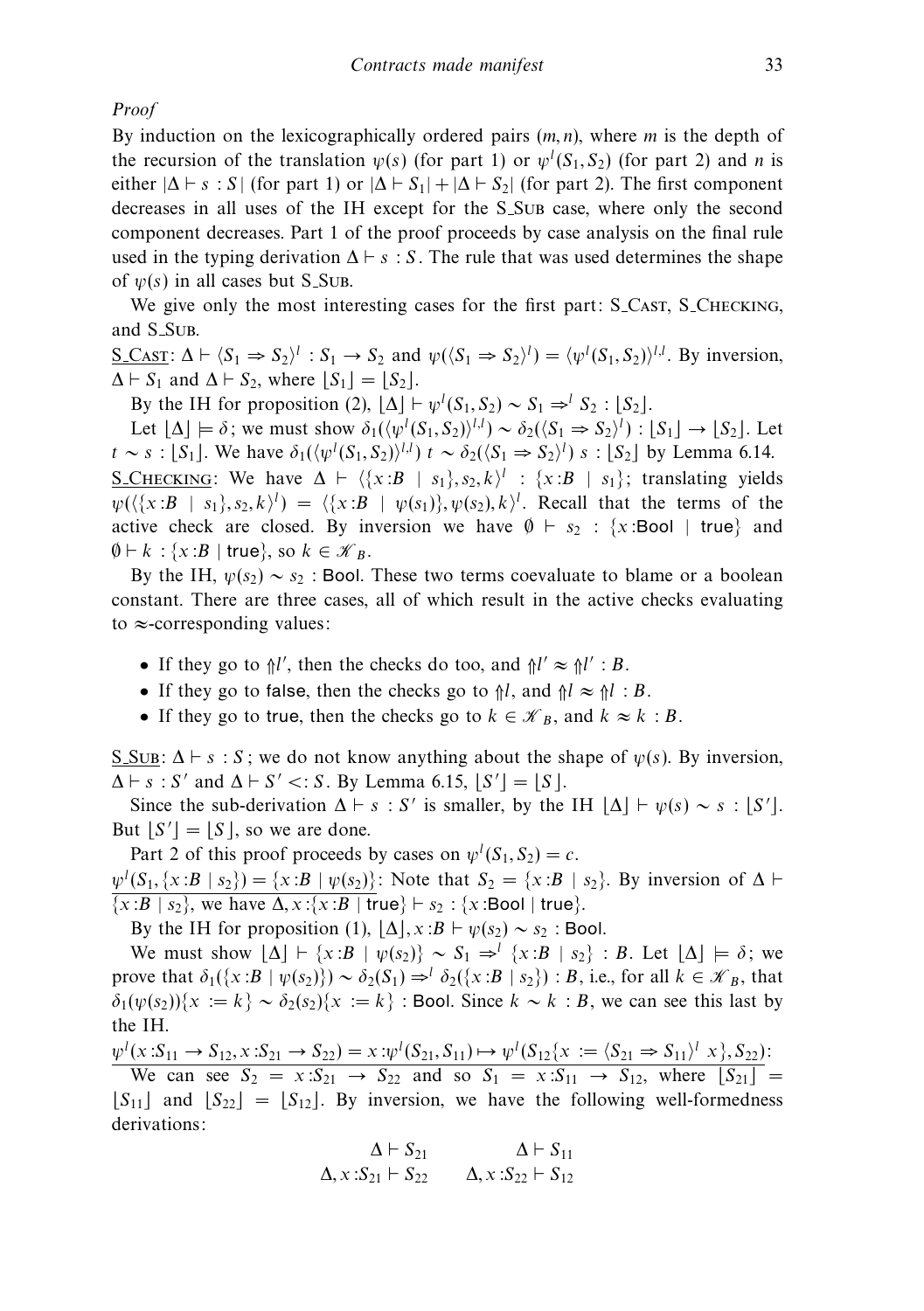We can apply the IH (contravariantly) to see

$$
[\Delta] \vdash \psi^l(S_{21}, S_{11}) \sim S_{21} \Rightarrow^l S_{11} : [S_{11}] \quad (*)
$$

By weakening (Lemma 4.22), we can see  $\Delta$ ,  $x : S_{21} \vdash S_{21}$  and  $\Delta$ ,  $x : S_{21} \vdash S_{11}$ . We can reapply the IH to show  $[\Delta]$ ,  $x:[S_{21}] \vdash \psi^l(S_{21}, S_{11}) \sim S_{21} \Rightarrow^l S_{11} : [S_{11}]$ . Now  $\Delta$ ,  $x: S_{21} \vdash \langle S_{21} \Rightarrow S_{11} \rangle^l : S_{21} \rightarrow S_{11}$  and  $\Delta$ ,  $x: S_{21} \vdash \langle S_{21} \Rightarrow S_{11} \rangle^l : S_{11}$ . By Lemma 6.17, we can substitute this last into  $\Delta$ ,  $x : S_{11} \vdash S_{12}$ , finding  $\Delta$ ,  $x : S_{21} \vdash$  $S_{12}{x := \langle S_{21} \Rightarrow S_{11} \rangle}^l x$ .

We apply the IH for proposition (2) on  $\Delta$ ,  $x: S_{21} \vdash S_{12} \{x := \langle S_{21} \Rightarrow S_{11} \rangle^l x\}$  and  $\Delta$ ,  $x : S_{21} \vdash S_{22}$ , showing

$$
\begin{array}{l} [\Delta], x : [S_{21}] \vdash \psi^l (S_{12} \{ x := \langle S_{21} \Rightarrow S_{11} \rangle^l x \}, S_{22}) \sim \\ S_{12} \{ x := \langle S_{21} \Rightarrow S_{11} \rangle^l x \} \Rightarrow^l S_{22} : [S_{22}] \end{array} \tag{**}
$$

We now combine (\*) and (\*\*) to show  $[\Delta] \vdash \psi^l(x : S_{11} \rightarrow S_{12}, x : S_{21} \rightarrow S_{22})$  ~  $x: S_{11} \rightarrow S_{12} \Rightarrow^{l} x: S_{21} \rightarrow S_{22} : [S_2]$ . Let  $[\Delta] \models \delta$ . We can apply (\*) to see  $\delta_1(\psi^l(S_{21}, S_{11})) \sim \delta_2(S_{21}) \Rightarrow^l \delta_2(S_{11})$ : [S<sub>11</sub>]. For the codomain we must show, for all  $t \sim s$ :  $|S_{11}|$ , that

$$
\delta_1(\psi^l(S_{12}\{x := \langle S_{21} \Rightarrow S_{11}\rangle^l x \}, S_{22}))\{x := t\} \sim \delta_2(S_{12})\{x := \langle S_{21} \Rightarrow S_{11}\rangle^l s\} \Rightarrow^l \delta_2(S_{22})\{x := s\} : [S_{22}]
$$

Let  $t \sim s : |S_{11}|$ . Recalling that  $|S_{11}| = |S_{21}|$ , observe  $|\Delta|, x : |S_{21}| \models \delta\{x := t, s\}$ . Call this  $\delta'$ . By (\*\*) we see

$$
\delta'_1(\psi^l(S_{12}\{x := \langle S_{21} \Rightarrow S_{11} \rangle^l x \}, S_{22})) \sim \delta'_2(S_{12}\{x := \langle S_{21} \Rightarrow S_{11} \rangle^l x \}) \Rightarrow^l \delta'_2(S_{22}) : [S_{22}]
$$

which we can rewrite to

$$
\delta_1(\psi^l(S_{12}\{x := \langle S_{21} \Rightarrow S_{11}\rangle^l x \}, S_{22}))\{x := t\} \sim
$$
  

$$
\delta_2(S_{12})\{x := \langle S_{21} \Rightarrow S_{11}\rangle^l s\} \Rightarrow^l \delta_2(S_{22})\{x := s\} : [S_{22}]
$$

This is exactly what we needed to finish the proof of correspondence.  $\Box$ 

As a preliminary to type-preservation, we use behavioral correspondence to show that the implication judgment is preserved.

**6.19 Lemma:** If  $\emptyset \vdash s_1 : \{x : \text{Bool} \mid \text{true} \}$  and  $\emptyset \vdash s_2 : \{x : \text{Bool} \mid \text{true} \}$  and  $\emptyset \vdash s_1 \supset s_2$ , then  $\psi(s_1) \longrightarrow_{lax}^*$  true implies  $\psi(s_2) \longrightarrow_{lax}^*$  true.

Proof

By the logical relation.  $\Box$ 

The type preservation proof is very similar to the correspondence proof of Theorem 6.18, though the function case of the type/contract correspondence is intricate.

# **6.20 Theorem [Type preservation for** *ψ***]:**

- 1. If  $\Delta \vdash s : S$  then  $|\Delta| \vdash \psi(s) : |S|$ .
- 2. If  $\Delta \vdash S_1, \Delta \vdash S_2$ , where  $\lfloor S_1 \rfloor = \lfloor S_2 \rfloor = T$ , then  $\lfloor \Delta \rfloor \vdash^{l,l'} \psi^l(S_1, S_2)$ : T.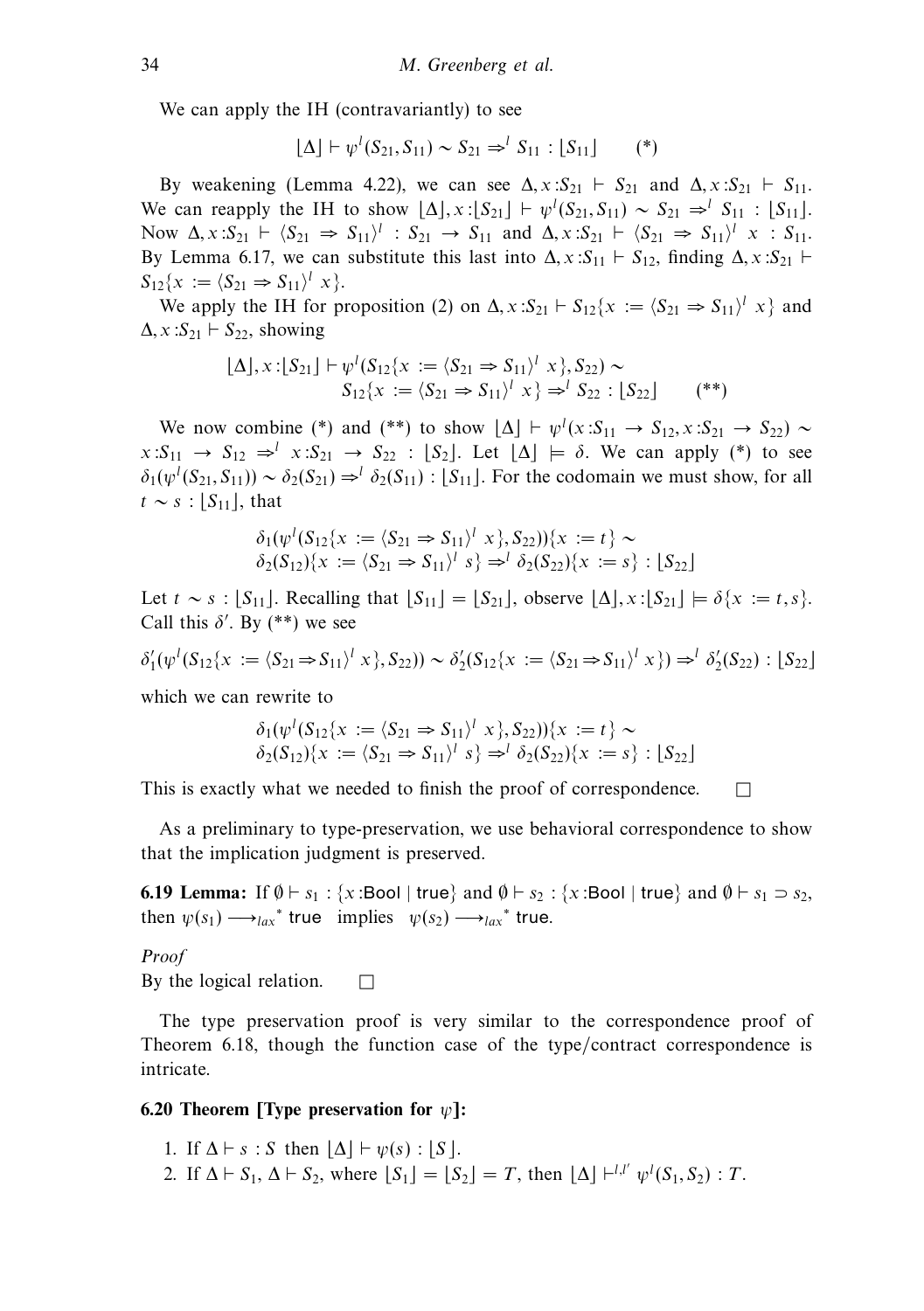Proof

By induction on the lexicographically ordered pair containing (a) the depth of the recursion of the translation *ψ* or  $\psi(s)$ , and (b)  $|\Delta \vdash s : S|$  or  $|\Delta \vdash S_1| + |\Delta \vdash S_2|$ .

Part 1 of the proof proceeds by case analysis on the final rule of  $\Delta \vdash s : S$ , which determines the shape of  $\psi(s) = t$  in all cases but S<sub>-SUB</sub>. Part 2 of the proof proceeds by case analysis on  $\psi^l(S_1, S_2) = c$ .

 $\psi^l(x: S_{11} \to S_{12}, x: S_{21} \to S_{22}) = x: \psi^l(S_{21}, S_{11}) \mapsto \psi^l(S_{12}\{x: = \langle S_{21} \Rightarrow S_{11} \rangle^l x\}, S_{22})$ We must have  $S_2 = x: S_{21} \rightarrow S_{22}$  and  $S_1 = x: S_{11} \rightarrow S_{12}$ , where  $[S_{21}] = [S_{11}]$  and

 $|S_{22}| = |S_{12}|$ . By inversion, we have the following well-formedness derivations:

$$
\Delta \vdash S_{21} \qquad \Delta \vdash S_{11} \n\Delta, x : S_{21} \vdash S_{22} \qquad \Delta, x : S_{22} \vdash S_{12}
$$

By the IH  $[\Delta]$   $\vdash^{l',l} \psi^l(S_{21}, S_{11}) : [S_{11}]$ . Note that  $[\psi^l(S_{21}, S_{11})] = [S_{21}]$ .

By weakening, we can see  $\Delta$ ,  $x : S_{21} \vdash S_{21}$  and  $\Delta$ ,  $x : S_{21} \vdash S_{11}$ . We can reapply the IH to show  $[\Delta], x:[S_{21}] \vdash^{l',l} \psi^l(S_{21}, S_{11}) : [S_{11}]$ . Now  $\Delta, x:S_{21} \vdash (S_{21} \Rightarrow S_{11})^l : S_{21} \rightarrow$  $S_{11}$ . Next  $\Delta$ ,  $x: S_{21} \vdash \langle S_{21} \Rightarrow S_{11} \rangle^l$   $x: S_{11}$ . By Lemma 6.17, we can substitute this last into  $\Delta$ ,  $x : S_{11} \vdash S_{12}$ , finding  $\Delta$ ,  $x : S_{21} \vdash S_{12} \{x := \langle S_{21} \Rightarrow S_{11} \rangle^l x\}.$ 

By the IH for proposition (2) on  $\Delta$ ,  $x : S_{21} \vdash S_{12} \{x := \langle S_{21} \Rightarrow S_{11} \rangle^l x\}$  and  $\Delta$ ,  $x : S_{21} \vdash S_{22}$ ,

$$
\lfloor \Delta \rfloor, x : [S_{21}] \vdash^{l,l'} \psi^l(S_{12}\{x := \langle S_{21} \Rightarrow S_{11} \rangle^l x\}, S_{22}) : [S_{22}]
$$

By Lemma 6.16,  $\lfloor \psi^l(S_{21}, S_{11}) \rfloor = \lfloor S_{21} \rfloor$ , so we can rewrite the above derivation to

$$
[\Delta], x : \psi^l(S_{21}, S_{11})^{l', l} \vdash^{l, l'} \psi^l(S_{12}\{x := \langle S_{21} \Rightarrow S_{11} \rangle^l x\}, S_{22}) : [S_{22}]
$$

Now by T FunC

$$
\lfloor \Delta \rfloor +^{l,l'} x : \psi^l(S_{21}, S_{11}) \mapsto \psi^l(S_{12}\{x := \langle S_{21} \Rightarrow S_{11} \rangle^l x \}, S_{22}) : [S_{21}] \to [S_{22}] \quad \square
$$

#### **7 Inexact translations**

The same translations  $\phi$  and  $\psi$  can be used to move right on the axis of blame (Figure 1). However, in this direction the images of these translations blame strictly more than their pre-images. We were able to use the same correspondence for both exact proofs in Section 6, but the following two proofs use custom correspondences: one where lax  $\lambda_C$  terms correspond to  $\lambda_H$  terms (with possibly more blame), and another where  $\lambda_H$  terms correspond to picky  $\lambda_C$  terms (with possibly more blame). In both cases, the  $\lambda_C$  terms will be on the left and the  $\lambda_H$  terms on the right.

# *7.1 Translating lax*  $\lambda_C$  *to*  $\lambda_H$

Translating with  $\phi$  from terms in picky  $\lambda_c$  to exactly corresponding terms in  $\lambda_H$ was a relatively straightforward generalization of the non-dependent case; things get more interesting when we consider the translation  $\phi$  from lax  $\lambda_c$  to dependent  $\lambda_H$ . We can prove that it preserves types (for terms without active checks), but we can only show a weaker behavioral correspondence: sometimes lax  $\lambda_c$  terms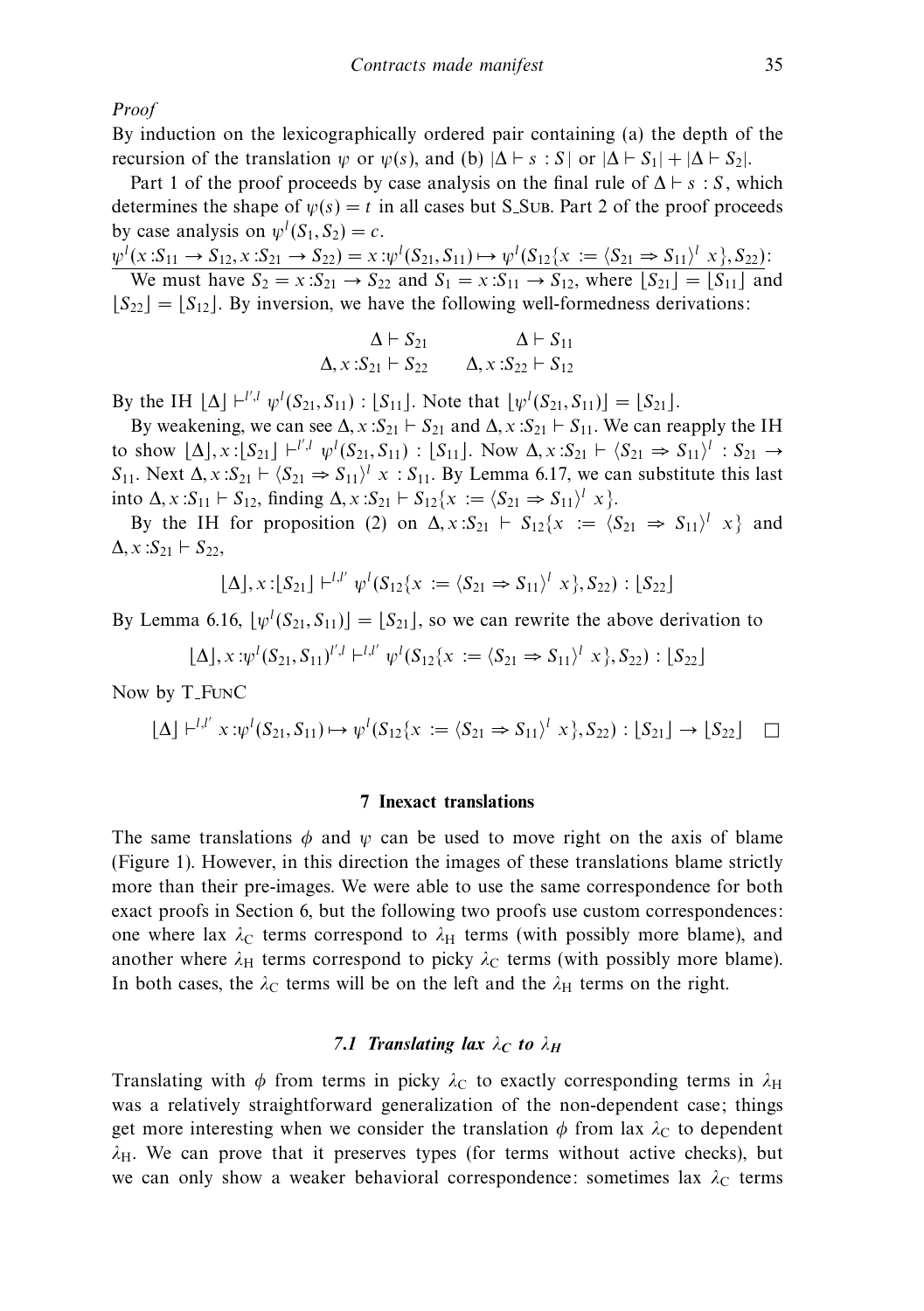

 $v \approx_{\succ} w : T_1 \to T_2 \iff \forall t \sim_{\succ} s : T_1 \text{.} v \quad t \sim_{\succ} w \quad s : T_2$ 

# **Term correspondence**  $\boxed{t \sim_{>} s : T}$  $t \sim_{>} s : T \iff s \longrightarrow_{h}^{*} \mathcal{N} \cup (t \longrightarrow_{lax}^{*} v \land s \longrightarrow_{h}^{*} w \land v \approx_{>} w : T)$ **Contract/type correspondence**

# $c \sim S : T$

 ${x:B | t} \sim {x:B | s} : B \iff \forall k \in \mathcal{K}_B$ .  $t {x := k} \sim s{x := k}$ : Bool

 $x: c_1 \mapsto c_2 \sim_{\succ} x: S_1 \to S_2: T_1 \to T_2 \iff c_1 \sim_{\succ} S_1: T_1 \wedge$  $\forall t \sim_{>} s : T_1 \ldotp c_2\{x := t\} \sim_{>} S_2\{x := s\} : T_2$ 

#### **Dual closing substitutions**

$$
\Gamma \models_{\succ} \delta \iff \forall x \in \text{dom}(\Gamma). \ \delta_1(x) \sim_{\succ} \delta_2(x) : [\Gamma(x)]
$$

# **Lifted to open terms**

 $\Gamma \vdash t \sim_{\succ} s : T \iff \forall \delta.$  ( $\Gamma \models_{\succ} \delta$  implies  $\delta_1(t) \sim_{\succ} \delta_2(s) : T$ )  $\Gamma \vdash c \sim_{\succ} S : T \iff \forall \delta. (\Gamma \models_{\succ} \delta \text{ implies } \delta_1(c) \sim_{\succ} \delta_2(S) : T)$ 

Fig. 15. Blame-inexact correspondence for  $\phi$  from lax  $\lambda_c$ .

terminate with values when their  $\phi$ -images go to blame. This weaker property is a consequence of bulletproofing, the asymmetrically substituting F CDecomp rule, and the extra casts inserted for type preservation (i.e., for T VarC derivations). This is not a weakness of our proof technique—we give a counterexample, a lax  $\lambda_c$  term  $\emptyset \vdash t : T$  such that  $t \longrightarrow_{lax}^* v$  and  $\phi(\emptyset \vdash t : T) \longrightarrow_h^* \{l\}.$ 

We can show the behavioral correspondence using a blame-inexact logical relation. defined in Figure 15. The behavioral correspondence here, though weaker than before, is still pretty strong: if  $t \sim > s : B$  (read "t blames no more than s at type B"), then either  $s \rightarrow h \nvert h$  or t and s both go to  $k \in \mathcal{K}_B$ . This correspondence differs slightly in construction from the earlier exact one—we define  $\approx_{\ge}$  as a relation on *values*, while  $\approx$  is a relation on *results*. Doing so simplifies our inexact treatment of blame—in particular, Lemma 7.2. We again use the term correspondence to relate contracts and  $\lambda_H$  types. We then lift the correspondences to open terms (Figure 15). Closing substitutions map variables to corresponding terms of appropriate type. Note that closing substitutions ignore the contract part of  $x : c^{l,l'}$  bindings, treating them as if they were  $x:|c|$ .

**7.1 Lemma [Expansion and contraction]:** If  $t \rightarrow_{lax}^* t'$ , and  $s \rightarrow_{h}^* s'$  then  $t \sim_{>} s$ : T iff  $t' \sim_s s'$  : T.

Note that there are corresponding terms at every type. We can prove a much stronger lemma than we did for  $\sim$  in Lemma 6.11, since the correspondence here is much weaker.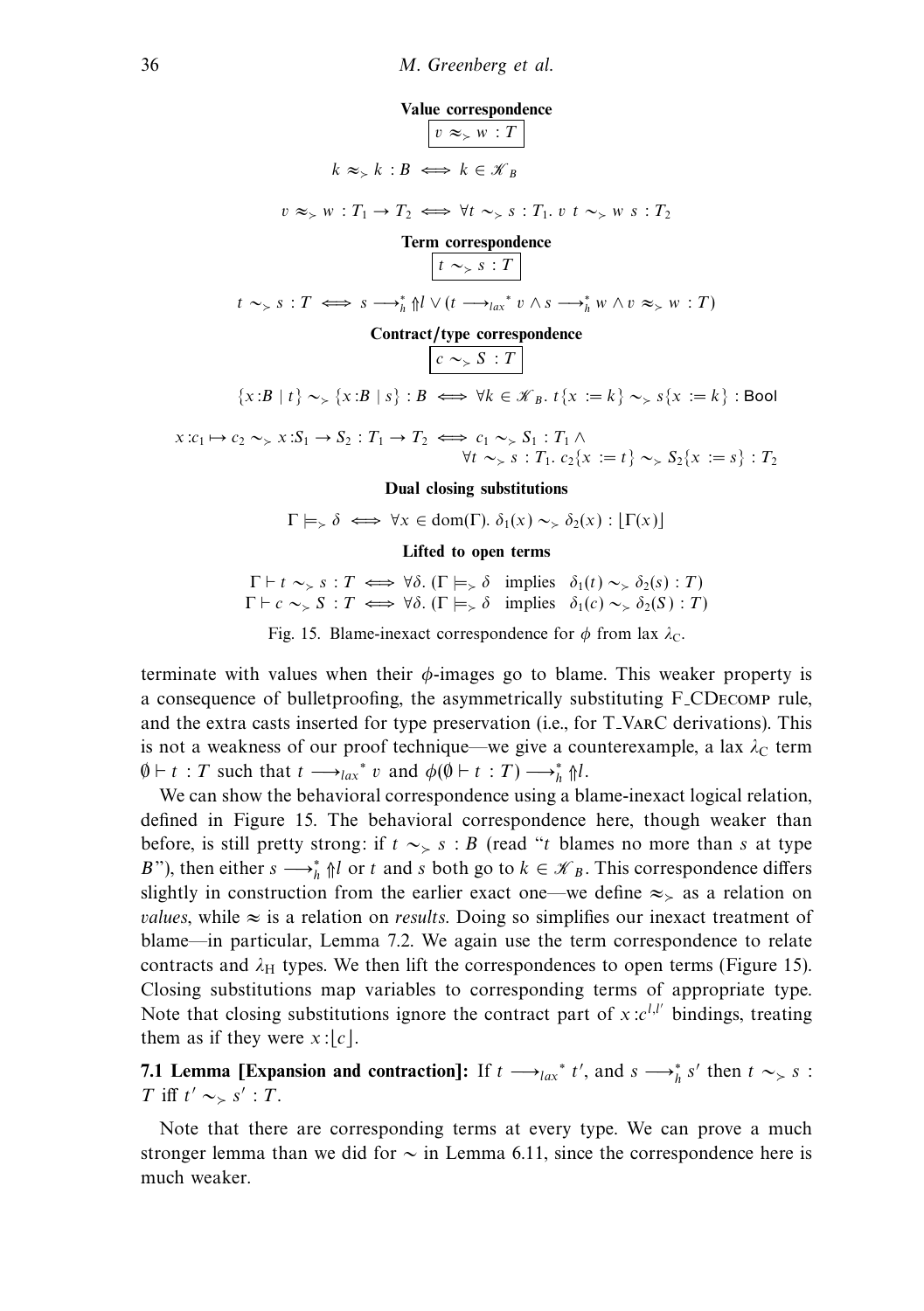# **7.2 Lemma [Everything corresponds to blame]:** For all t and T,  $t \sim_{\ge} \frac{1}{2}$  : T.

# **7.3 Lemma [Constants correspond to themselves]:** For all  $k$ ,  $k \approx k$  : ty<sub>c</sub>(k).

#### Proof

By induction on ty<sub>c</sub> $(k)$ , recalling that constants are of first order.  $\square$ 

As a corollary of Lemmas 7.2 and 7.1, if two terms evaluate to blame—or even just the  $\lambda_H$  side!—then they correspond. This will be used extensively in the proofs below, as it allows us to eliminate many cases.

We prove three lemmas about contracts and casts at base types. The first two characterize contracts and casts at base types.

# **7.4 Lemma [Trivial casts]:** If  $t \sim_{>} s : B$ , then  $t \sim_{>} \langle S \Rightarrow [B] \rangle^{l} s : B$  for all S.

**7.5 Lemma [Related base casts]:** If  $\{x:B | t\} \sim_{>} \{x:B | s\} : B$  and  $t' \sim_{>} s' : B$ , then  $\langle \{x : B | t\} \rangle^{l,l'}$   $t' \sim_{\succ} \langle S \Rightarrow \{x : B | s\} \rangle^{l}$  s' : B for all S.

The third lemma shows that correspondence is closed under adding extra casts to the  $\lambda$ <sub>H</sub> term due to the inexactness of our behavioral correspondence. Since  $\lambda$ <sub>H</sub> terms can go to blame more often than corresponding lax  $\lambda_c$  terms, we can add "extra" casts to  $\lambda_H$  terms. We formalize this in the following lemma, which captures the asymmetric treatment of blame by the  $\sim$  relation. We use it to show that the cast substituted in the codomain by F CDecomp does not affect behavioral correspondence. Note that the statement of the lemma requires that the types of the cast correspond to *some* contracts at the same type  $T$ , but we never use the contracts in the proof—they witness the well-formedness of the  $\lambda_H$  types.

**7.6 Lemma [Extra casts]:** If  $t \sim S$  s : T and  $c_1 \sim S_1$  : T and  $c_2 \sim S_2$  : T, then  $t \sim_{>} \langle S_1 \Rightarrow S_2 \rangle^l \; s : T.$ 

# Proof

The proof is by induction on T. Note that we do not use  $c_1$  or  $c_2$  at all in the proof, but instead they are witnesses to the well-formedness of  $S_1$  and  $S_2$ .

 $[S_1] = [S_2] = T$ . Either  $s \longrightarrow_h^* \mathcal{M}'$  or t and s both go to corresponding values at T. If  $s \longrightarrow_h^* \mathcal{H}'$ , then  $\langle S_1 \Rightarrow S_2 \rangle^l$   $s \longrightarrow_h^* \mathcal{H}'$  and  $t \sim_\gt \mathcal{H}'$  : T since everything is related to blame (Lemma 7.2).

Therefore, suppose that  $t \rightarrow_{lax}^* v$  and  $s \rightarrow_{\hat{h}}^* w$  and  $v \approx_{> w} t$  : T in each of the following cases of induction:

 $\underline{T} = \underline{B}$ : So  $S_2 = \{x : B | s_2\}$ , and  $c_2 = \{x : B | t_2\}$ .

So  $t \longrightarrow_{lax}^* k$  and  $s \longrightarrow_{h}^* k$  for  $k \in \mathcal{K}_B$ . If t and s both go to k, then  $\langle S_1 \Rightarrow S_2 \rangle^l$  s  $\longrightarrow_h^*$   $\langle \{x : B | s_2\}, s_2 \{x := k\}, k \rangle^l$ . By  $c_2 \sim_S S_2 : B$  we see (in particular)  $t_2\{x := k\} \sim_{\geq} s_2\{x := k\}$ : Bool. So  $s_2\{x := k\}$  either goes to  $\mathcal{M}'$  or  $s_2\{x := k\}$  (and, irrelevantly,  $t_2\{x := k\}$ ) go to some  $k' \in \mathcal{K}_{\text{Bool}}$ . In the former case,  $\langle \{x : B | s_2\}, s_2\{x := k\}, k \rangle^l \longrightarrow_h^* \mathcal{M}'$  and we are done (by Lemma 7.2). In the latter case, the  $\lambda_H$  term either goes to  $\frac{1}{1}$  (and everything is related to blame) or goes to k—but so does t, and  $k \approx k : B$ .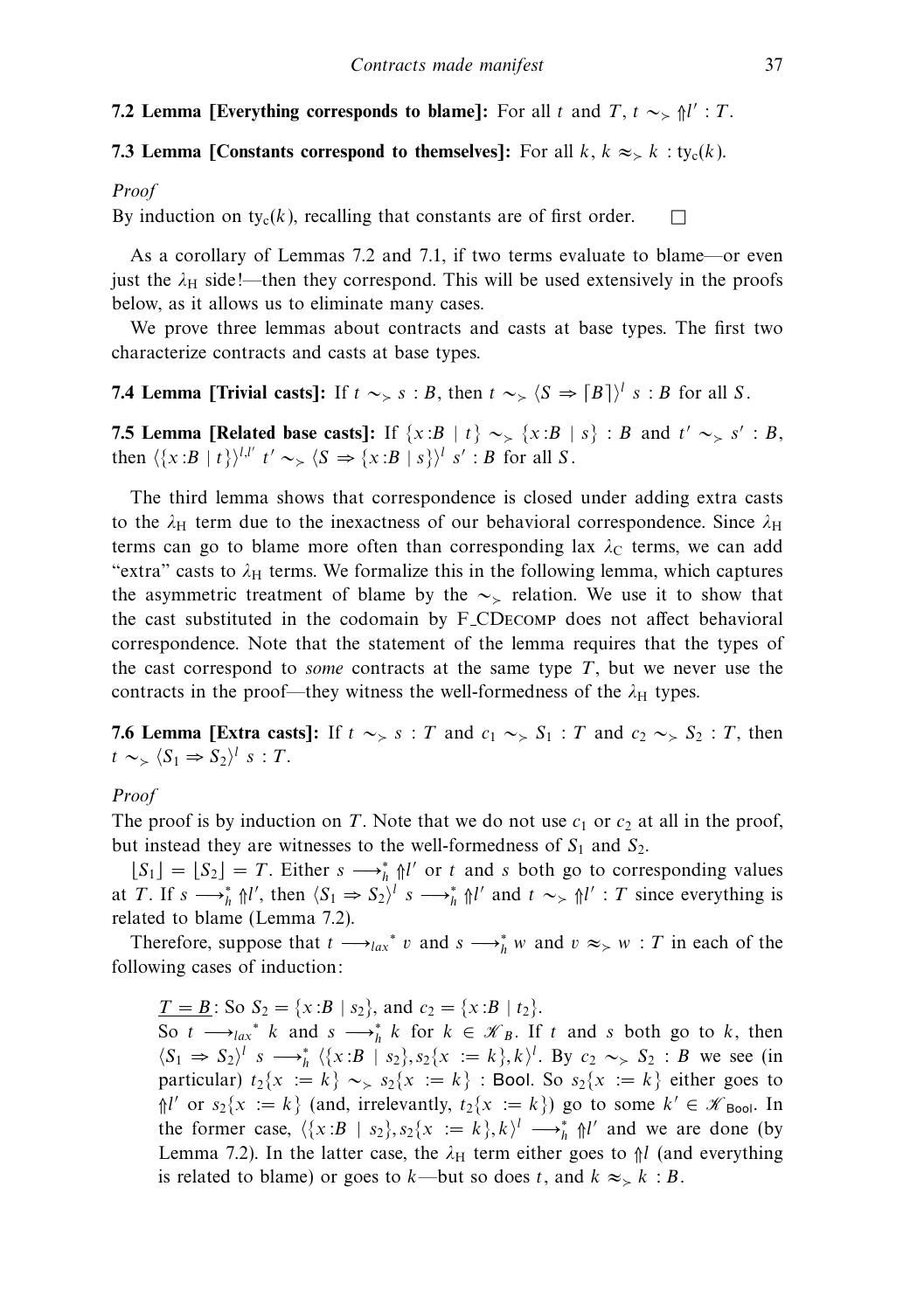$T = T_1 \rightarrow T_2$ : We have:

$$
S_1 = x : S_{11} \to S_{12} \t S_2 = x : S_{21} \to S_{22}
$$
  

$$
c_1 = x : c_{11} \mapsto c_{12} \t c_2 = x : c_{21} \mapsto c_{22}
$$

We have  $t \longrightarrow_{lax}^* v$  and  $s \longrightarrow_h^* w$ , where  $v \approx_{> w} : T_1 \rightarrow T_2$ . Let  $t' \sim_{>} s'$ :  $T_1$ ; we wish to see that v  $t' \sim_{>} (\langle S_1 \Rightarrow S_2 \rangle^l w) s'$ :  $T_2$ . Either  $s' \rightarrow_h^* \mathbb{N}'$  or both go to values. In the former case the whole cast goes to  $\mathbb{N}'$ we are done by Lemma 7.2, so let  $t' \rightarrow t_{\alpha x}^* v'$  and  $s' \rightarrow \tau_h^* w'$ . Decomposing the cast in  $\lambda_{\rm H}$ ,

$$
(\langle S_1 \Rightarrow S_2 \rangle^l w) s' \longrightarrow_h^*
$$
  

$$
\langle S_{12} \{x := \langle S_{21} \Rightarrow S_{11} \rangle^l w' \} \Rightarrow S_{22} \{x := w' \} \rangle^l (w (\langle S_{21} \Rightarrow S_{11} \rangle^l w'))
$$

We have  $c_{21} \sim S_{21}$ :  $T_1$  and  $c_{11} \sim S_{11}$ :  $T_1$ , so  $v' \sim S_{21} \Rightarrow S_{11}$ ,  $w'$ :  $T_1$  by the IH. Since  $v \approx_{> w} : T_1 \to T_2$ , we can see that  $v \sim_{> w} ((S_{21} \Rightarrow S_{11})^l w')$ :  $T<sub>2</sub>$ .

Furthermore, we know that for all  $t'' \sim S'' : T_1$  that — c<sub>12</sub>{ $x := t''$ } ~ S<sub>12</sub>{ $x := s''$ } : T<sub>2</sub> and —  $c_{22}\{x := t''\} \sim_{\geq} S_{22}\{x := s''\}$  :  $T_2$ . We know that  $v' \sim_{\geq} w' : T_1$  and  $v' \sim_{\geq} \langle S_{21} \Rightarrow S_{11} \rangle^l w' : T_1$ , so we can see —  $c_{12}\{x := v'\} \sim S_{12}\{x := w'\}$ : *T*<sub>2</sub> and —  $c_{22}\{x := v'\} \sim S_{22}\{x := \langle S_{21} \Rightarrow S_{11}\rangle^l w'\}$ : T<sub>2</sub>. So by the IH,

$$
v \, v' \sim_{\geq} \langle S_{12} \{ x := \langle S_{21} \Rightarrow S_{11} \rangle^l \, w' \} \Rightarrow S_{22} \{ x := w' \} \rangle^l \, (w \, (\langle S_{21} \Rightarrow S_{11} \rangle^l \, w')) : T_2
$$

and we are done by expansion (Lemma 7.1).  $\Box$ 

To apply the extra cast lemma, we will need these "witness" contracts for raw types; to that end we define trivial contracts. These contracts are *lifted* from types, and are the  $\lambda_C$  correlate to  $\lambda_H$ 's raw types.

$$
B \uparrow = \{x : B \mid \text{true}\}
$$

$$
(T_1 \rightarrow T_2) \uparrow = (T_1 \uparrow) \mapsto (T_2 \uparrow)
$$

# **7.7 Lemma [Lifted types logically relate to raw types]:** For all  $T, T \uparrow \sim_{\gt} [T] : T$ .

The "bulletproofing" lemma is the key to the behavioral correspondence proof. We show that a contract application corresponds to bulletproofing with related types. Note that we allow for different types in the two casts. This is necessary due to an asymmetric substitution that occurs when  $T = B \rightarrow T_2$ .

**7.8 Lemma [Bulletproofing]:** If  $t \sim s : T$  and  $c \sim s S : T$  and  $c \sim s S' : T$ , then  $\langle c \rangle^{l,l'}$  t ~>  $\langle S' \Rightarrow \lceil S' \rceil \rangle^{l'}$   $\langle \lceil S \rceil \Rightarrow S \rangle^{l}$  s : T.

# Proof

By induction on T. First, observe that either  $s \rightarrow \hat{h} \parallel''$  or both t and s go to values related at T. In the former case,  $\langle S' \Rightarrow [S'] \rangle^{l'} \langle [S] \Rightarrow S \rangle^{l} s \longrightarrow_{h}^{*} \Uparrow^{l'}$ , and everything is related to blame (Lemma 7.2). So  $t \rightarrow_{lax}^* v$ ,  $s \rightarrow_{l}^* w$ , and  $v \approx_{>} w : T$ .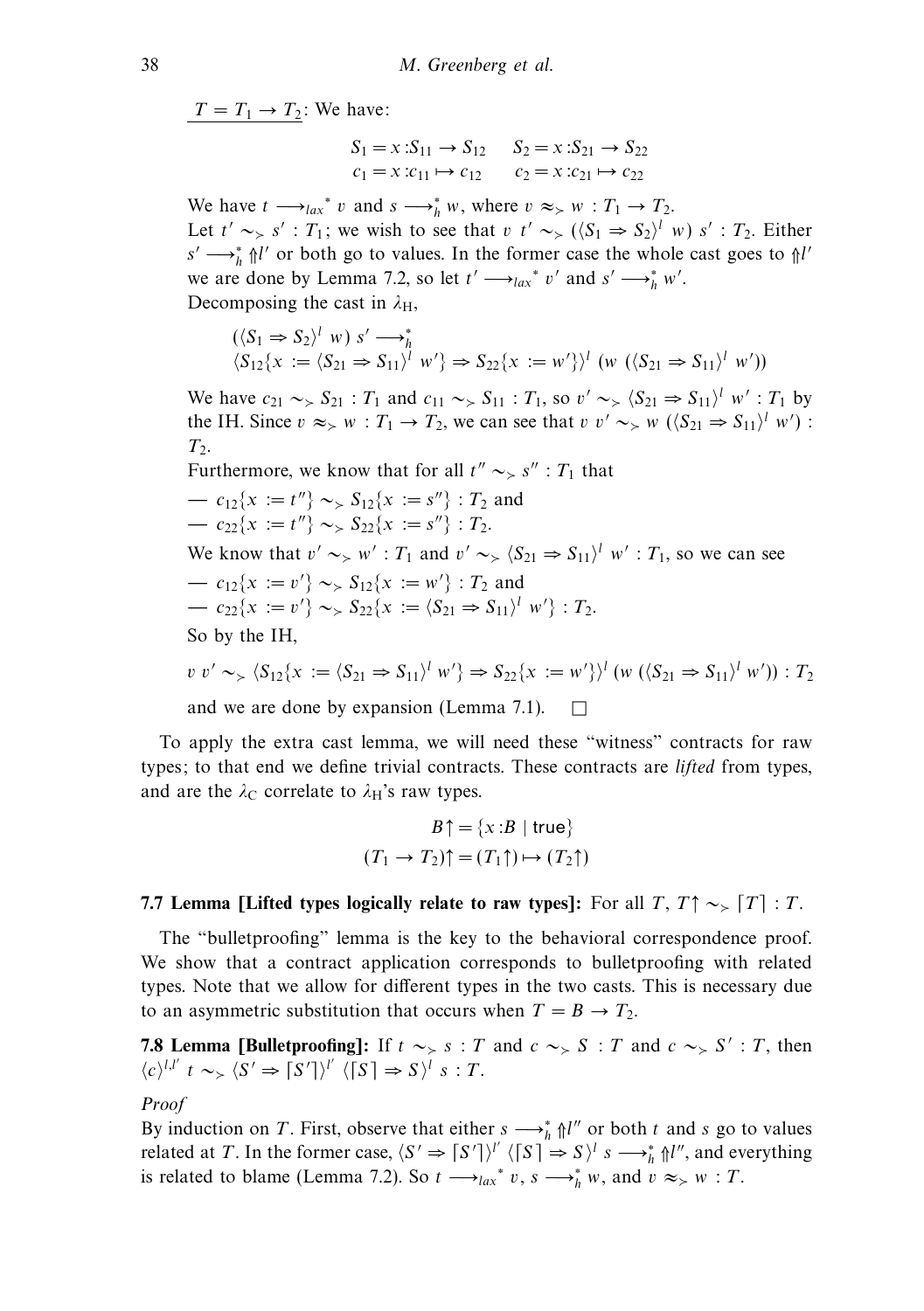$T = B$ : So  $c = \{x : B | t_1\}$  and  $S = \{x : B | s_1\}$  and  $S' = \{x : B | s_2\}$ . By Lemma 7.5 we have  $\langle c \rangle^{l,l'}$  t ~>  $\langle [S] \Rightarrow S \rangle^{l}$  s : B. By Lemma 7.4 we can add the extra, trivial cast.

 $T = T_1 \rightarrow T_2$ : We know that  $c = x : c_1 \mapsto c_2$ ,  $S = x : S_1 \rightarrow S_2$  and  $S' = x : S'_1 \rightarrow$  $S'_2$ . Let  $t' \sim S'$ :  $T_1$ . By Lemma 7.2, we only need to consider the case where  $t' \longrightarrow_{lax}^* v'$  and  $s' \longrightarrow_h^* w'$ —if  $s' \longrightarrow_h^* \mathcal{M}''$  we are done.

On the  $\lambda_c$  side,  $({\langle c \rangle}^{l,l'} t) t' \longrightarrow_{lax}^* {\langle c_2(x := v') \rangle}^{l,l'}$  (v  $({\langle c_1 \rangle}^{l',l} v')$ ). In  $\lambda_H$ , we can see

$$
(\langle S' \Rightarrow \lceil S' \rceil \rangle^{l'} \langle \lceil S \rceil \Rightarrow S \rangle^{l} s) s' \longrightarrow_h^*
$$
  

$$
\langle S_2' \{x := \langle \lceil S_1' \rceil \Rightarrow S_1' \rangle^{l'} w' \} \Rightarrow \lceil S_2' \rceil \rangle^{l'} ((\langle \lceil S \rceil \Rightarrow S \rangle^{l} w) (\langle \lceil S_1' \rceil \Rightarrow S_1' \rangle^{l'} w'))
$$

We cannot determine where the redex is until we know the shape of  $T_1$ —does the negative argument cast step to an active check, or do we decompose the positive cast?

 $- T_1 = B$ .

By Lemma 7.5 and  $c_1 \sim S_1' : B$ , we know that  $\langle c_1 \rangle^{l',l} v' \sim_S \langle [S_1'] \Rightarrow$  $S_1^{\prime}\rangle^{\prime\prime}$  w': B. The  $\lambda_H$  term goes to blame or both terms go to the same value,  $v' = w' = k \in \mathcal{K}_B$ . In the former case, the entire  $\lambda_H$  term goes to blame and we are done by Lemma 7.2. So suppose  $\langle c_1 \rangle^{l',l}$   $k \longrightarrow_{lax}^{\infty} k$  and  $\langle [S_1'] \Rightarrow S_1' \rangle^{\mu}$  w'  $\longrightarrow_h^* k$ . Now the terms evaluate like so:

$$
\langle c_2\{x := v'\}\rangle^{l,l'} \ (v \ (\langle c_1\rangle^{l',l} \ v')\big) \longrightarrow_{lax}^* \langle c_2\{x := k\}\rangle^{l,l'} \ (v \ k)
$$

$$
\langle S_2'\{x := \langle [S_1'] \Rightarrow S_1'\rangle^V w'\} \Rightarrow [S_2']\rangle^V
$$
  
\n
$$
((\langle [S] \Rightarrow S\rangle^l w) (\langle [S_1'] \Rightarrow S_1'\rangle^V w') ) \longrightarrow_h^*
$$
  
\n
$$
\langle S_2'\{x := \langle [S_1'] \Rightarrow S_1'\rangle^V w'\} \Rightarrow [S_2']\rangle^V
$$
  
\n
$$
\langle [S_2] \Rightarrow S_2\{x := k\}\rangle^l (w (\langle S_1 \Rightarrow [S_1]\rangle^l k))
$$

By Lemma 7.4,  $k \sim_{>} \langle S_1 \Rightarrow [S_1] \rangle^l k : B$ , so v  $k \sim_{>} w ((S_1 \Rightarrow [S_1])^l k)$ :  $T<sub>2</sub>$ .

Noting that  $k \sim_{>} k : B$  and  $k \sim_{>} \langle [S_1] \Rightarrow S_1 \rangle^l k : B$ , we can see that  $c_2\{x := k\} \sim S_2\{x := k\}$ :  $T_2$  and  $c_2\{x := k\} \sim S_2'\{x := \sqrt{S_1}\} \Rightarrow$  $S_1$ <sup>l</sup> k } :  $T_2$ . Now the IH shows that  $\langle c_2\{x := k\}\rangle^{l,l'}$  (v k) ~>  $\langle S_2'\{x := k\}\rangle^{l'}$  $\langle [S_1'] \Rightarrow S_1'\rangle^{l'}$   $w'\rangle \Rightarrow [S_2']\rangle^{l'}$   $\langle [S_2] \Rightarrow S_2\{x := k\}\rangle^{l}$   $(w \ (\langle S_1 \Rightarrow [S_1] \rangle^{l} k))$ :  $T_2$ , and we conclude the case with expansion (Lemma 7.1).

 $- T_1 = T_{11} \rightarrow T_{12}$ . We can continue with an application of F\_CD<sub>ECOMP</sub> in *λ*<sup>H</sup> and find

$$
\langle S_2'\{x := \langle \lceil S_1' \rceil \Rightarrow S_1'\rangle^l \ w'\} \Rightarrow \lceil S_2'\rceil \}^{l'} \n((\langle \lceil S \rceil \Rightarrow S \rangle^l \ w) (\langle \lceil S_1' \rceil \Rightarrow S_1'\rangle^l \ w') ) \longrightarrow_h^* \n\langle S_2'\{x := \langle \lceil S_1' \rceil \Rightarrow S_1'\rangle^l \ w'\} \Rightarrow \lceil S_2'\rceil \}^{l'} \n(\lceil S_2 \rceil \Rightarrow S_2\{x := \langle \lceil S_1' \rceil \Rightarrow S_1'\rangle^l \ w'\} \}^{l'} \n(w (\langle S_1 \Rightarrow \lceil S_1 \rceil \rangle^l \langle \lceil S_1' \rceil \Rightarrow S_1'\rangle^l \ w'))
$$

By the IH,  $\langle c_1 \rangle^{l',l}$   $v' \sim_{\succ} \langle S_1 \Rightarrow \lceil S_1 \rceil \rangle^l \langle \lceil S_1' \rceil \Rightarrow S_1' \rangle^{l'}$   $w' : T_1$ . By assumption, the results of applying  $v$  and  $w$  to these values correspond. (And they are values, since function contracts/casts applied to values are values.)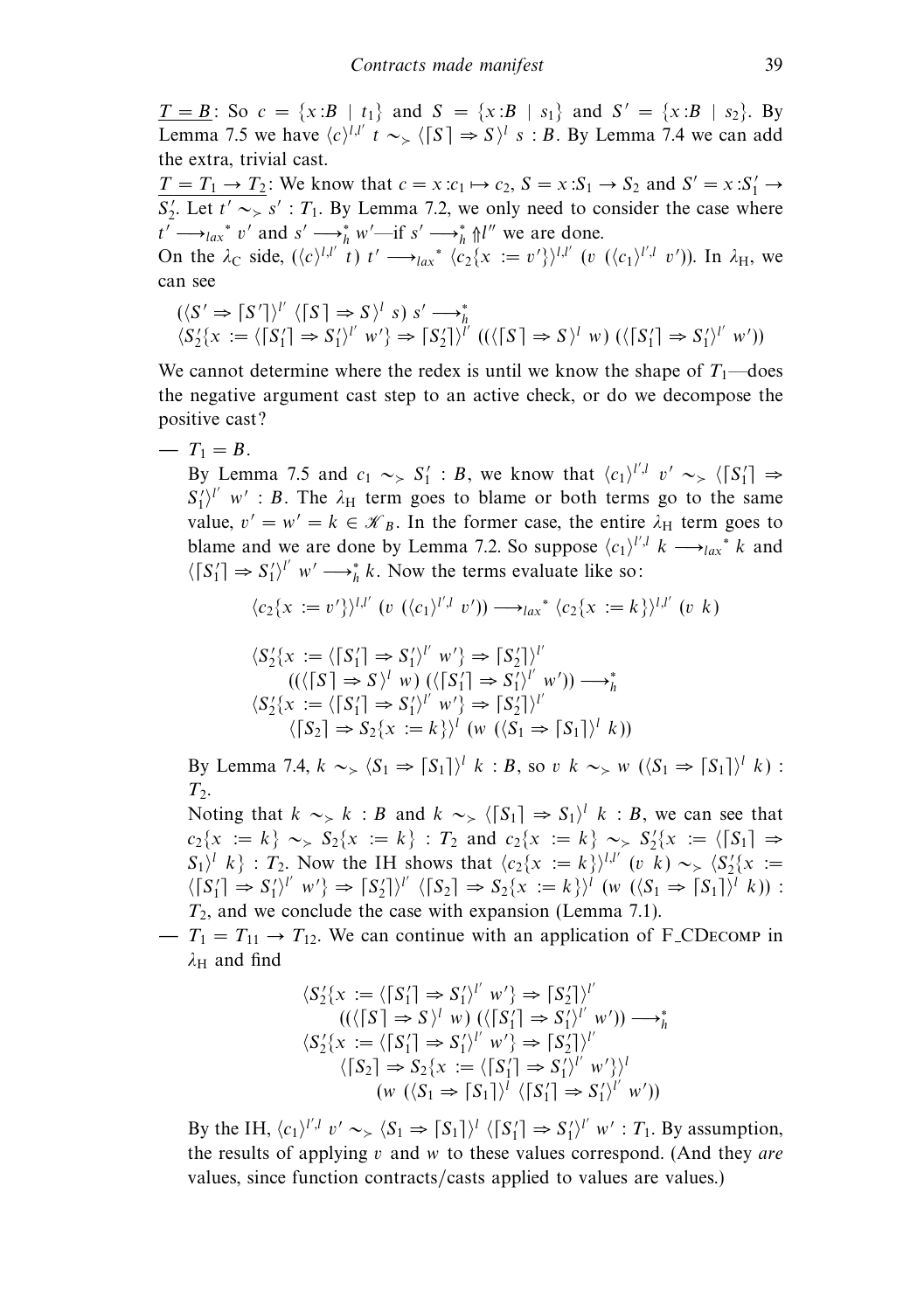We know  $c_1 \sim S_1'$ :  $T_1$ , and by Lemma 7.7  $T_1 \uparrow \sim [S_1']$ :  $T_1$ . Since  $v' \sim_{\geq} w'$ : T<sub>1</sub>, Lemma 7.6 shows  $v' \sim_{\geq} \langle [S_1'] \Rightarrow S_1' \rangle_{\perp}^{l'} w'$ : T<sub>1</sub>. This lets us see that  $c_2\{x := v'\} \sim S_2'\{x := \langle [S_1'] \Rightarrow S_1'\rangle'' \ w'\}$  :  $T_2$  and  $c_2\{x := v'\} \sim S_2\{x := \langle [S_1'] \Rightarrow S_1'\rangle^{l'} w'\} : T_2$ . Now the IH and expansion (Lemma 7.1) complete the proof.  $\Box$ 

Having characterized how contracts and pairs of related casts relate, we show that translated terms correspond to their sources.

# **7.9 Theorem [Behavioral correspondence]:** If  $\vdash \Gamma$ , then

- 1. If  $\phi(\Gamma \vdash t : T) = s$  then  $\Gamma \vdash t \sim_{\succ} s : T$ .
- 2. If  $\phi(\Gamma \vdash^{l,l'} c : T) = S$  then  $\Gamma \vdash c \sim S S : T$ .

#### Proof

We simultaneously show both properties by induction on the depth of  $\phi$ 's recursion. To show  $\Gamma \vdash t \sim_{\succ} s : T$ , let  $\Gamma \models \delta$ —we will show  $\delta_1(t) \sim_{\succ} \delta_2(s) : T$ .

The proof proceeds by case analysis on the final rule of the translated typing and well-formedness derivations.  $\square$ 

We find a weak corollary:  $\phi(\Gamma \vdash t : B) \longrightarrow_h^* k$  implies  $t \longrightarrow_{lax}^* k$ : if the  $\lambda_H$  term does not go to blame, then the original  $\lambda_c$  term must go to the same constant.

We can also show type preservation for terms not containing active checks. (We do not know that translated active checks are well typed because Theorem 7.9 is not strong enough to preserve the implication judgment. We only expect these checks to occur at runtime, so this is good enough:  $\phi$  preserves the types of source programs.)

**7.10 Theorem [Type preservation]:** For programs without active checks, if  $\phi$ ( $\vdash \Gamma$ ) = Δ, then

 $1. \vdash \Delta$ . 2.  $\Delta \vdash \phi(\Gamma \vdash t : T) : [T]$ . 3.  $\Delta \vdash \phi(\Gamma \vdash^{l,l'} c : T)$ .

# Proof

We prove all three properties simultaneously, by induction on the depth of  $\phi$ 's recursion.

The proof is by cases on the  $\lambda_c$  context well-formedness/term typing/contract well-formedness derivations, which determine the branch of  $\phi$  taken.  $\Box$ 

To see that  $\phi$  in Figure 11 does not give us exact blame, let us look at two counterexamples; in both cases, a lax  $\lambda_c$  term goes to a value while its translation goes to blame. In the first example, blame is raised in  $\lambda_H$  due to bulletproofing. In the second, blame is raised due to the extra cast from the translation of T VarC. In both examples, the contracts are *abusive*: higher-order contracts where the codomain places a contradictory requirement on the domain. For the first counterexample, let

$$
c = f:(x:\{x:\text{Int} \mid \text{true}\} \mapsto \{y:\text{Int} \mid \text{nonzero } y\}) \mapsto \{z:\text{Int} \mid f \neq 0\}.
$$
\n
$$
S_1 = x:\{x:\text{Int} \mid \text{true}\} \to \{y:\text{Int} \mid \text{nonzero } y\}
$$
\n
$$
S = \phi(\emptyset \mid \text{-}^{1,l} c: (\text{Int} \to \text{Int}) \to \text{Int})
$$
\n
$$
= f:S_1 \to \{z:\text{Int} \mid ((S_1 \Rightarrow [S_1])^{l} f) \neq 0\} = 0\}.
$$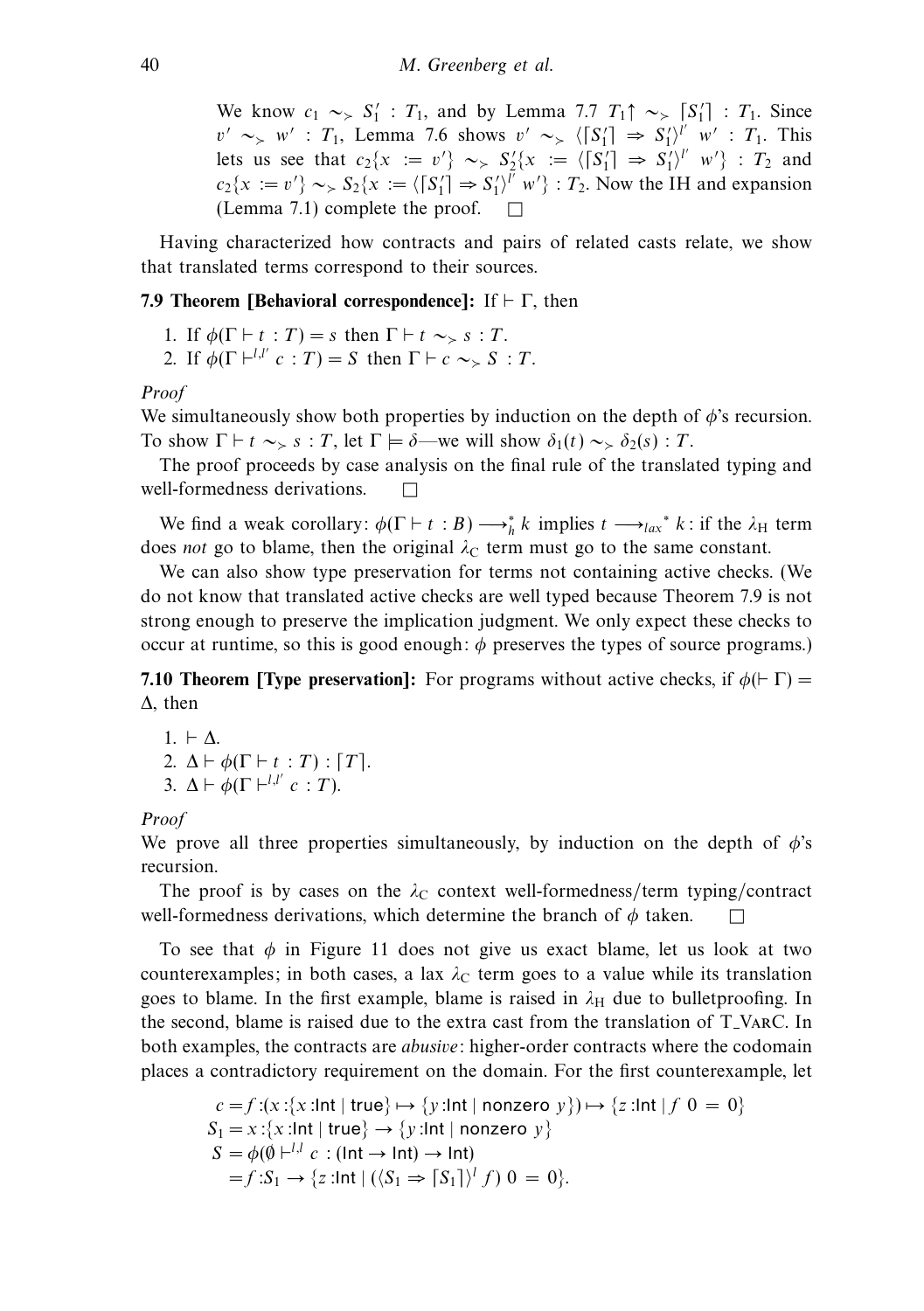Here, the contradiction comes when the codomain requires that f 0 yield 0, but  $f$ 's contract says it will return a non-zero value. We find  $\langle c \rangle^{l,l}$  ( $\lambda f.0$ ) ( $\lambda x.0$ )  $\longrightarrow_{lax}$ <sup>∗</sup>0 but

$$
(\lambda x : [c], \langle S \Rightarrow [S] \rangle^{l} \left( \langle [S] \Rightarrow S \rangle^{l} x \right) \left( \lambda f. 0 \right) (\lambda x. 0) \longrightarrow_{h}^{*} \mathcal{U}.
$$

For the second counterexample, let

$$
c' = f:(x:\{x:\text{Int} \mid \text{nonzero } x\} \mapsto \{y:\text{Int} \mid \text{true}\}) \mapsto \{z:\text{Int} \mid f \neq 0\} = 0\}
$$
  
\n
$$
S'_1 = x:\{x:\text{Int} \mid \text{nonzero } x\} \to \{y:\text{Int} \mid \text{true}\}
$$
  
\n
$$
S' = \phi(\emptyset \mid \text{-}^{l,l} c': (\text{Int} \to \text{Int}) \to \text{Int})
$$
  
\n
$$
= f:S'_1 \to \{z:\text{Int} \mid ((S'_1 \Rightarrow \lceil S'_1 \rceil)^l f) \neq 0\} = 0\}.
$$

This time the contradiction comes from the codomain applying  $f$  to 0, while the domain contract requires that f's input be nonzero. We find  $\langle c' \rangle^{l,l}$  ( $\lambda f.0$ ) ( $\lambda x.0$ ) $\longrightarrow_{lax}$ <sup>∗</sup>0 but

$$
(\lambda x : [c'], \langle S' \Rightarrow [c']\rangle^l \left( \langle [S] \Rightarrow [c']\rangle^l x \right) \left( \lambda f. 0 \right) (\lambda x. 0) \longrightarrow_h^* \mathcal{H}l.
$$

The extra casts that  $\phi$  inserts are all necessary—none can be removed. So while variations on this  $\phi$  are possible, they can only add more casts, which won't resolve the problem that  $\lambda_H$  blames *more*.

# *7.2 Translating*  $\lambda_H$  *to picky*  $\lambda_C$

Terms in  $\lambda_H$  and their  $\psi$ -images in lax  $\lambda_C$  correspond exactly, as shown in Section 6.2. When we change the operational semantics of  $\lambda_c$  to be *picky*, however,  $\psi(s)$  blames (strictly) more often than s. Nevertheless, we can show an inexact correspondence, as we did for  $\phi$  and lax  $\lambda_c$  in Section 7.1. We use a logical relation  $[[\sim_{\prec}]]$  for  $[[\psi]]$ into picky  $\lambda_c$  (Figure 16). Here we have reversed the asymmetry: picky  $\lambda_c$  may blame more than  $\lambda$ <sub>H</sub>. The proof follows the same general pattern: We first show that it is safe to add extra contract checks, then we show that contracts and casts correspond (inexactly), then the correspondence for well-typed terms. We can also show type preservation for source programs (excluding active checks).

**7.11 Lemma [Expansion and contraction]:** If  $t \rightarrow_{picky} t'$  and  $s \rightarrow_{h} s'$  then  $t \sim_{lt}$  $s : T$  iff  $t' \sim_{\prec} s' : T$ .

**7.12 Lemma [Blame corresponds to everything]:** For all T,  $\mathcal{N} \sim S$  is T.

**7.13 Lemma [Constants correspond to themselves]:** For all  $k$ ,  $k \approx k$  : ty<sub>c</sub>(k).

Proof

By induction on  $ty_c(k)$ , recalling that constants are of first order.

As a corollary of Lemmas 7.12 and 7.11, if a picky  $\lambda_c$  term evaluates to blame, then it corresponds to any  $\lambda_H$  term. This will be used extensively in the proofs below, as it allows us to eliminate many cases.

 $\Box$ 

**7.14 Lemma [Extra contracts]:** If  $t \sim S_1$  is  $t \sim S_2$  : T then  $\langle c \rangle^{l,l'}$   $t \sim S_1$  $s$ :  $T$ .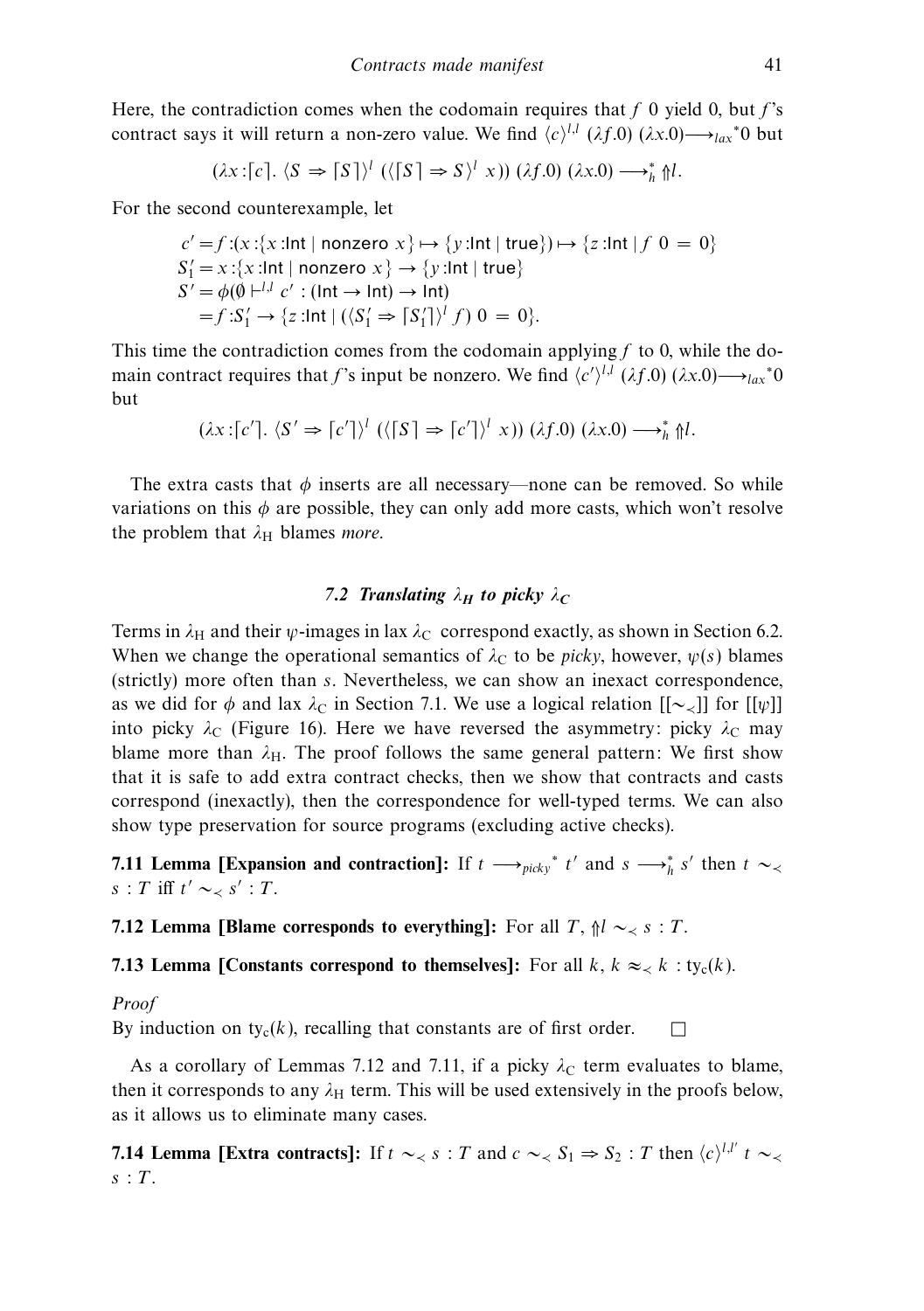**Value correspondence**  $\vert v \approx \langle w : T \rangle$  $k \approx k : B \iff k \in \mathcal{K}_B$ 

 $v \approx_{\leq} w : T_1 \to T_2 \iff \forall t \sim_{\leq} s : T_1, v \in \sim_{\leq} w \ s : T_2$ 

**Term correspondence**  $t \sim \langle s : T \rangle$ t ∼≺ s : T ⇐⇒ t −→*picky*<sup>∗</sup> ⇑l ∨ t −→*picky*<sup>∗</sup> v ∧ s −→∗ *<sup>h</sup>* w ∧ v ≈≺ w : T **Contract/type correspondence**  $c \sim_S S_1 \Rightarrow S_2 : T$  $\{x:B \mid t\} \sim_{\prec} \{x:B \mid s_1\} \Rightarrow \{x:B \mid s_2\} : B \iff$  $\forall k \in \mathscr{K}_B$ .  $t\{x := k\} \sim_{\prec} s_2\{x := k\}$ : Bool

 $x:c_1 \mapsto c_2 \sim_{\prec} x:S_{11} \to S_{12} \Rightarrow x:S_{21} \to S_{22} : T_1 \to T_2 \iff c_1 \sim_{\prec} S_{21} \Rightarrow S_{11} : T_1 \wedge T_2$  $\forall l.\forall t \sim_{\leq} s : T_1 \cdot c_2\{x := t\} \sim_{\leq} S_{12}\{x := \langle S_{21} \Rightarrow S_{11} \rangle \mid s \} \Rightarrow S_{22}\{x := s\} : T_2$ 

#### **Dual closing substitutions**

$$
\Gamma \models \delta \iff \forall x \in \text{dom}(\Gamma). \ \delta_1(x) \sim_{\prec} \delta_2(x) : [\Gamma(x)]
$$

#### **Lifted to open terms**

 $\Gamma \vdash t \sim_{\prec} s : T \iff \forall \delta.$  ( $\Gamma \models \delta$  implies  $\delta_1(t) \sim_{\prec} \delta_2(s) : T$ )  $\Gamma \vdash c \sim S_1 \Rightarrow S_2 : T \iff \forall \delta.$  ( $\Gamma \models \delta$  implies  $\delta_1(c) \sim S_2(S_1) \Rightarrow \delta_2(S) : T$ )

Fig. 16. Blame-inexact correspondence for  $\psi$  into picky  $\lambda_c$ .

#### Proof

By induction on T. If  $t \rightarrow_{picky}^* \mathcal{M}''$  we are done, so let  $t \rightarrow_{picky}^* v$  and  $s \rightarrow_{h}^* w$ such that  $v \approx_{\lt} w : T$ .

 $\underline{T} = \underline{B}$ : So  $c = \{x : B | t_2\}$  and  $S_2 = \{x : B | s_2\}$ . Moreover,  $v = w = k \in \mathcal{K}_B$ , since those are the only corresponding values at  $B$ .

We can step and see  $\langle c \rangle^{l,l'}$   $t \longrightarrow_{picky^*} \langle c, t_2\{x := k\}, k \rangle^l$ . We know that  $t_2\{x := k\} \sim_{\leq} s_2\{x := k\}$ : Bool. There are two possibilities: either  $t_2\{x := k\}$  $k$ }  $\longrightarrow_{\text{pick}}$ <sup>\*</sup>  $\Uparrow l''$  or both terms go to corresponding Bools. In the former case, the whole  $\lambda_c$  term goes to blame and we are done by Lemma 7.12. If both go to false, then the outer  $\lambda_c$  term evaluates to  $\frac{1}{l}$  and we are done by Lemma 7.12 again. If both go to true, then both outer terms go to k, and  $k \approx k : B$ .

 $T = T_1 \rightarrow T_2$ : So  $c = x: c_1 \mapsto c_2$  and  $S_1 = x: S_{11} \rightarrow S_{12}$  and  $S_2 = x: S_{21} \rightarrow S_{22}$ . Let  $t' \sim s'$  :  $T_1$ . If  $t' \longrightarrow_{picky^*} \mathbb{N}^{l''}$  we are done by Lemm 7.12, so let  $t' \longrightarrow_{\text{pick}} t'$  v' and s'  $\longrightarrow_h^* w'$ , where  $v' \approx_{\lt} w'$  :  $T_1$ . We want to prove  $({\langle} c {\rangle}^{l,l'} t) t' \sim_{\prec} s s' : T_2$ , which is true iff:

$$
\langle c_2\{x:=\langle c_1\rangle^{l',l} v'\rangle^{l,l'} (v \ (\langle c_1\rangle^{l',l} v')) \sim_{\prec} w \ w': T_2
$$

By the IH on  $v \sim_{\lt} w'$ :  $T_1$  and  $c_1 \sim_{\lt} S_{21} \Rightarrow S_{11}$ :  $T_1$ , we have  $\langle c_1 \rangle^{l',l} v' \sim_{\lt}$  $w'$ :  $T_1$ . By definition, applying v and w yields related terms at  $T_2$ . Since  $\langle c_1 \rangle^{l',l}$  v' ~< w' : T<sub>1</sub>, we have  $c_2\{x := \langle c_1 \rangle^{l',l}$  v'} ~< S<sub>12</sub>{x :=  $\langle S_{21} \rangle$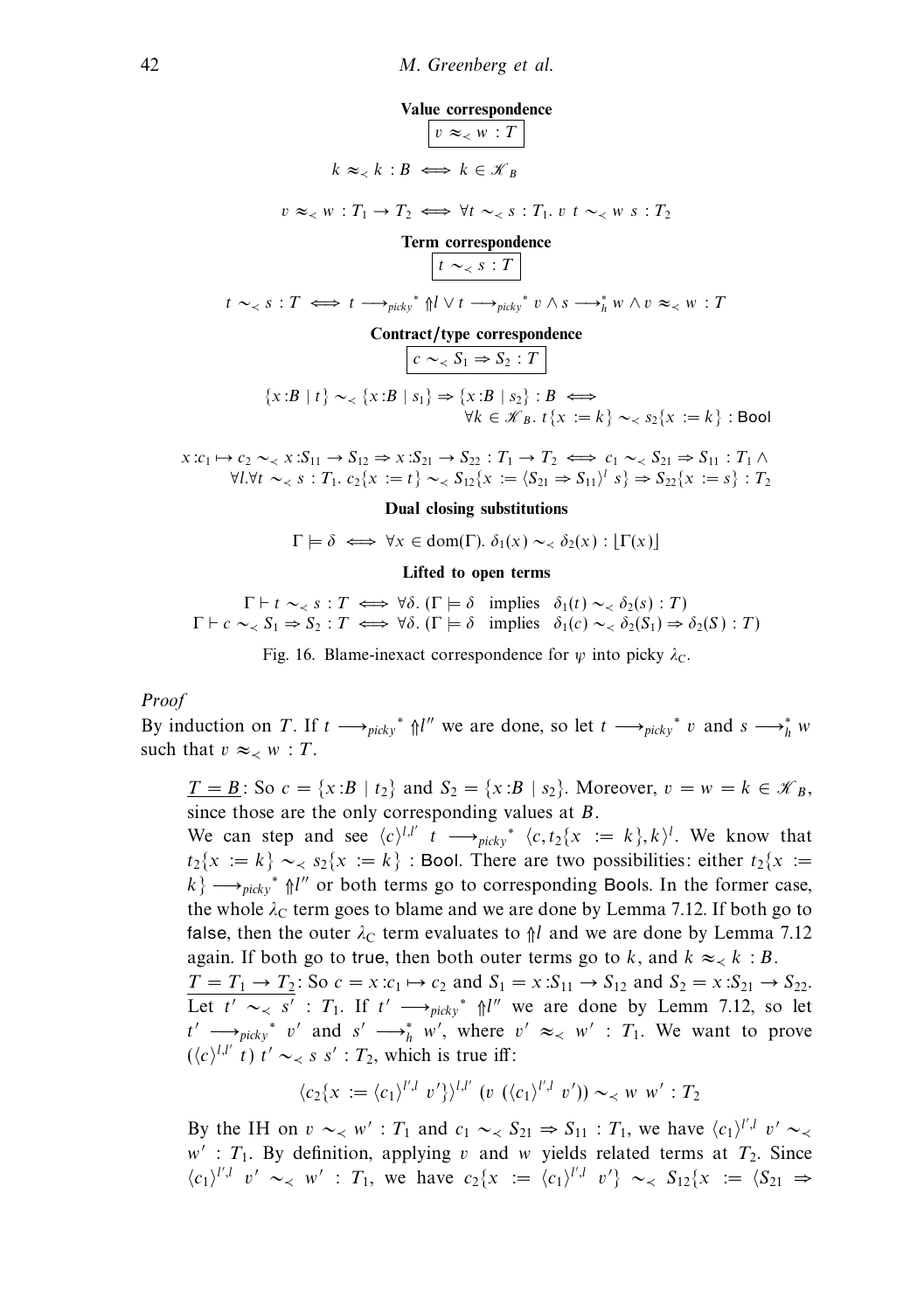$$
S_{11}\rangle^{l''} w' \} \Rightarrow S_{22}\{x := w' \} : T_2. \text{ We can now apply the IH and see}
$$

$$
\langle c_2\{x := \langle c_1 \rangle^{l',l} v'\} \rangle^{l,l'} \ (v \ (\langle c_1 \rangle^{l',l} v')) \sim_{\prec} w \ w' : T_2 \ \Box
$$

**7.15 Lemma [Contract/cast correspondence]:** If  $c \sim S_1 \Rightarrow S_2 : T$  and  $t \sim S_1$  is  $T$ then  $\langle c \rangle^{l,l'}$   $t \sim \langle S_1 \Rightarrow S_2 \rangle^{l''}$   $s : T$ .

#### Proof

By induction on T. We reason via expansion (Lemma 7.11), showing that the initial terms reduce to corresponding terms.

 $T = B$ : So  $c = \{x : B | t_1\}$ ,  $S_1 = \{x : B | s_1\}$ , and  $S_2 = \{x : B | s_2\}$ . Since *t* ∼  $\lt s$  : *B*, we know that they either both reduce to  $k \in \mathcal{K}_B$  or  $t \longrightarrow_{\text{picky}}^* \Uparrow l'.$ If the latter is the case, we are done. So suppose  $t \rightarrow_{picky}^* k$  along with  $s \longrightarrow_h^* k$ .

We can step our terms into active checks as follows:

$$
\langle \{x:B \mid t_1\} \rangle^{l,l} \quad t \longrightarrow_{picky}^* \langle \{x:B \mid t_1\}, t_1\{x := k\}, k \rangle^l
$$

$$
\langle \{x:B \mid s_1\} \Rightarrow \{x:B \mid s_2\} \rangle^l \quad s \longrightarrow_h^* \quad \langle \{x:B \mid s_2\}, s_2\{x := k\}, k \rangle^l
$$

By the contract/cast correspondence, we know that  $t_1\{x := k\} \sim_{\lt} s_2\{x :=$  $k$  : Bool, so either  $t_1\{x := k\}$  goes to blame or both terms go to a Bool together. In the former case, the outer  $\lambda_c$  term goes to blame and we are done by Lemma 7.12. If they go to false, then both the active check goes to  $\frac{1}{1}$  and we are done, again by Lemma 7.12. Finally, if they both go to true, then both terms will evaluate to  $k \in \mathcal{K}_B$ , and  $k \approx \langle k : B$ .

 $T = T_1 \rightarrow T_2$ :  $c = x: c_1 \mapsto c_2$ ,  $S_1 = x: S_{11} \rightarrow S_{12}$ , and  $S_2 = x: S_{21} \rightarrow S_{22}$ . We know by inversion of the contract/cast relation that  $c_1 \sim S_{21} \Rightarrow S_{11} : T_1$  and that for all l" and  $t \sim_S s : T_1, c_2\{x := t\} \sim_S S_{12}\{x := \langle S_{21} \Rightarrow S_{11}\rangle^{l''} s\} \Rightarrow$  $S_{22}\{x := s\}$ :  $T_2$ . We want to prove that  $\langle c \rangle^{l,l} \sim \langle S_1 \Rightarrow S_2 \rangle^l$  s:  $T_1 \rightarrow T_2$ . First, we can assume  $t \longrightarrow_{picky}^* v$  and  $s \longrightarrow_h^* w$ , where  $v \sim_{\prec} w : T_1 \rightarrow T_2$ —if not, both the contracted terms go to blame and we are done by Lemma 7.12. We show that the decomposition of the contract and cast terms correspond for all inputs. Let  $t' \sim \langle s' : T_1$ . Again, we can assume that they reduce to  $v' \sim_{\leq} w' : T_1$ , or else we are done by blame lifting in  $\lambda_c$ . On the  $\lambda_c$  side, we have

$$
(\langle c \rangle^{l,l'}\ t)\ t' \longrightarrow_{\text{picky}}^* \langle c_2\{x := \langle c_1 \rangle^{l',l}\ v'\}^{\setminus l,l'}\ (v\ (\langle c_1 \rangle^{l',l}\ v'))
$$

In  $\lambda_H$ , we find

$$
(\langle S_1 \Rightarrow S_2 \rangle^{l''} s) s' \longrightarrow_h^*
$$
  

$$
\langle S_{12} \{x := \langle S_{21} \Rightarrow S_{11} \rangle^{l''} w \} \Rightarrow S_{22} \{x := w' \} \rangle^{l''} (w \ (\langle S_{21} \Rightarrow S_{11} \rangle^{l''} w'))
$$

By the IH, we know that  $\langle c_1 \rangle^{l',l}$  v'  $\sim \langle S_{21} \Rightarrow S_{11} \rangle^{l''}$  w' :  $T_1$ . Since  $v \sim \langle w \rangle$  :  $T_1 \rightarrow T_2$ , we have v  $(\langle c_1 \rangle^{l',l} v') \sim \langle w \rangle (\langle S_{21} \Rightarrow S_{11} \rangle^{l''} w') : T_2$ . By Lemma 7.14,  $\langle c_1 \rangle^{l',l}$  v' ~< w' : T<sub>1</sub>. We can then see that  $c_2\{x := \langle c_1 \rangle^{l',l}$  v'} ~  $\langle s_1 \rangle^{l'}$  :=  $\langle S_{21} \Rightarrow S_{11} \rangle^{l''}$  w'}  $\Rightarrow S_{22}\{x := w'\}$ :  $T_2$ . By the IH, we therefore have  $\langle c_2\{x := \langle c_1 \rangle^{l',l} v'\}\rangle^{l,l'}$  (v ( $\langle c_1 \rangle^{l',l} v'$ )) ∼<  $\langle S_{12}\{x := \langle S_{21} \Rightarrow S_{11}\rangle^{l''} \ w'\} \Rightarrow S_{22}\{x := w'\}\rangle^{l''} w (\langle S_{21} \Rightarrow S_{11}\rangle^{l''} w') : T_2 \quad \Box$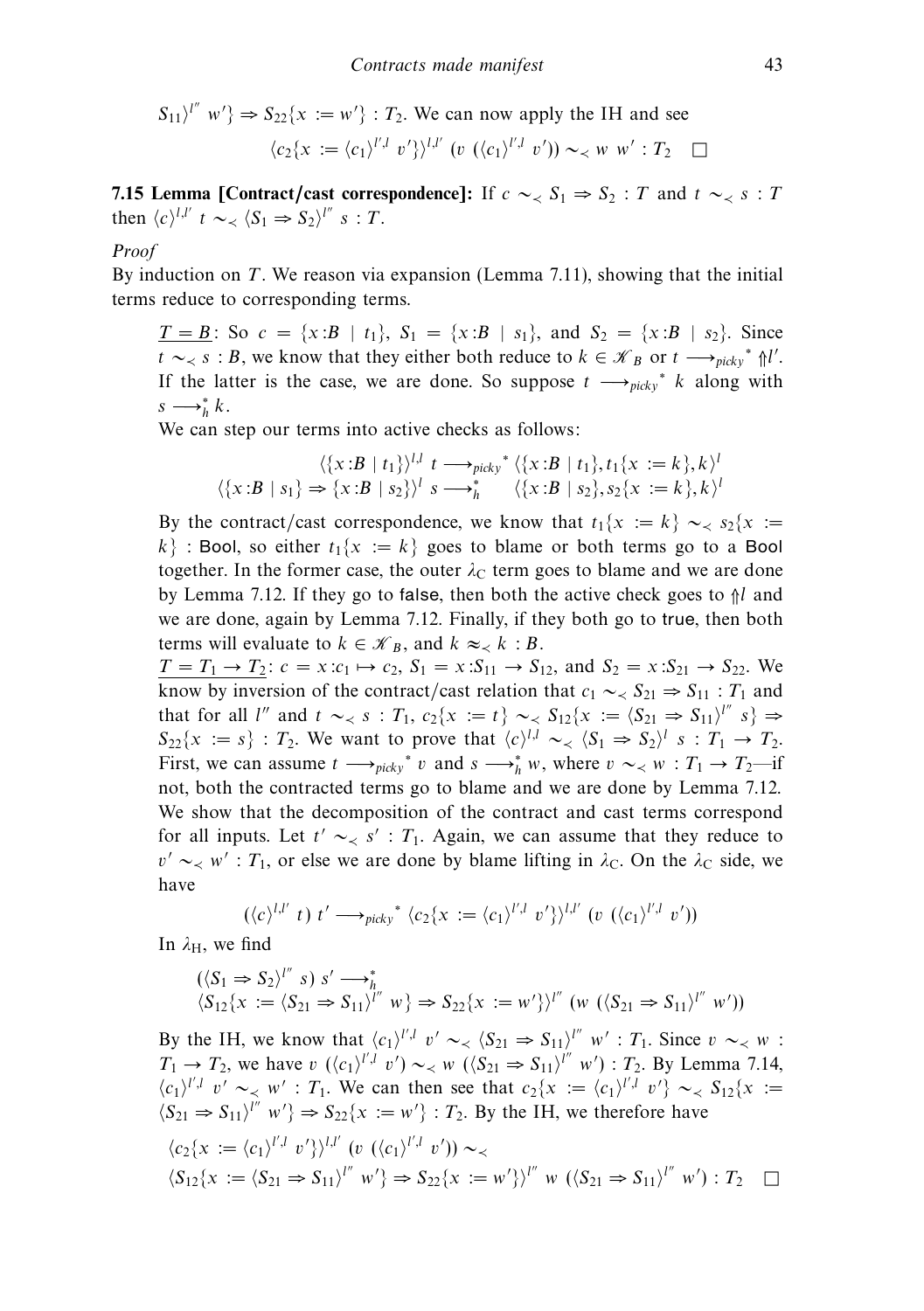# **7.16 Theorem [Behavioral correspondence]:**

- 1. If  $\Delta \vdash s : S$  then  $\Delta \vdash \psi(s) \sim_{\prec} s : S$ .
- 2. If  $\Delta \vdash S_1$  and  $\Delta \vdash S_2$ , where  $[S_1] = [S_2] = [S]$ , then  $[\Delta] \vdash \psi^l(S_1, S_2) \sim S_1 \Rightarrow$  $S_2$ :  $|S|$ .

Proof

By an induction similar to the proof of Theorem 6.18.  $\Box$ 

**7.17 Theorem [Type preservation for**  $\psi$ **]:** For programs without active checks, if  $\vdash \Delta$ , then:

\n- 1. If 
$$
\Delta \vdash s : S
$$
 then  $[\Delta] \vdash \psi(s) : [S]$ .
\n- 2. If  $\Delta \vdash S_1$ ,  $\Delta \vdash S_2$ , where  $[S_1] = [S_2] = T$ , then  $[\Delta] \vdash^{l,l'} \psi^l(S_1, S_2) : T$ .
\n

## Proof

By an induction similar to the proof of Theorem 6.20.  $\Box$ 

Here is an example where a  $\lambda_H$  term reduces to a value while its  $\psi$ -image in picky  $λ<sub>C</sub>$  term reduces to blame. As before, this counterexample uses an *abusive* contract: a higher-order contract where the codomain puts a contradictory requirement on the domain. Here, the contradiction is that  $f$  claims to return a nonzero value, but the codomain requires that it returns 0.

$$
S_1 = f: S_{11} \to S_{12}
$$
  
=  $f: (x : [\text{Int}] \to \{y : \text{Int} \mid \text{nonzero } y\}) \to [\text{Int}]$   

$$
S_2 = f: S_{21} \to S_{22}
$$
  
=  $f: (x : [\text{Int}] \to [\text{Int}] \to \{z : \text{Int} \mid f \neq 0\} \to 0\}$   
 $c = \psi^l(S_1, S_2)$   
=  $f: \psi^l(S_{21}, S_{11}) \mapsto \psi^l(S_{12}\{f := \langle S_{21} \Rightarrow S_{11} \rangle^l f \}, S_{22})$   
=  $f: (x : \{x : \text{Int} \mid \text{true}\} \mapsto \{y : \text{Int} \mid \text{nonzero } y\}) \mapsto \{z : \text{Int} \mid f \neq 0\} \to 0\}$ 

Let  $w = (\lambda f:(x;\{x:\ln t \mid true\}) \rightarrow \{y:\ln t \mid nonzero \ y\})$ *.* 0) and  $w' = (\lambda x:\{x:\ln t \mid true\})$ true}. 0). The term is well typed: we can show  $\emptyset \vdash w : S_1$  and  $\emptyset \vdash w' : S_{21}$ . Therefore,  $\emptyset \vdash (\langle S_1 \Rightarrow S_2 \rangle^l w) w' : S_{22} \{f := w'\}.$  Translating, we find

$$
\psi((\langle S_1 \Rightarrow S_2 \rangle^l w) w') = (\langle \psi^l(S_1, S_2) \rangle^{l,l} \psi(w)) \psi(w') = (\langle c \rangle^{l,l} \lambda f : \text{Int. 0}) \lambda x : \text{Int. 0}.
$$

On the one hand,  $(\langle S_1 \Rightarrow S_2 \rangle^l w) w' \longrightarrow_h^* 0$ , while  $(\langle c \rangle^{l,l} \lambda f$ :Int. 0)  $\lambda x$ :Int. 0  $\longrightarrow_{picky^*}$  $\frac{\hbar}{\hbar}$ . This means we cannot hope to use  $\psi$  as an exact correspondence between  $\lambda_H$  and picky  $\lambda_c$ . (Removing the extra cast *ψ* inserts into  $S_{12}$  does not affect our example, since  $\psi$  ignores  $S_{12}$  here.) For example,

$$
\psi^l(\{z:\text{Int} \mid \text{true}\}\{f := \langle S_{21} \Rightarrow S_{11} \rangle^l f\}, \{z:\text{Int} \mid f \neq 0 = 0\}) = \{x:\text{B} \mid \psi(f \neq 0 = 0)\}.
$$

## *7.3 Alternative calculi*

There are three alternative calculi that we have not considered here: indy  $\lambda_C$  (Dimoulas *et al.* 2011), superpicky  $\lambda_H$ , and nonterminating calculi. We describe them in detail below, but we leave them as future work.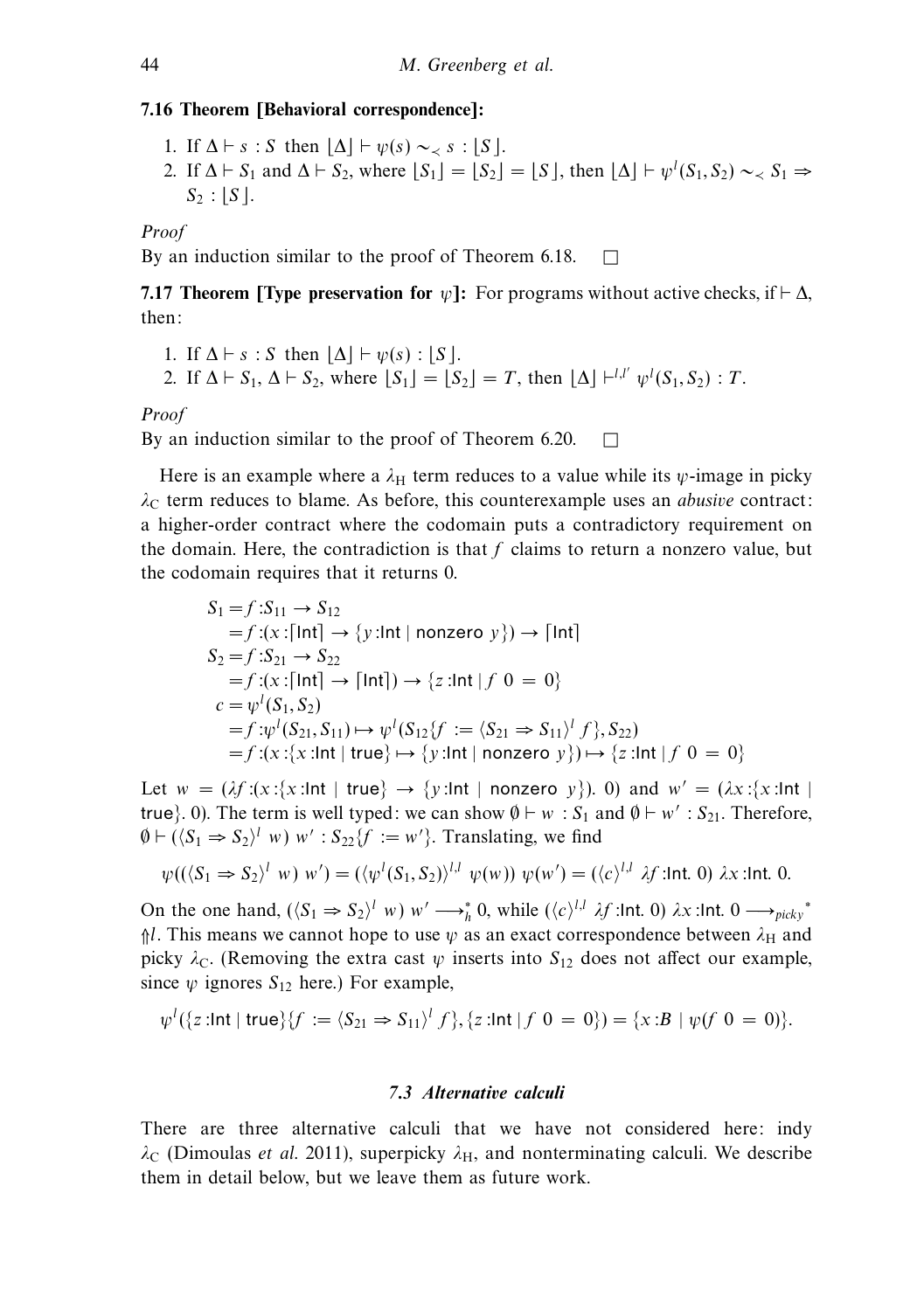Dimoulas et al. (2011) add a third blame label to  $\lambda_c$ , representing the contract itself; we write it here as a subscript. They accordingly change the picky E CDecomp rule:

$$
(\langle x: c_1 \mapsto c_2 \rangle_{l''}^{l,l'} v_1) v_2 \longrightarrow_{indy} \langle c_2 \{x := \langle c_1 \rangle_{l''}^{l'',l} v_2 \} \rangle_{l''}^{l,l'} (v_1 \; (\langle c_1 \rangle_{l''}^{l',l} v_2))
$$

In the substitution in the codomain, note that the blame label on the domain contract uses the contract's blame label  $l''$ . The intuition here is that any problem arising in  $c_2$  is in the contract's context (label  $l''$ ), not the original negative context (label *l'*). We conjecture (but have not proven) that indy  $\lambda_C$  is in the same position on the axis of blame as picky  $\lambda_c$ . We only need to change the labels on the contracts *φ* inserts to have an exact correspondence; however, *ψ* will remain inexact.

Superpicky  $\lambda_H$  reworks the F<sub>-CDECOMP</sub> rule in an attempt to harmonize  $\lambda_H$  and picky  $\lambda_c$  semantics:<sup>6</sup>

$$
(\langle x: S_{11} \to S_{12} \Rightarrow x: S_{21} \to S_{22} \rangle^l w_1) w_2 \leadsto_h
$$
  
\n
$$
\langle S_{12} \{x := \langle S_{21} \Rightarrow S_{11} \rangle^l w_2 \} \Rightarrow S_{22} \{x := \langle S_{11} \Rightarrow S_{21} \rangle^l (\langle S_{21} \Rightarrow S_{11} \rangle^l w_2) \} \rangle^l
$$
  
\n
$$
(w_1 (\langle S_{21} \Rightarrow S_{11} \rangle^l w_2))
$$

This seems to resolve the problem with  $\psi$  into picky  $\lambda_c$ , but it poses problems in the proof of semantic-type soundness for  $\lambda_H$ : how do  $S_{22}\{x := w_2\}$  and  $S_{22}\{x := w_2\}$  $\langle S_{11} \Rightarrow S_{21} \rangle^l$   $(\langle S_{21} \Rightarrow S_{11} \rangle^l$   $w_2)$ } relate?

Finally, we have been careful to ensure that all of our calculi are strongly normalizing. We do not believe this to be essential, though we would have to change our logical relations— $\lambda$ <sub>H</sub>'s type semantics and the correspondences—to account for nontermination. We conjecture that step-indexing (Ahmed 2006) will suffice.

#### **8 Related work**

Conferences in recent years have seen a profusion of papers on higher-order contracts and related features. This is all to the good, but for newcomers to the area it can be a bit overwhelming, especially given the great variety of technical approaches. To help reduce the level of confusion, in Table 1 we summarize the important points of comparison between a number of systems that are closely related to ours. This table is an updated version compared to that in Greenberg et al. (2010).

The largest difference is between latent and manifest treatments of contracts—i.e., whether contract checking (under whatever name) is a completely dynamic matter or whether it leaves a "trace" that the type system can track.

Another major distinction (labeled "dep" in the figure) is the presence of dependent contracts or, in manifest systems, dependent function types. Latent systems with dependent contracts also vary in whether their semantics is lax or picky.

Next, most contract calculi use a standard CBV order of evaluation ("eval order" in the figure). Notable exceptions include those of Hinze *et al.* (2006), which is embedded in Haskell, Flanagan (2006), which uses a variant of call-by-name, and Knowles and Flanagan (2010), which uses full *β*-reduction (more on this below).

<sup>6</sup> This idea is due to Jeremy Siek (personal communication, January 2010).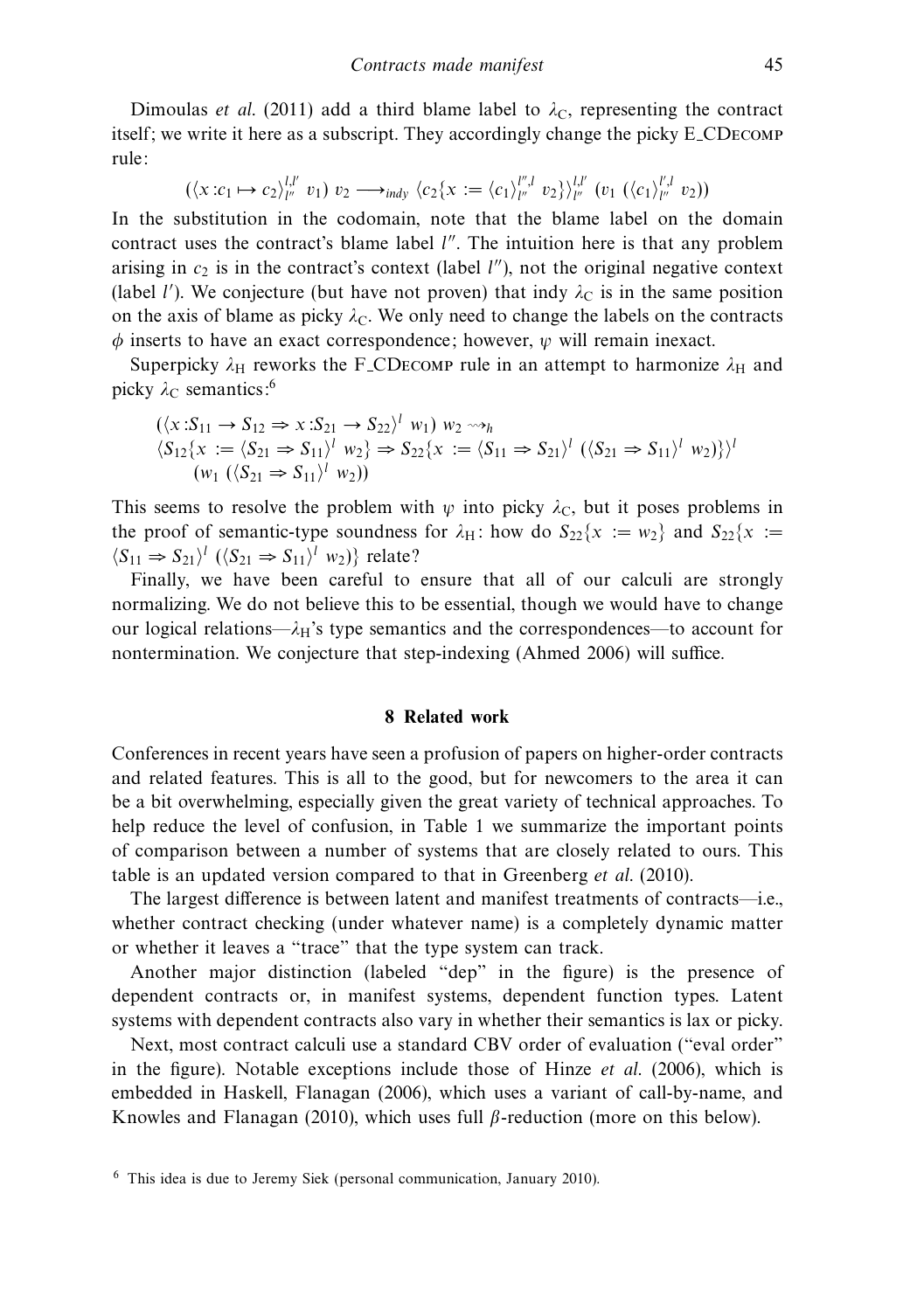| Latent systems |                |              |                                 |                                                |                        |                   |                     |
|----------------|----------------|--------------|---------------------------------|------------------------------------------------|------------------------|-------------------|---------------------|
|                |                | (1)          | (2)                             | FF02 HJL06 GF07 $\lambda_c$ BM06 DFFF11<br>(3) | (4)                    | (5)               | our $\lambda_c$     |
|                | dep(6)         |              | $\sqrt{2}$ lax $\sqrt{2}$ picky | $\times$                                       | (7)                    | $\checkmark$ indy | $\checkmark$ either |
|                | eval order     | <b>CBV</b>   | lazy                            | <b>CBV</b>                                     | <b>CBV</b>             | <b>CBV</b>        | <b>CBV</b>          |
|                | blame $(8)$    | $\Uparrow$   | $\Uparrow$                      | $\Uparrow l$                                   | $\Uparrow l$ or $\bot$ | $\mathcal{N}$     | ⋔                   |
|                | checking $(9)$ | if           | if                              |                                                | active                 | active            | active              |
|                | typing $(10)$  | $\checkmark$ | $\checkmark$                    | $\checkmark$                                   | n/a                    | ✓                 | ✓                   |
|                | any con $(11)$ | ✓            | ✓                               | ✓                                              | ✓                      | ✓                 | ✓                   |

Table 1. Comparison between contract systems

|                | $GF07 \lambda_H$<br>(3) | F <sub>06</sub><br>(12) | (13)         | (14)         | KF10 WF09 OTMW04 BGIP11<br>(15) | (16)   | our $\lambda$ <sub>H</sub> |
|----------------|-------------------------|-------------------------|--------------|--------------|---------------------------------|--------|----------------------------|
| dep(6)         | $\times$                | ✓                       | ✓            | $\times$     | V                               | √      | ✓                          |
| eval order     | CBV                     | CBN(17)                 | full $\beta$ | <b>CBV</b>   | <b>CBV</b>                      | CBV    | <b>CBV</b>                 |
| blame $(8)$    | Λl                      | stuck                   | stuck        | Λl           |                                 | ⋔      | Λl                         |
| checking $(9)$ |                         |                         | active       | active       | if                              | active | active                     |
| typing $(10)$  | $\times$                | X                       | ✓            | $\checkmark$ | ✓                               | ✓      | √                          |
| any con $(11)$ | √                       | ✓                       | ✓            | ✓            | $\times$                        | √      | v                          |

Notes: (1) Findler & Felleisen (2002). (2) Hinze et al. (2006). (3) Gronski & Flanagan (2007). (4) Blume & McAllester (2006). (5) Dimoulas et al. (2011). (12) Flanagan (2006). (13) Knowles & Flanagan (2010). (14) Wadler & Findler (2009). (15) Ou et al. (2004). (6) Does the system include dependent contracts or function types  $(v)$  or not  $(x)$  and, for latent systems, is the semantics lax or picky? (see text for more on "indy" checking). (7) An "unusual" form of dependency, where negative blame in the codomain results in nontermination. (17) A nondeterministic variant of CBN. (8) Do failed contracts raise labeled blame (⇑*l*), raise blame without a label ( $\uparrow$ ), get stuck, or sometimes raise blame and sometimes diverge ( $\perp$ )? (9) Is contract or cast checking performed using an "active check" syntactic form (active), an "if" construct with a refined typing rule (if), or "inlined" by making the operational semantics refer to its own reflexive and transitive closure  $(\bigcirc)$ ? (10) Is the typing relation monotonic, i.e., is the typing relation known to be uniquely defined? (11) Are arbitrary userdefined boolean functions allowed as contracts or refinements  $(v)$ , or only built-in ones  $(x)$ ?

Another point of variation ("blame" in the figure) is how contract violations or cast failures are reported—by raising an exception or by getting stuck. We also return to this below.

The next two rows in the table ("checking" and "typing") concern more technical points in the papers most closely related to ours. In both Flanagan (2006) and Gronski and Flanagan (2007), the operational semantics checks casts "all in one go":

$$
s_2\{x := k\} \longrightarrow_h^* \text{true}
$$

$$
\langle \{x : B \mid s_1\} \Rightarrow \{x : B \mid s_2\} \rangle^l \quad k \longrightarrow_h k
$$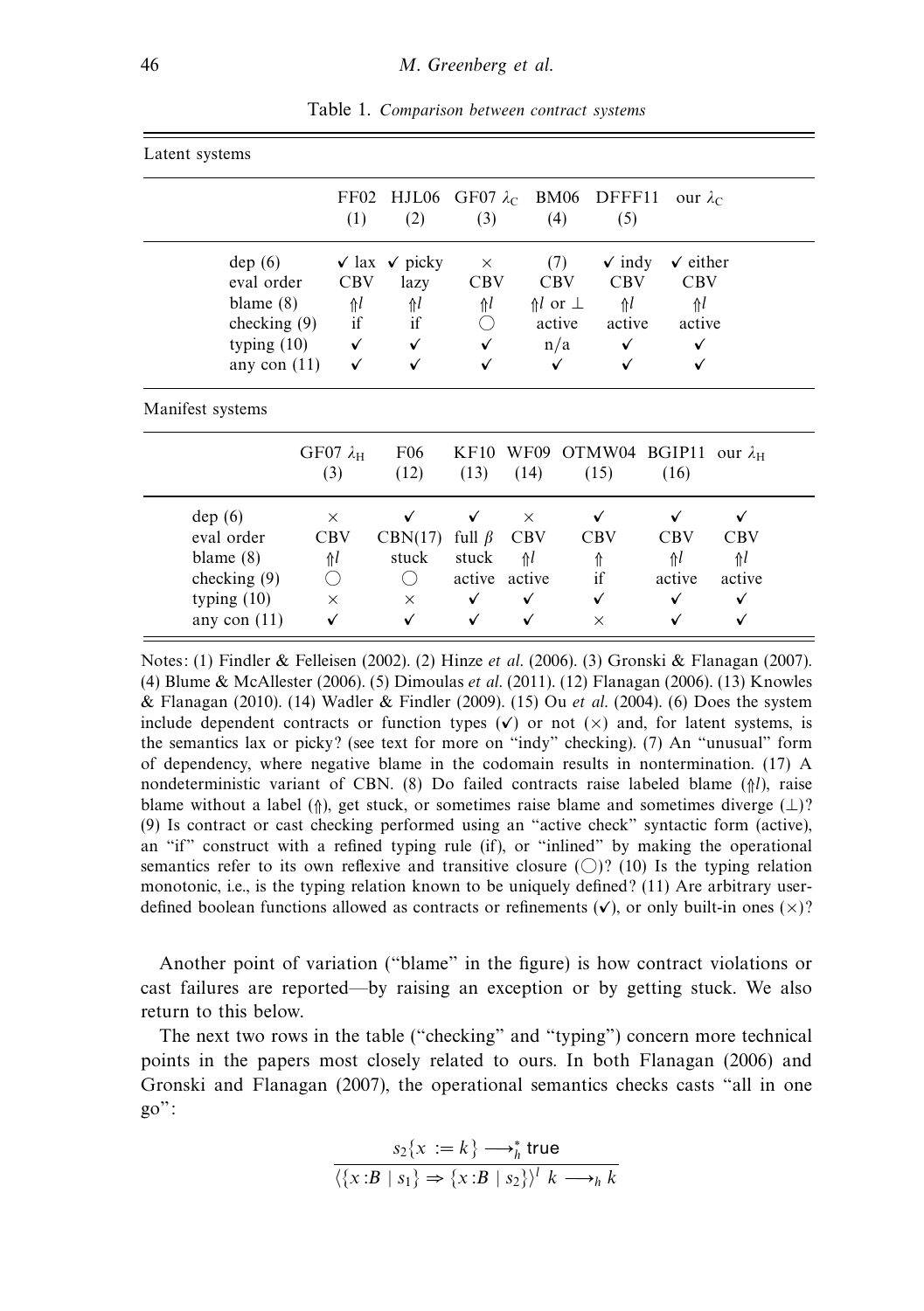Such rules are formally awkward, and in any case they violate the spirit of a smallstep semantics. Also, the formal definitions of  $\lambda_H$  in both Flanagan (2006) and Gronski and Flanagan (2007) involve a circularity between the typing, subtyping, and implication relations. Knowles and Flanagan (2010) improve the technical presentation of  $\lambda_H$  in both respects. In particular, they avoid circularity (as we do) by introducing a denotational interpretation of types and maintain small-step evaluation by using a new syntactic form of "partially evaluated casts" (like most of the other systems).

The main contributions of the present paper are (1) the dependent translations  $\phi$ and  $\psi$  and their properties, and (2) the formulation and metatheory of dependent  $\lambda$ H. (Dependent  $\lambda$ <sub>C</sub> is not a contribution on its own: many similar systems have been studied, and in any case its properties are simple.) The non-dependent part of our *φ* translation essentially coincides with the one studied by Gronski and Flanagan (2007), and our behavioral correspondence theorem is essentially the same as their theorem. Our  $\psi$  translation completes their story for the non-dependent case, establishing a tight connection between the systems. The full dependent forms of  $\phi$  and  $\psi$  studied here are novel, as is the observation that the correspondence between the latent and manifest worlds is more problematic in this setting.

Our formulation of  $\lambda_H$  is most comparable to that of Knowles and Flanagan (2010), but there are some significant differences. First, our cast-checking constructs are equipped with labels, and failed casts go to explicit blame—i.e., they raise labeled exceptions. In the  $\lambda_H$  of Knowles and Flanagan (2010) (though not the earlier one of Gronski and Flanagan (2007)), failed casts are simply stuck terms their progress theorem says, "If a well-typed term cannot step, then either it is a value or it contains a stuck cast." Second, their operational semantics uses full, nondeterministic *β*-reduction, rather than specifying a particular order of reduction, as we have done. This significantly simplifies parts of the metatheory by allowing them to avoid introducing parallel reduction. We prefer standard CBV reduction because we consider blame as an exception—a computational effect—and we want to reason about which blame will be raised by expressions involving many casts. At first glance, it might seem that our theorems follow directly from the results for Knowles and Flanagan's language (2007), since CBV is a restriction of full *β*reduction. However, the reduction relation is used in the type system (in rule S\_IMP), so the type systems for the two languages are not the same. For example, suppose the term bad contains a cast that fails. In our system  $\{y:B \mid true\}$  is not a subtype of  $\{y:B \mid (\lambda x : S, \text{ true}) \text{ bad}\}$  because the contract evaluates to blame. However, the subtyping does hold in the Knowles and Flanagan system (2007) because the predicate reduces to true.

The system studied by Ou *et al.* (2004) is also close in spirit to our  $\lambda_H$ . The main difference is that, because their system includes general recursion, they restrict the terms that can appear in contracts to just applications involving predefined constants: only "pure" terms can be substituted into types, and these do not include lambda-abstractions. Our system (like all of the others in Table 7—see the row labeled "any con") allows arbitrary user-defined boolean functions to be used as contracts.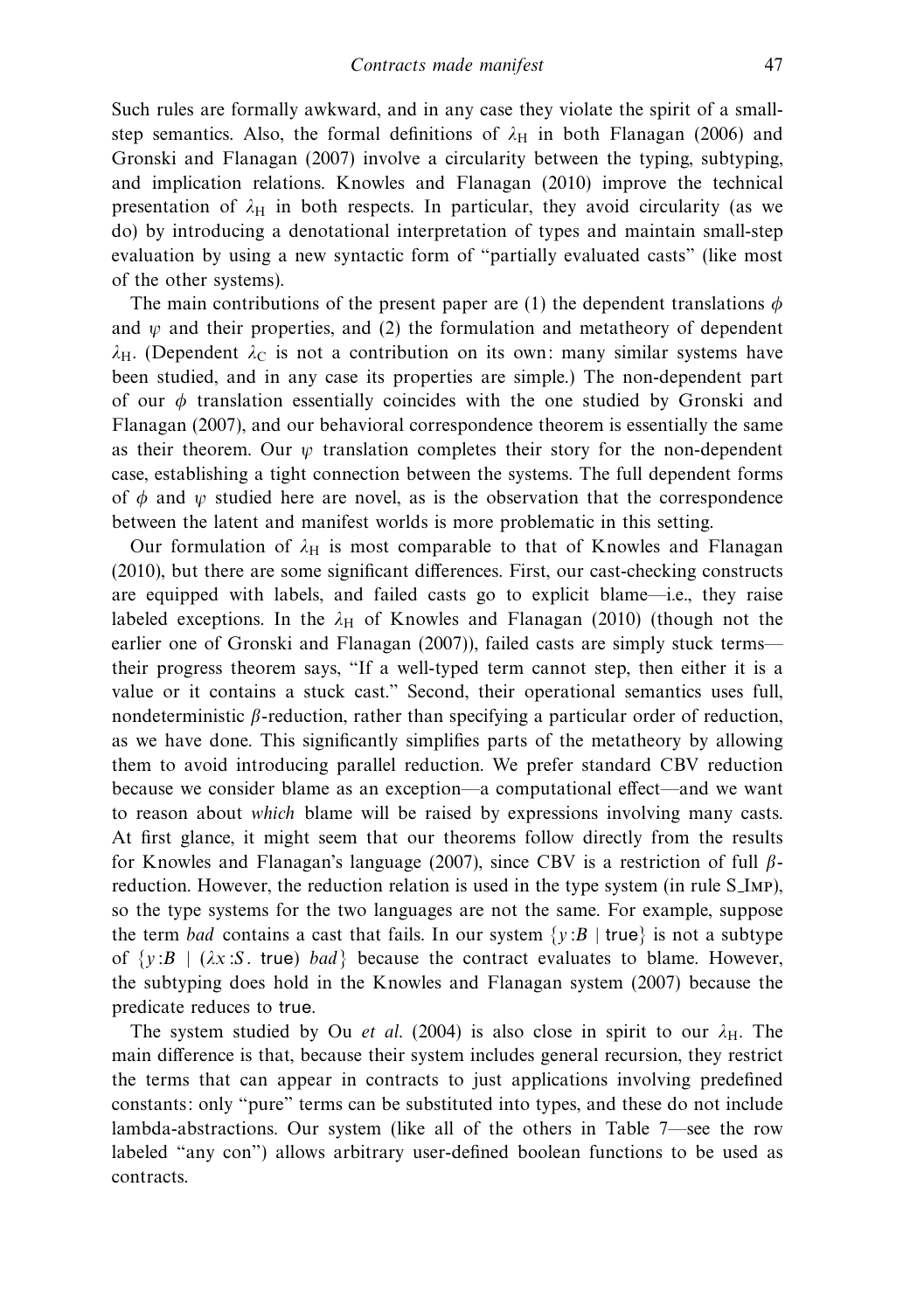Our description of  $\lambda_C$  is ultimately based on  $\lambda_{\text{CON}}$  (Findler & Felleisen 2002), though our presentation is slightly different in its use of checks. Hinze et al. (2006) adapted Findler and Felleisen-style contracts (2002) to a location-passing implementation in Haskell, using picky-dependent function contracts.

Our  $\lambda$ <sub>H</sub>-type semantics in Section 4.2 is effectively a semantics of contracts. Blume and McAllester (2006) offer a semantics of contracts that is slightly different—our semantics includes blame at every type, while theirs explicitly excludes it. Xu *et al.* (2009) is also similar, though their "contracts" have no dynamic semantics at all: they are simply specifications.

Dimoulas *et al.* (2011) introduce a new dialect of picky  $\lambda_c$ , where contract checks in the codomain are given a distinct negative label. If labels represent "contexts" for values, then this treats the contract as an independent context. "Indy"  $\lambda_c$  and picky  $\lambda$ <sub>C</sub> will raise exactly the same *amount* of blame, but they will blame different labels.

Belo *et al.* (2011) at once simplify and extend the CBV  $\lambda_H$  given here. The type system is redesigned to avoid subtyping and closing substitutions, so type soundness is proved with easy syntactic methods (Wright  $\&$  Felleisen 1994). The language also allows general refinements—refinements of any type, not just base types—and extends the type system to polymorphism. This can be seen as completing some of the future work of Greenberg et al. (2010).

We have discussed only a small sample of many papers on contracts and related ideas. We refer the reader to Knowles and Flanagan (2010) for a more comprehensive survey. Another useful resource is Wadler and Findler (2007) (technically superceded by Wadler and Findler (2007), but with a longer related work section), which surveys work combining contracts with type Dynamic and related features.

There are also *many* other systems that employ various kinds of precise types, but in a completely static manner. One notable example is the work of Xu et al. (2009), which uses user-defined boolean predicates to classify values (justifying their use of the term "contracts") but checks statically that these predicates hold.

Sage (Knowles et al. 2006) and Knowles and Flanagan (2010) both support mixed static and dynamic checking of contracts, using, for example, a theorem prover. We have not addressed this aspect of their work, since we have chosen to work directly with the core calculus  $\lambda_{\rm H}$ , which for them was the target of an elaboration function.

# **9 Conclusion**

We can faithfully encode dependent  $\lambda_H$  into  $\lambda_C$ —the behavioral correspondence is tight.  $\lambda_H$ 's F<sub>-C</sub>D<sub>ECOMP</sub> rule forces us to accept a weaker behavioral correspondence when encoding  $\lambda_C$  into  $\lambda_H$ , so we conclude that the manifest and latent approaches are not equivalent in the dependent case. We do find, however, that the two approaches are entirely inter-encodable in the non-dependent restriction.

## **Acknowledgments**

Sewell and Zappa Nardelli's OTT tool (Sewell et al., 2007) was invaluable for organizing our definitions. We used Aydemir and Weirich's LNGen tool (June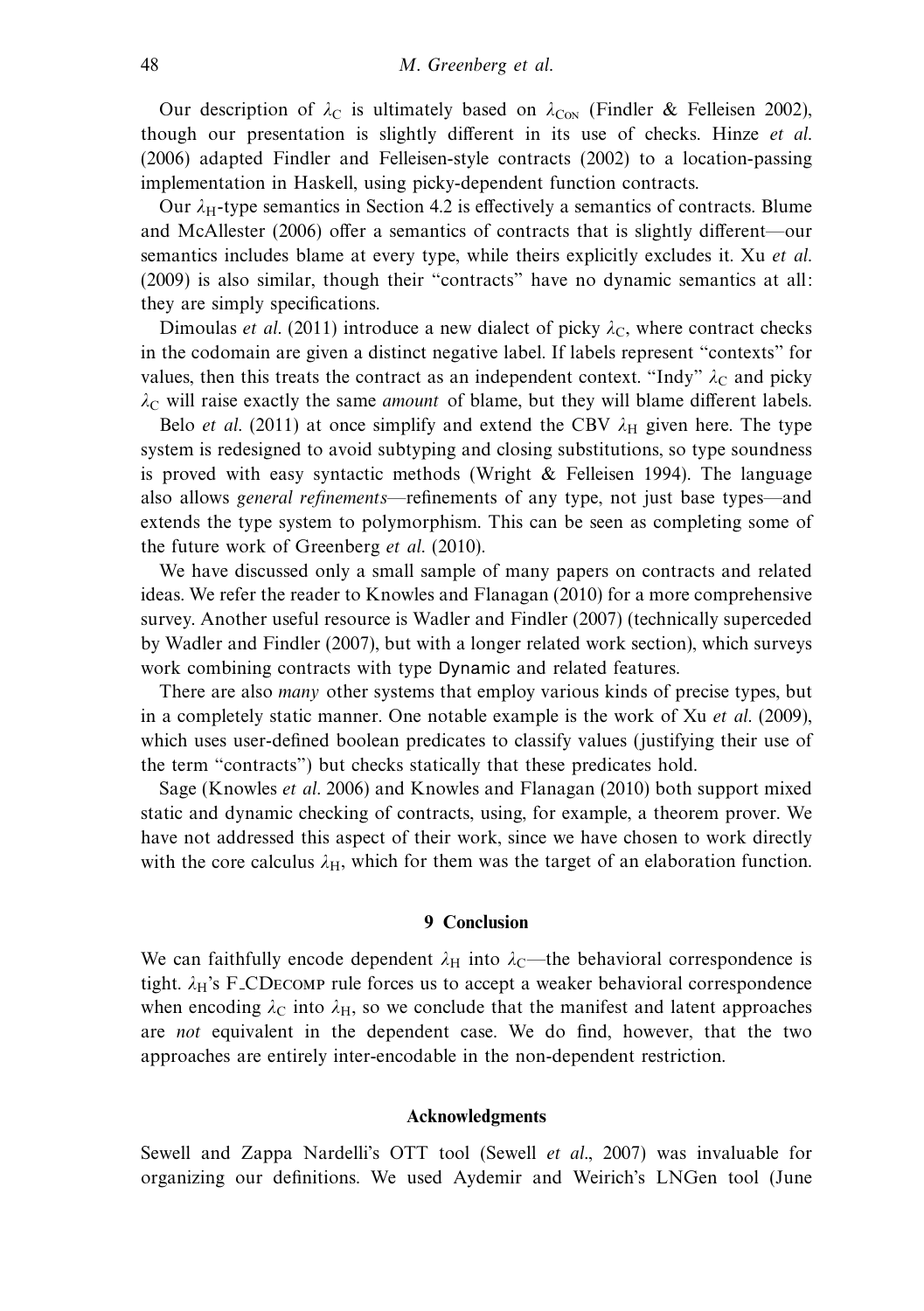2010) for the Coq development of parallel reduction. Brian Aydemir, João Belo, Chris Casinghino, Nate Foster, and the anonymous POPL reviewers gave us helpful comments. The anonymous JFP reviewers' thorough comments significantly improved and clarified the paper. Our work has been supported by the National Science Foundation under grants 0702545 (A Practical Dependently-Typed Functional Programming Language), 0910786 (TRELLYS), 0534592 (Linguistic Foundations for XML View Update), and 0915671 (Contracts for Precise Types).

#### **References**

- Ahmed, A. (2006) Step-indexed syntactic logical relations for recursive and quantified types. In Proceedings of the European Symposium on Programming (ESOP), Lecture Notes in Computer Science, vol. 3924. Berlin, Germany: Springer-Verlag, pp. 69–83.
- Aydemir, B. & Weirich, S. (June 2010) *LNgen: Tool support for locally nameless representations.* Tech. Report MS-CIS-10-24. Department of Computer and Information Science, University of Pennsylvania.
- Belo, J. F., Greenberg, M., Igarashi, A. & Pierce, B. C. (2011) Polymorphic contracts. In Proceedings of the European Symposium on Programming (ESOP), Saarbrücken, Germany, pp. 18–37.
- Blume, M. & McAllester, D. A. (2006) Sound and complete models of contracts. J. Funct. Program. (JFP) **16**, 375–414.
- Cardelli, L., Martini, S., Mitchell, J. C. & Scedrov, A. (1994) An extension of system F with sub-typing. Inf. Comput. **9**, 4–56.
- Chitil, O. & Huch, F. (2007) Monadic, prompt lazy assertions in Haskell. In Proceedings of the Asian Symposium on Programming Languages and Systems (APLAS), LNCS vol. 4807. New York, NY: Springer, pp. 38–53.
- Dimoulas, C., Findler, R. B., Flanagan, C. & Felleisen, M. (2011) Correct blame for contracts: No more scapegoating. In Proceedings of the 38th ACM SIGPLAN-SIGACT Symposium on Principles of Programming Languages (POPL), Austin, TX, USA, pp. 215–226.
- Findler, R. B. & Blume, M. (2006) Contracts as pairs of projections. In *Proceedings of* the Functional and Logic Programming (FLOPS), Fuji Susono, Japan, LNCS vol. 3945, pp. 226–241.
- Findler, R. B. & Felleisen, M. (2002) Contracts for higher-order functions. In Proceedings of the Seventh ACM SIGPLAN International Conference on International Conference on Functional Programming (ICFP), Pittsburgh, PA, USA, pp. 48–59.
- Flanagan, C. (2006) Hybrid type checking. In Proceedings of the 33rd ACM SIGPLAN-SIGACT Symposium on the Principles of Programming Languages (POPL), Charleston, SC, USA, pp. 245–256.
- Greenberg, M., Pierce, B. C. & Weirich, S. (2010) Contracts made manifest. In Proceedings of the 37th ACM SIGACT-SIGPLAN Symposium on the Principles of Programming Languages (POPL), Madrid, Spain, pp. 353–364.
- Gronski, J. & Flanagan, C. (2007). Unifying hybrid types and contracts. In Proceedings of the 8th Symposium on Trends in Functional Programming (TFP), New York, NY, USA, pp. 54–70.
- Guha, A., Matthews, J., Findler, R. B. & Krishnamurthi, S. (2007) Relationally-parametric polymorphic contracts. In Proceedings of the Dynamic Languages Symposium (DLS), Montreal, Quebec, Canada, October 22, pp. 29–40.
- Hinze, R., Jeuring, J. & Löh, A.  $(2006)$  Typed contracts for functional programming. In Proceedings of the Functional and Logic Programming (FLOPS), Fuji Susono, Japan, LNCS vol. 3945, pp. 208–225.
- Knowles, K. & Flanagan, C. (January 2010) Hybrid type checking. ACM Trans. Program. Lang. Syst. (TOPLAS) **32**(2), Article 6, 34 pp.